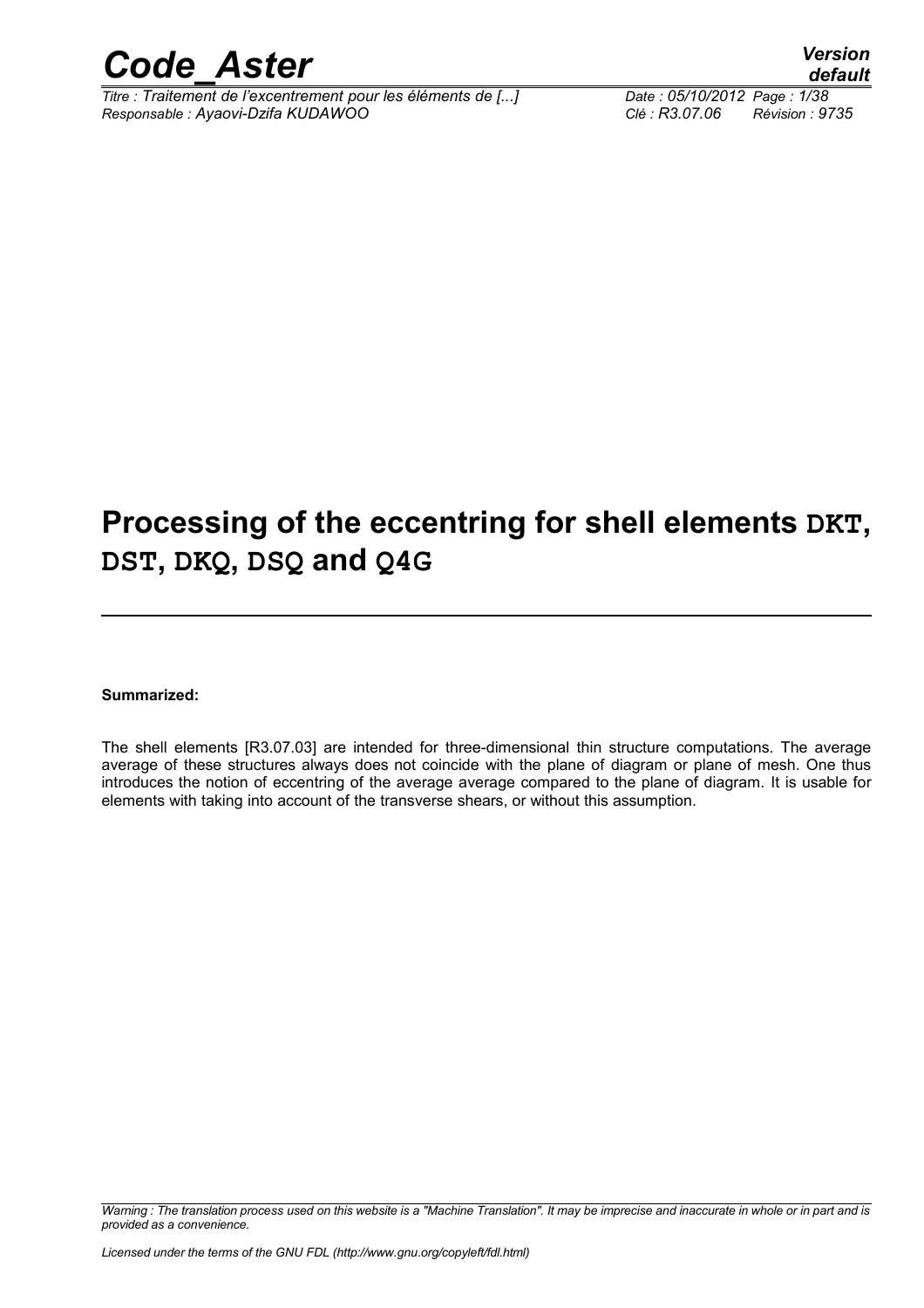# **Code Aster**

Titre : Traitement de l'excentrement pour les éléments de [...] Responsable : Ayaovi-Dzifa KUDAWOO

Date: 05/10/2012 Page: 2/38 Clé : R3.07.06  $Révision : 9735$ 

### **Contents**

| numerical 4Discretization of the variational formulation resulting from the principle of work virtuel15 |  |
|---------------------------------------------------------------------------------------------------------|--|
|                                                                                                         |  |
|                                                                                                         |  |
|                                                                                                         |  |
|                                                                                                         |  |
|                                                                                                         |  |
|                                                                                                         |  |
|                                                                                                         |  |
|                                                                                                         |  |
|                                                                                                         |  |
|                                                                                                         |  |
|                                                                                                         |  |
|                                                                                                         |  |
|                                                                                                         |  |
|                                                                                                         |  |
|                                                                                                         |  |
|                                                                                                         |  |
|                                                                                                         |  |
|                                                                                                         |  |
|                                                                                                         |  |
|                                                                                                         |  |
|                                                                                                         |  |
|                                                                                                         |  |
|                                                                                                         |  |
|                                                                                                         |  |
|                                                                                                         |  |

Warning : The translation process used on this website is a "Machine Translation". It may be imprecise and inaccurate in whole or in part and is provided as a convenience.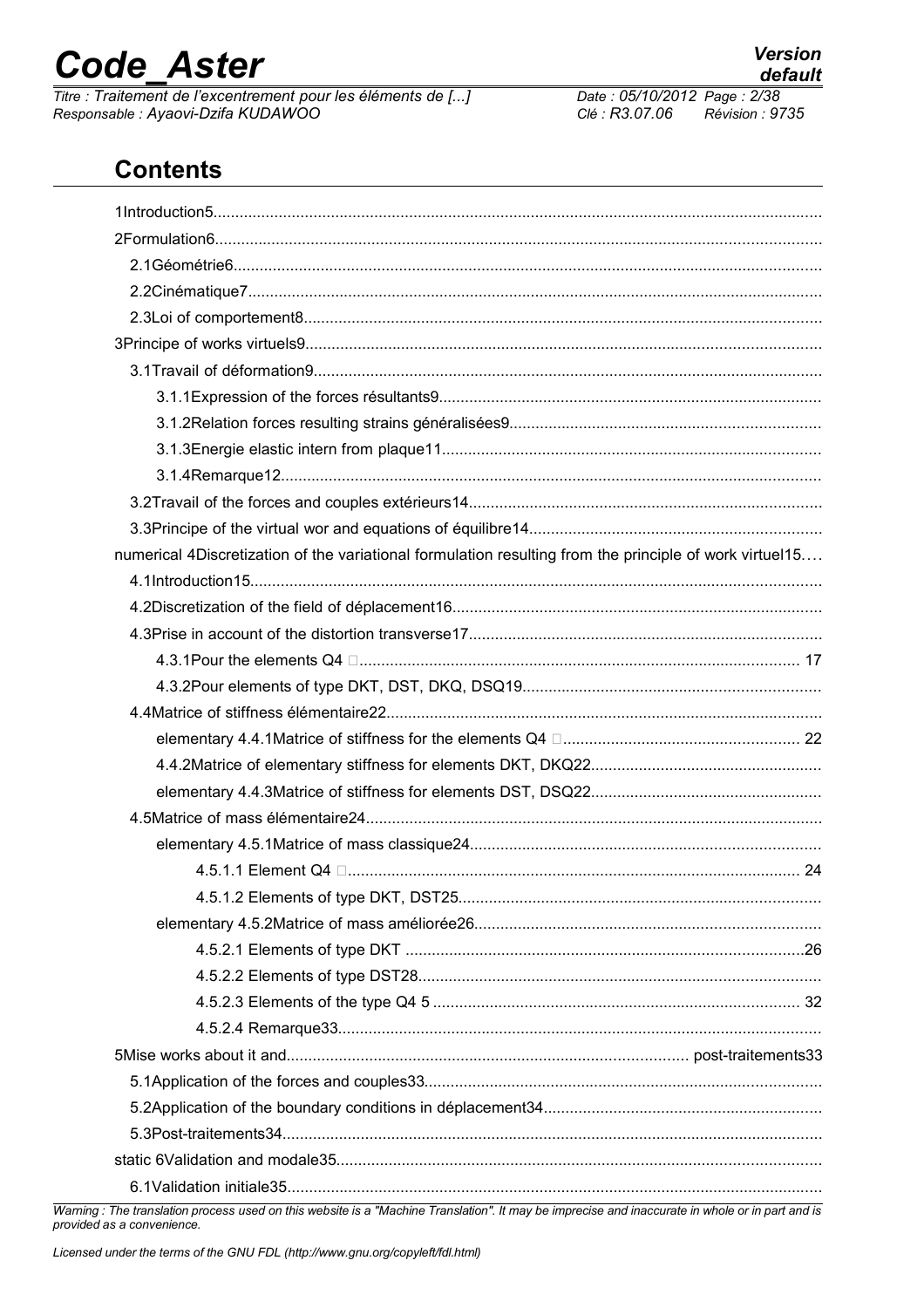| <b>Code Aster</b>                                                                                          |                                | <b>Version</b><br>default |
|------------------------------------------------------------------------------------------------------------|--------------------------------|---------------------------|
| Titre : Traitement de l'excentrement pour les éléments de []                                               | Date: 05/10/2012 Page: 3/38    |                           |
| Responsable : Ayaovi-Dzifa KUDAWOO                                                                         | Clé : R3.07.06 Révision : 9735 |                           |
|                                                                                                            |                                |                           |
|                                                                                                            |                                |                           |
|                                                                                                            |                                |                           |
|                                                                                                            |                                |                           |
|                                                                                                            |                                |                           |
| Appendix 1 Facteurs of transverse correction of shears for orthotropic or stratified plates excentrées 37. |                                |                           |

*Warning : The translation process used on this website is a "Machine Translation". It may be imprecise and inaccurate in whole or in part and is provided as a convenience.*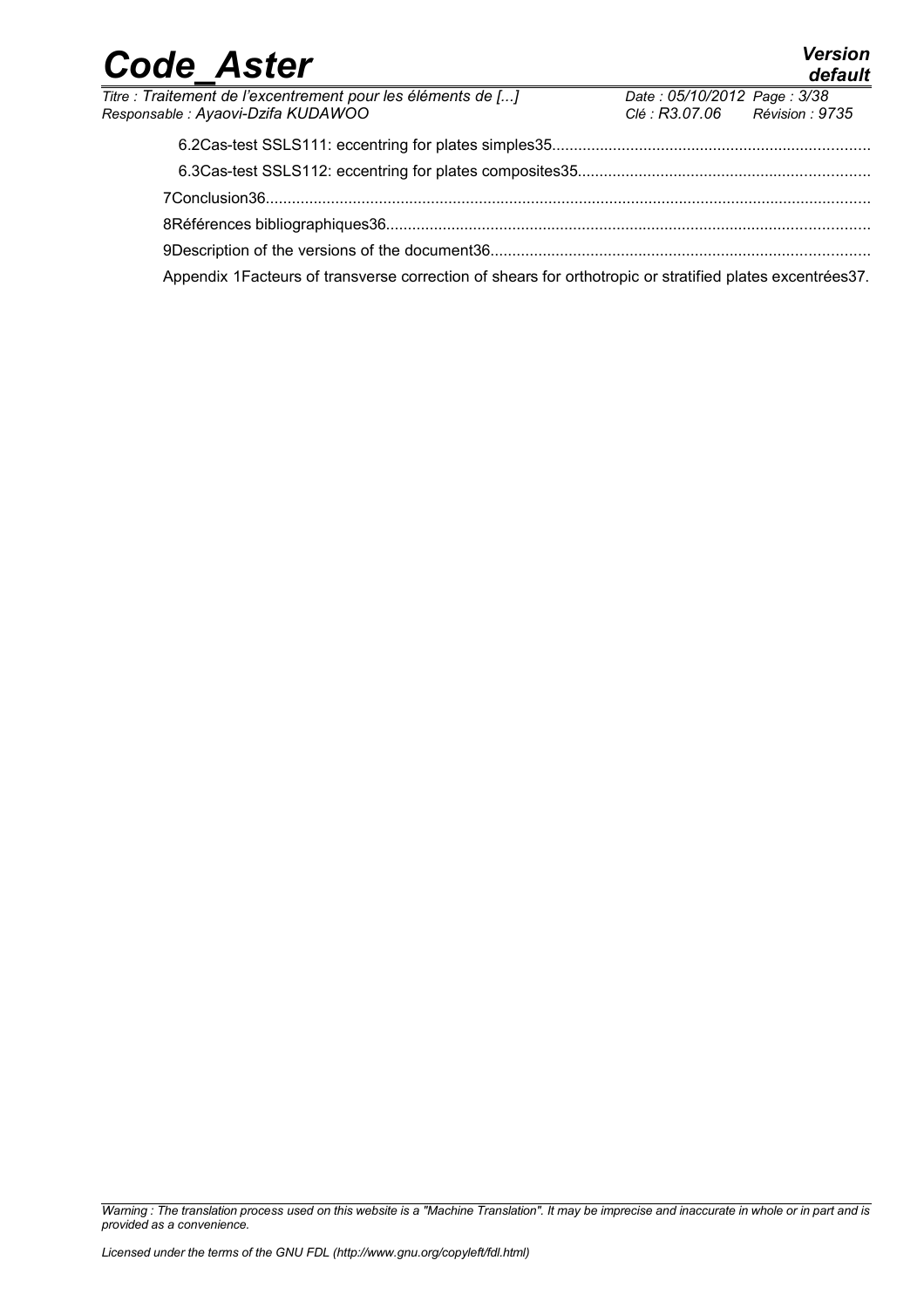*Titre : Traitement de l'excentrement pour les éléments de [...] Date : 05/10/2012 Page : 4/38 Responsable : Ayaovi-Dzifa KUDAWOO Clé : R3.07.06 Révision : 9735*

### **1 Introduction**

With an aim of being able to analyze the structure behavior hurled of plate type, or curved surfaces approached by facets, whose average average is excentré compared to the plane of load application, one compared to the introduces the notion of eccentring of the average average surface of mesh. The fields of displacement varying linearly in the thickness of the plate originate in the surface of mesh, i.e. on the level of the surface of mesh, the only degrees of freedom of translation are necessary to the description of displacement.

The introduction of the kinematics into the statement of the work of strain makes it possible to obtain the stiffness of membrane, of bending and transverse shears of the excentré element from those of the element are equivalent nonexcentré and of the distance from eccentring. All computations (except specific postprocessing) are thus made in a reference of diagram attached to the plane of the mesh. By defaults the results are thus obtained in the reference of the mesh. For certain postprocessings, it is possible to have automatically these results in other references insofar as the user indicates the position of the plane of postprocessing compared to the plane of the mesh.

The distance from eccentring between the plane of the mesh and the average average of the plate is given in AFFE\_CARA\_ELEM to the same level as the thickness. A positive  $d$  eccentring means that the mean surface of the plate is actually at a distance  $d\mathbf{n}$  from the shell element with a grid, the direction *n* being given by the norm to the element (see [§4.1] documentation of reference [R3.07.03] of the shell elements for the construction of this norm).

The adopted notations are those of the note [R3.07.03] on shell elements DKT, DST, DKQ, DSQ and  $O4G.$ 

*Warning : The translation process used on this website is a "Machine Translation". It may be imprecise and inaccurate in whole or in part and is provided as a convenience.*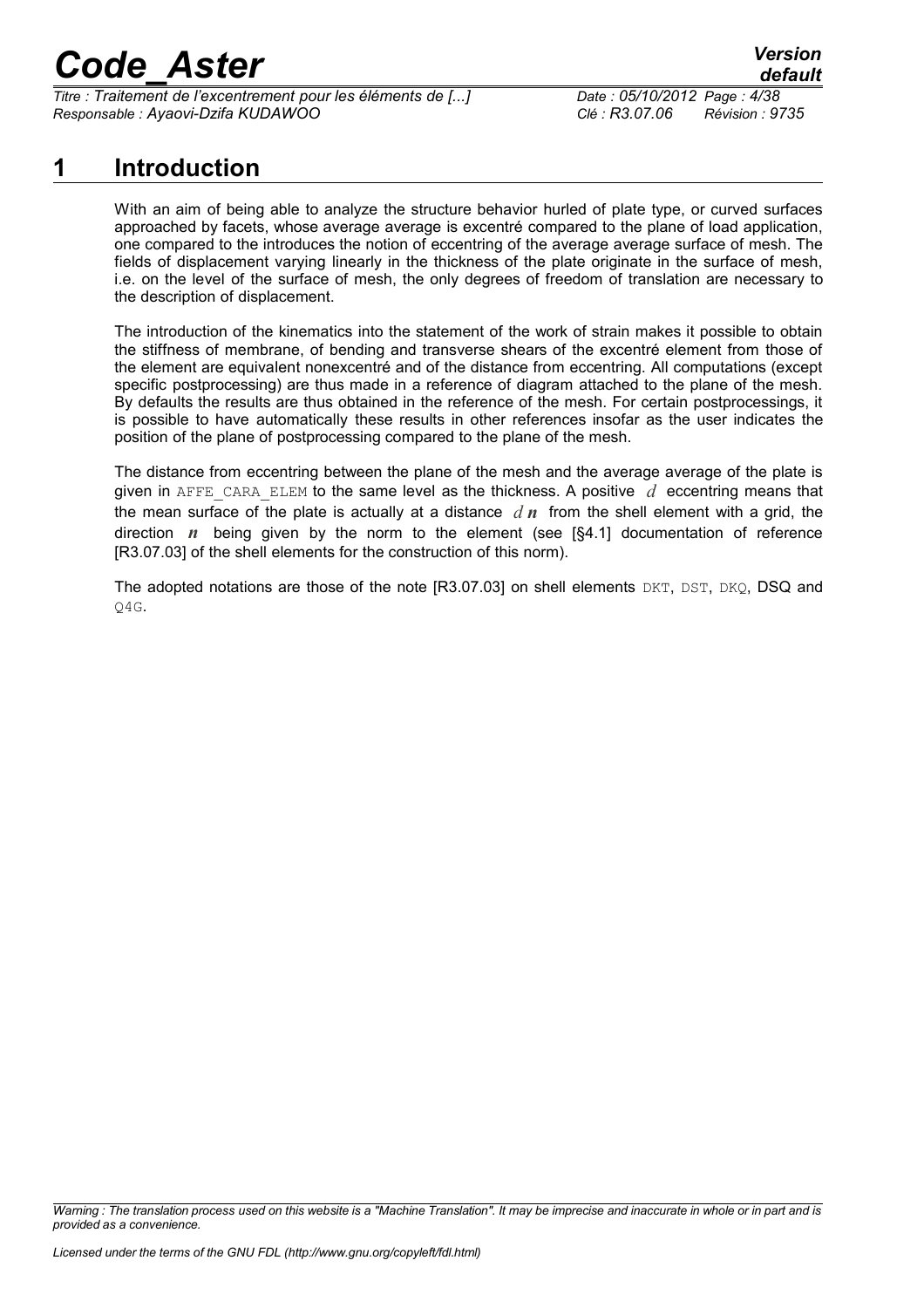*Titre : Traitement de l'excentrement pour les éléments de [...] Date : 05/10/2012 Page : 5/38 Responsable : Ayaovi-Dzifa KUDAWOO Clé : R3.07.06 Révision : 9735*

### **2 Geometry**

### **2.1 formulation**

For the offset shell elements, the surface of reference is given by the plane of diagram or plane of the mesh (plane  $x y$  for example). The average average of the element is positioned compared to this surface of reference. The thickness  $h(x, y)$  must be small compared to other dimensions (extensions, radii of curvature) of structure to modelling. The figure [Figure 2.1-a] below illustrates our matter. Concerning the value of the eccentring  $d$ , and the conditions of linearization of bending adopted in the theory, one will take  $d$  so that an element of thickness  $d+h$  remains in the theory of the plates.



**Appear 2.1-a**

One attaches to the plane of diagram (the plane of the mesh) a local orthonormal reference  $0xyz$ associated with the plane of the mesh different from the total reference *OXYZ* . The position of the points of the plate is given by the Cartesian coordinates  $(x, y)$  in the plane of diagram (plane of the mesh) and rise *z* compared to this plane.

*Warning : The translation process used on this website is a "Machine Translation". It may be imprecise and inaccurate in whole or in part and is provided as a convenience.*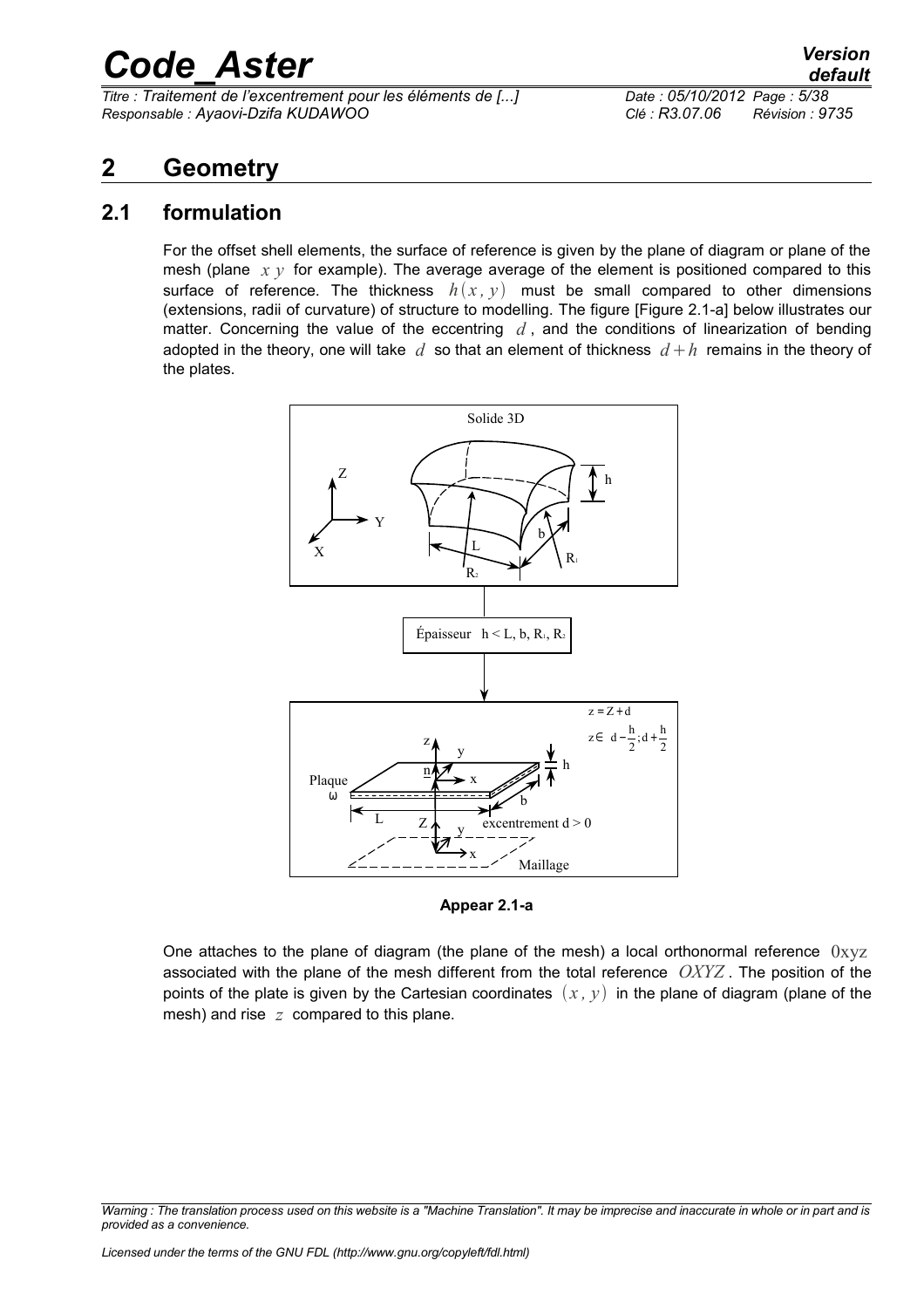*Titre : Traitement de l'excentrement pour les éléments de [...] Date : 05/10/2012 Page : 6/38 Responsable : Ayaovi-Dzifa KUDAWOO Clé : R3.07.06 Révision : 9735*

### **2.2 Kinematics**

the cross-sections which are the sections perpendicular to the average average of the plate remain right. The material points located on a norm at not deformed mean surface remain on a line in the deformed configuration. It results from this approach that the fields of displacement vary linearly in the thickness of the plate. If one indicates by  $u, v, w$  displacements of a point of the plane of diagram  $q(x, y, z)$  according to  $x, y$  and  $z$ , the kinematics of Hencky-Mindlin gives us:

$$
\begin{pmatrix} u_x(x,y,z) \\ u_y(x,y,z) \\ u_z(x,y,z) \end{pmatrix} = \begin{pmatrix} u(x,y) \\ v(x,y) \\ w(x,y) \end{pmatrix} + z \begin{pmatrix} \theta_y(x,y) \\ -\theta_x(x,y) \\ 0 \end{pmatrix} = \begin{pmatrix} u(x,y) \\ v(x,y) \\ w(x,y) \end{pmatrix} + z \begin{pmatrix} \beta_x(x,y) \\ \beta_y(x,y) \\ 0 \end{pmatrix}
$$

whe re:  $u, v, w$  are displacements of the plane of diagram;

> $\theta_x$  and  $\theta_y$  are respectively rotations of this plane compared to respectively the axis x and the axis  $\nu$ .

One prefers to introduce two rotations  $\beta_x(x, y) = \theta_y(x, y)$ ,  $\beta_y(x, y) = -\theta_x(x, y)$ . The threedimensional strains in any point, with the kinematics introduced previously, are thus given by:

$$
\varepsilon_{xx} = e_{xx} + z\kappa_{xx}
$$
\n
$$
\varepsilon_{yy} = e_{yy} + z\kappa_{yy}
$$
\n
$$
2\varepsilon_{xy} = \gamma_{xy} = 2e_{xy} + 2z\kappa_{xy}
$$
\n
$$
2\varepsilon_{xz} = \gamma_x
$$
\n
$$
2\varepsilon_{yz} = \gamma_y
$$

whe  $e_{xx}$ ,  $e_{yy}$  and  $e_{xy}$  are the membrane strains of mean surface; re:

 ${\bf y}_x$  and the  $|{\bf y}_y|$  strains associated with the transverse shears;

 $K_{xx}$   $K_{yy}$ ,  $K_{xy}$  the strains of bending of mean surface, which are written:

$$
e_{xx} = \frac{\partial u}{\partial x}
$$
  
\n
$$
e_{yy} = \frac{\partial v}{\partial y}
$$
  
\n
$$
2e_{xy} = \frac{\partial v}{\partial x} + \frac{\partial u}{\partial y}
$$
  
\n
$$
\kappa_{xx} = \frac{\partial \beta_x}{\partial x}
$$
  
\n
$$
\kappa_{yy} = \frac{\partial \beta_y}{\partial y}
$$
  
\n
$$
2\kappa_{xy} = \frac{\partial \beta_x}{\partial y} + \frac{\partial \beta_y}{\partial x}
$$
  
\n
$$
\gamma_x = \beta_x + \frac{\partial w}{\partial x}
$$
  
\n
$$
\gamma_y = \beta_y + \frac{\partial w}{\partial y}
$$

*Warning : The translation process used on this website is a "Machine Translation". It may be imprecise and inaccurate in whole or in part and is provided as a convenience.*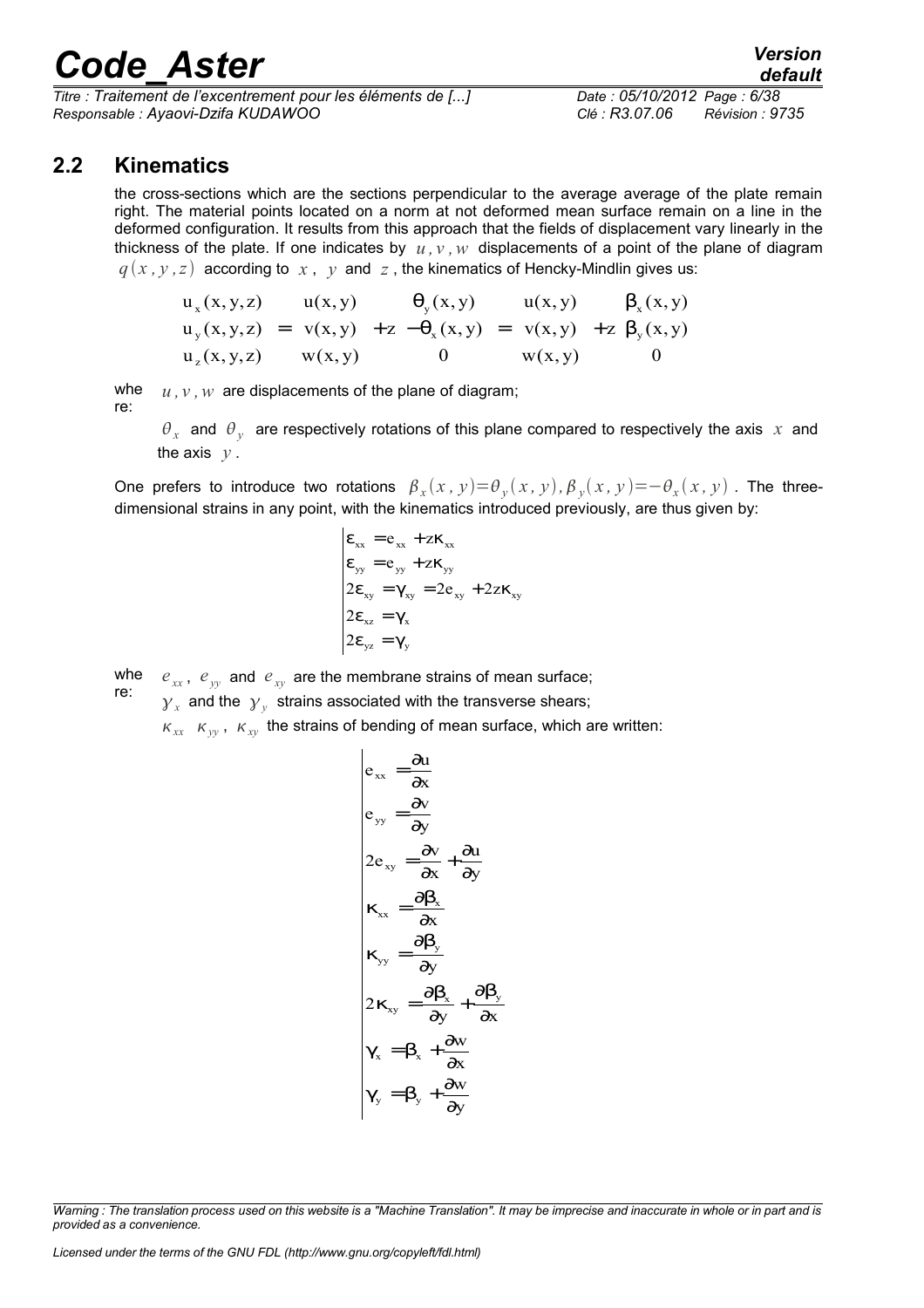*Responsable : Ayaovi-Dzifa KUDAWOO Clé : R3.07.06 Révision : 9735*

#### **Note:**

- $\bullet$  in the theories of plate, the introduction of  $\beta_{\scriptscriptstyle \mathcal{X}}$  and  $\beta_{\scriptscriptstyle \mathcal{Y}}$  makes it possible to *symmetrize the formulations of the strains and the balance equations [R3.07.03]. In the* theories of shell, one uses rather  $\,\theta_{\,x}\,$  and  $\,\theta_{\,y}\,$  the associated couples  $\,M_{\,x}\,$  and  $\,M_{\,y}\,$ *compared to x and y ,*
- *the degrees of freedom which one chose are displacements and rotations of the plane of diagram and not those of the average average. Indeed if one considers the superposition of several plates offset to produce a material sandwich it can correspond to the nodes of the mesh one field of displacement and not the various fields of displacements of the layers composing the material.*

### **2.3 Constitutive law**

the behavior of the plates is a behavior 3D in "plane stresses". **The transverse stress**  $\sigma_{zz}$  is taken **null** because negligible compared to the other components of the tensor of the stresses (assumption of the plane stresses). The most general constitutive law is written then as follows:

$$
\begin{pmatrix}\n\sigma_{xx} \\
\sigma_{yy} \\
\sigma_{xy} \\
\sigma_{xz} \\
\sigma_{yz}\n\end{pmatrix} = C(\varepsilon, \alpha) \begin{pmatrix}\n\varepsilon_{xx} \\
\varepsilon_{yy} \\
\gamma_{xy} \\
\gamma_x \\
\gamma_y\n\end{pmatrix} = C\mathbf{e} + zC\kappa + C\gamma \text{ with } \mathbf{e} = \begin{pmatrix}\n\mathbf{e}_{xx} \\
\mathbf{e}_{yy} \\
2\mathbf{e}_{xy} \\
0 \\
0\n\end{pmatrix} \qquad \kappa = \begin{pmatrix}\n\kappa_{xx} \\
\kappa_{yy} \\
2\kappa_{xy} \\
0 \\
0 \\
0\n\end{pmatrix} \qquad \mathbf{e}t \gamma = \begin{pmatrix}\n0 \\
0 \\
0 \\
0 \\
\gamma_x \\
\gamma_y\n\end{pmatrix}
$$

where:  $C(\varepsilon, \alpha)$  is the local tangent stiffness matrix in plane stresses;

 $\alpha$  represents all the local variables when the behavior is nonlinear.

For behaviors (for example of multi-layer) for which the distortions are coupled with the strains of membrane and bending,  $C(\varepsilon, \alpha)$  puts itself in the form:

$$
C = \begin{pmatrix} H & H_{cy} \\ H_{cy}^T & H_y \end{pmatrix}
$$

whe  $H(\varepsilon, \alpha)$  is a symmetric  $3{\times}3$  matrix; re:

 $H_{\overline{\chi}}(\varepsilon\,,\alpha)$  a symmetric  $\,2\!\times\!2\,$  matrix;

 ${H}_{c}^{~}(\varepsilon$  ,  $\alpha)$  a matrix  $~3{\times}2~$  of coupling between the effects of membrane or bending and transverse shears.

If it is uncoupled, one A.  $H_{c\gamma}(\varepsilon\,,\alpha)$  = 0 determination of  $H_{\gamma}(\varepsilon\,,\alpha)\,$  in the frame of the theory of Reissner ([§ 2.2.3.2] of [R3.07.03]) is given in appendix. It is shown that it is equivalent to that of the not offset plates.

*Warning : The translation process used on this website is a "Machine Translation". It may be imprecise and inaccurate in whole or in part and is provided as a convenience.*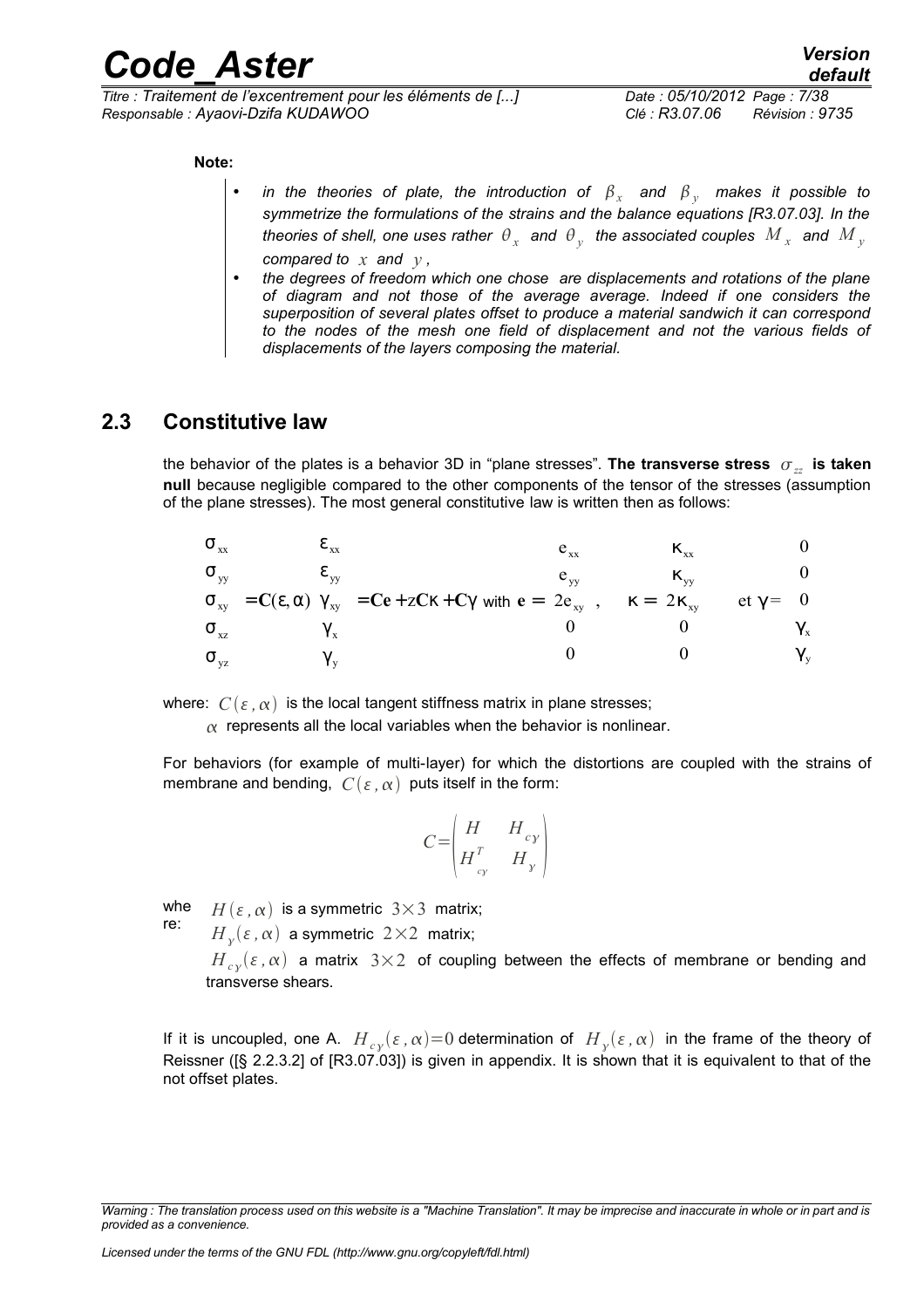*Titre : Traitement de l'excentrement pour les éléments de [...] Date : 05/10/2012 Page : 8/38 Responsable : Ayaovi-Dzifa KUDAWOO Clé : R3.07.06 Révision : 9735*

### **3 Principle of the virtual wors**

#### **3.1 Work of strain**

the general statement of the work of strain 3D for the excentré shell element of the distance *d* compared to the datum-line is worth:

$$
W_{\text{def}} = \int_{S} \int_{d-h/2}^{d+h/2} \left( \varepsilon_{xx} \sigma_{xx} + \varepsilon_{yy} \sigma_{yy} + \gamma_{xy} \sigma_{xy} + \gamma_{x} \sigma_{xz} + \gamma_{y} \sigma_{yz} \right) dV
$$

where *S* is mean surface,  $dV = dx dy dz$  and where the position in the thickness of the plate varies between  $d \, h/2$  and  $d+h/2$ .

#### **3.1.1 Statement of the forces resulting**

By adopting the kinematics from [R3.07.03], one identifies the work of the internal forces:

$$
W_{\text{def}} = \int\limits_{S} (e_{xx} N_{xx} + e_{yy} N_{yy} + 2e_{xy} N_{xy} + \kappa_{xx} M_{xx} + \kappa_{yy} M_{yy} + 2 \kappa_{xy} M_{xy} + \gamma_x T_x + \gamma_y T_y) dS
$$

where:

$$
\mathbf{N} = \begin{pmatrix} N_{xx} \\ N_{yy} \\ N_{xy} \end{pmatrix} = \int_{d-h/2}^{d+h/2} \begin{pmatrix} \sigma_{xx} \\ \sigma_{yy} \\ \sigma_{xy} \end{pmatrix} dz
$$

$$
\mathbf{M} = \begin{pmatrix} M_{xx} \\ M_{yy} \\ M_{xy} \end{pmatrix} = \int_{d-h/2}^{d+h/2} \begin{pmatrix} \sigma_{xx} \\ \sigma_{yy} \\ \sigma_{xy} \end{pmatrix} z dz
$$

$$
\mathbf{T} = \begin{pmatrix} T_x \\ T_y \end{pmatrix} = \int_{d-h/2}^{d+h/2} \begin{pmatrix} \sigma_{xz} \\ \sigma_{xz} \\ \sigma_{yz} \end{pmatrix} dz
$$

whe  $N_{xx}$   $N_{yy}$ ,  $N_{xy}$  are the forces resulting from membrane (in  $N/m$ );

re:  $M_{xx}$   $M_{yy}$ ,  $M_{xy}$  are the forces resulting from bending or moments compared to the plane from diagram (in *N* );

 $T_{\rm x}$ ,  $T_{\rm y}$  are the forces resulting from shears or shears (in  $\left\lfloor N/m\right\rfloor$ ).

#### **3.1.2 Relation forces resulting generalized strains**

the statement from the work of strain is also written:

$$
W_{\text{def}} = \int\limits_S \int\limits_{d-h/2}^{d+h/2} [\epsilon C(\epsilon,\alpha) \epsilon] dV = \int\limits_S \int\limits_{d-h/2}^{d+h/2} [\epsilon C e + zeC\kappa + eC\gamma + z\kappa C e + z^2\kappa C \kappa + z\kappa C \gamma + \gamma C(e + z\kappa + \gamma)] dS dz
$$

where:  $C(\varepsilon, \alpha)$  is the local tangent stiffness matrix (symmetric matrix).

*Warning : The translation process used on this website is a "Machine Translation". It may be imprecise and inaccurate in whole or in part and is provided as a convenience.*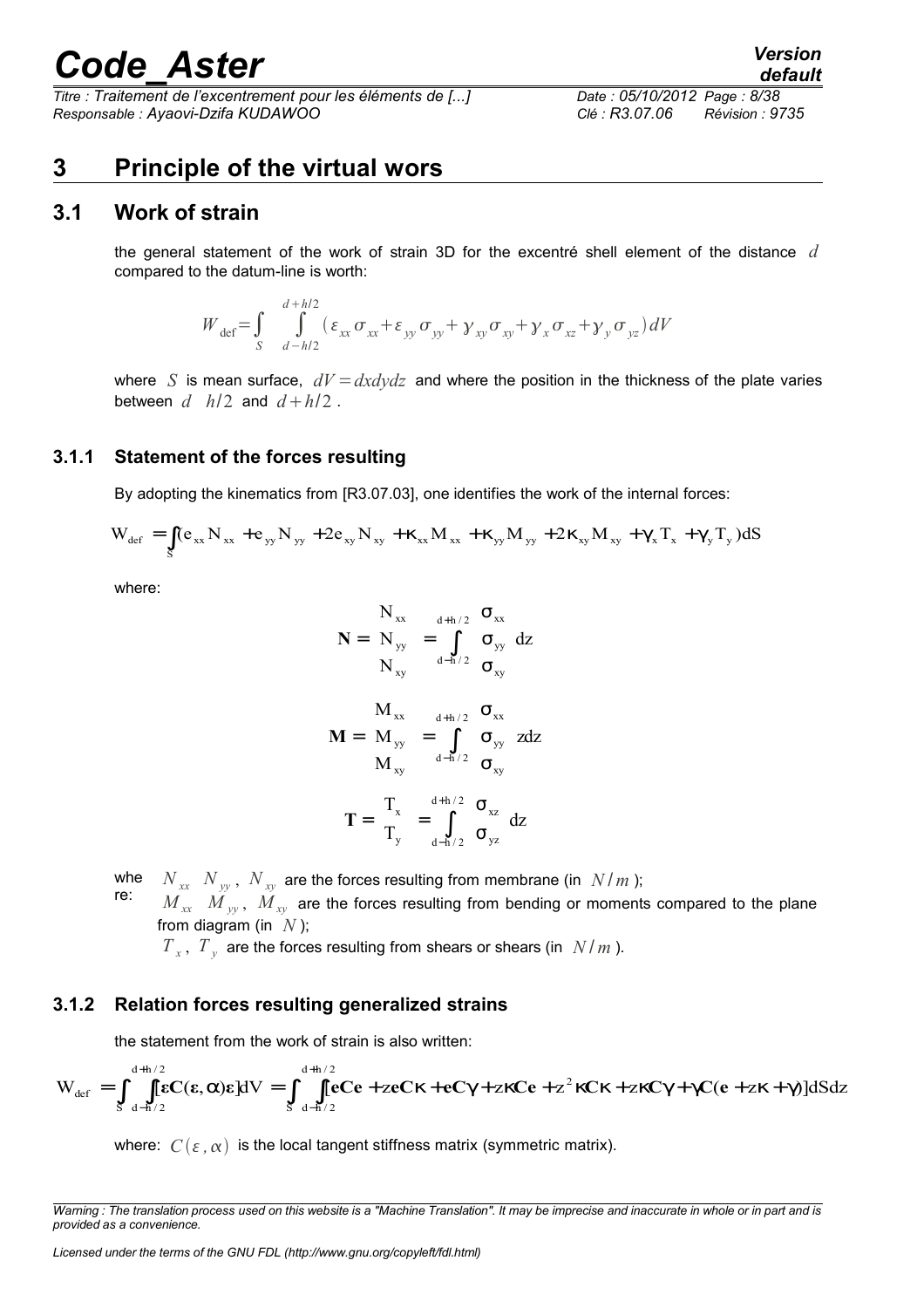*Titre : Traitement de l'excentrement pour les éléments de [...] Date : 05/10/2012 Page : 9/38 Responsable : Ayaovi-Dzifa KUDAWOO Clé : R3.07.06 Révision : 9735*

This is still written:

$$
W_{def} = \int_{S} \int_{-h/2} [eCe + (\zeta + d)eC\kappa + eC\gamma + \kappa(\zeta + d)Ce + (\zeta + d)^2 \kappa C\kappa + \kappa(\zeta + d)C\gamma + \gamma C(e + (\zeta + d)\kappa + \gamma)] dS d\zeta
$$

By means of the statement obtained for Wdef in the preceding paragraph, one and the finds the relation following between the resulting forces généraliées strains:

$$
N = H_m e + (H_{mf} + dH_m) \kappa + H_{m\gamma} \gamma
$$
  
\n
$$
M = (H_{mf} + dH_m) e + (H_f + 2dH_{mf} + d^2H_m) \kappa + (H_{f\gamma} + dH_{m\gamma}) \gamma
$$
  
\n
$$
T = H_{m\gamma}^T e + (H_{f\gamma}^T + dH_{m\gamma}^T) \kappa + H_{cf} \gamma
$$

with:

h  $/$  2

∫ ∫ ∫ + − + − + − = ζ = ζ ζ = ζ ζ h / 2 h / 2 h / 2 h / 2 2 h / 2 h / 2 **H <sup>m</sup> H**d **H mf H** d **H<sup>f</sup> H** d ∫ ∫ ∫ + − γ γ + − γ γ + − = <sup>γ</sup> ζ = ζ = ζ ζ h / 2 h / 2 c h / 2 h / 2 c h / 2 h / 2 **Hct H** d **H <sup>m</sup> H** d **H<sup>f</sup> H** d

and:

$$
\mathbf{e} = \begin{pmatrix} e_{xx} \\ e_{yy} \\ 2e_{xy} \end{pmatrix} \qquad \kappa = \begin{pmatrix} \kappa_{xx} \\ \kappa_{yy} \\ 2\kappa_{xy} \end{pmatrix} \qquad \gamma = \begin{pmatrix} \gamma_x \\ \gamma_y \end{pmatrix}
$$

The matrixes  $H_m$ ,  $H_f$  and  $H_{ct}$  are the stiffness matrixes out of membrane, bending and transverse shears, respectively, for the nonexcentré shell element. The matrix  $H_{\text{mf}}$  is a stiffness matrix of coupling between the membrane and bending for the nonexcentré shell element. It is null if the shell element is symmetric compared to its average average. The matrix  $H_m y$  is a stiffness matrix of coupling between the membrane and the transverse distortion. The matrix  $H_f \gamma$  is a stiffness matrix of coupling between bending and the transverse distortion. These matrixes are null for a null eccentring, except in the case as of multi-layer where they remain non-zero.

For an isotropic homogeneous elastic behavior, these matrixes have as a statement:

$$
\mathbf{H}_{m} = \frac{\mathrm{E}h}{1 - v^{2}} \begin{pmatrix} 1 & v & 0 \\ v & 1 & 0 \\ 0 & 0 & \frac{1 - v}{2} \end{pmatrix} \qquad \mathbf{H}_{f} = \frac{\mathrm{E}h^{3}}{12(1 - v^{2})} \begin{pmatrix} 1 & v & 0 \\ v & 1 & 0 \\ 0 & 0 & \frac{1 - v}{2} \end{pmatrix} \qquad \mathbf{H}_{ct} = \frac{k \mathrm{E}h}{2(1 + v)} \begin{pmatrix} 1 & 0 \\ 0 & 1 \end{pmatrix}
$$

and  $H_{mf} = H_m y = H_f y = 0$  because there is a material symmetry compared to the plane  $\zeta = 0$ .

For the determination of the shear coefficient *k* one returns to [§2.2.3] of [R3.07.03].

*Warning : The translation process used on this website is a "Machine Translation". It may be imprecise and inaccurate in whole or in part and is provided as a convenience.*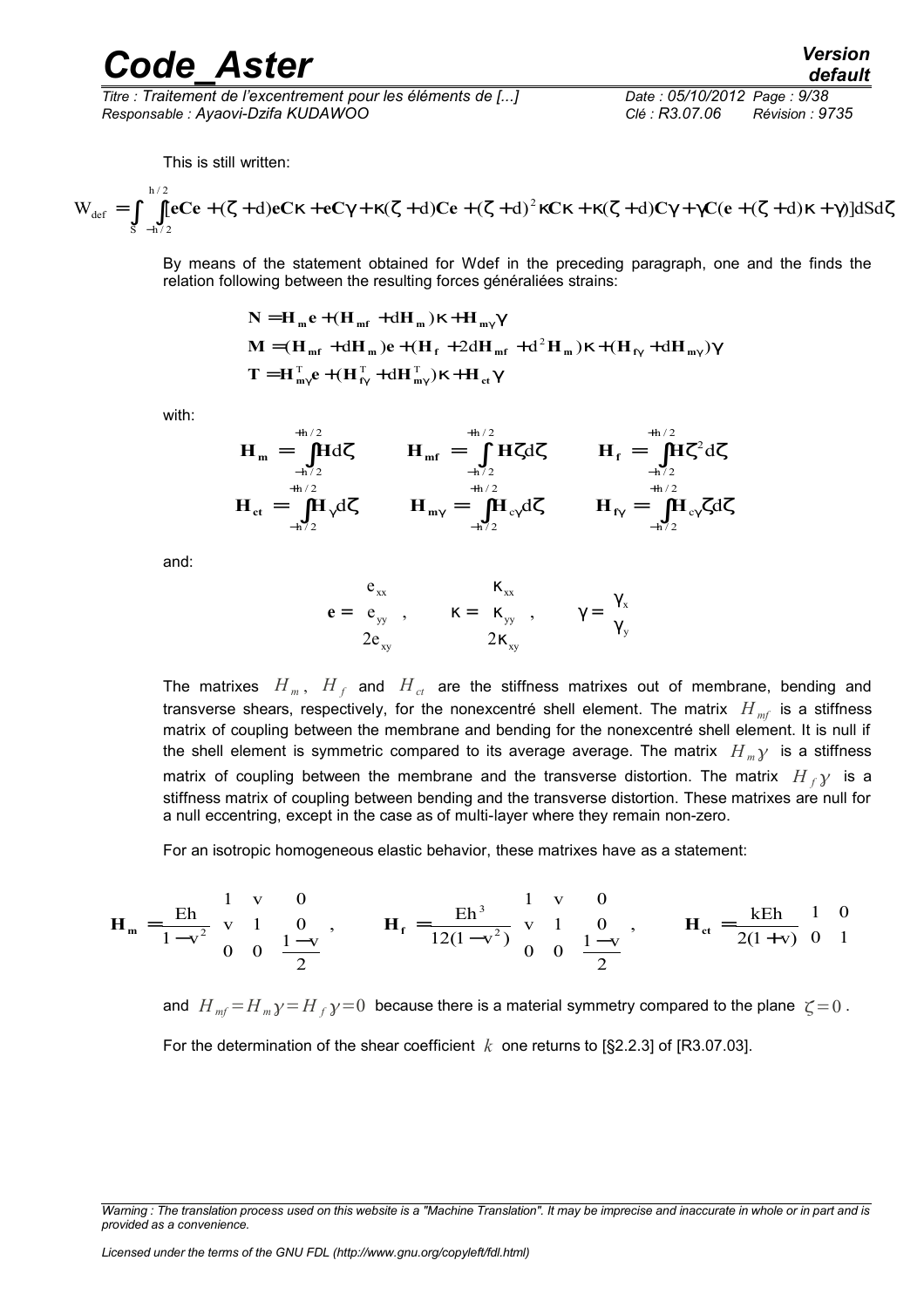*Titre : Traitement de l'excentrement pour les éléments de [...] Date : 05/10/2012 Page : 10/38 Responsable : Ayaovi-Dzifa KUDAWOO Clé : R3.07.06 Révision : 9735*

The system of relation between the resulting forces and the generalized strains can be also written:

$$
N = H_m e + H'_{mf} \kappa + H_{m\gamma} \gamma
$$
  

$$
M = H'_{mf} e + H'_{f} \kappa + H'_{f\gamma} \gamma
$$
  

$$
T = H^{T}_{m\gamma} e + H'^{T}_{f\gamma} \kappa + H_{ct} \gamma
$$

with:

 $H'_{\text{mf}} = H_{\text{mf}} + dH_{\text{m}}$  $H'_f = H_f + 2dH_{mf} + d^2H_m$  $H'_{f\gamma} = H_{f\gamma} + dH_{m\gamma}$ 

Thus, in the case of a plate having material symmetry compared to the plane  $\zeta = 0$ , one has  $H_{\textit{mf}} = 0$  but  $H^{'}_{\textit{mf}} = dH_{\textit{m}}$  . The eccentring of the plate involves a coupling between the terms of membrane and bending.

**Note:**

*The relations binding*  $H_m$  $H_f$ *,*  $H_{mf}$  *with*  $H$  *and*  $H_{ct}$  *with*  $H_{\gamma}$  *are valid whatever the tangent elastic constitutive law, with unelastic strains (thermoelasticity, plasticity,…).*

For a plate made up of  $N$  orthotropic layers in elasticity, the matrixes  $H_m$   $H_f$ ,  $H_{mf}$  and  $H_{ct}$  are written:

$$
\mathbf{H}_{\mathbf{m}} = \sum_{i=1}^{N} \mathbf{H}_{\mathbf{m}i}, \qquad \mathbf{H}_{\mathbf{m}f} = \sum_{i=1}^{N} \left( \mathbf{H}_{\mathbf{m}f i} + \eta_{i} \mathbf{H}_{\mathbf{m}i} \right), \quad \mathbf{H}_{f} = \sum_{i=1}^{N} \left( \mathbf{H}_{f i} + 2 \eta_{i} \mathbf{H}_{\mathbf{m}f i} + \eta_{i}^{2} \mathbf{H}_{\mathbf{m}i} \right), \quad \mathbf{H}_{\mathbf{ct}} = \sum_{i=1}^{N} \mathbf{H}_{\mathbf{ct}} \mathbf{H}_{\mathbf{m}f i} + \eta_{i}^{2} \mathbf{H}_{\mathbf{m}f i} + \eta_{i}^{2} \mathbf{H}_{\mathbf{m}f i} + \eta_{i}^{2} \mathbf{H}_{\mathbf{m}f i} \mathbf{H}_{\mathbf{ct}} \mathbf{H}_{\mathbf{ct}} \mathbf{H}_{\mathbf{ct}} \mathbf{H}_{\mathbf{ct}} \mathbf{H}_{\mathbf{ct}} \mathbf{H}_{\mathbf{ct}} \mathbf{H}_{\mathbf{ct}} \mathbf{H}_{\mathbf{ct}} \mathbf{H}_{\mathbf{ct}} \mathbf{H}_{\mathbf{ct}} \mathbf{H}_{\mathbf{ct}} \mathbf{H}_{\mathbf{ct}} \mathbf{H}_{\mathbf{ct}} \mathbf{H}_{\mathbf{ct}} \mathbf{H}_{\mathbf{ct}} \mathbf{H}_{\mathbf{ct}} \mathbf{H}_{\mathbf{ct}} \mathbf{H}_{\mathbf{ct}} \mathbf{H}_{\mathbf{ct}} \mathbf{H}_{\mathbf{ct}} \mathbf{H}_{\mathbf{ct}} \mathbf{H}_{\mathbf{ct}} \mathbf{H}_{\mathbf{ct}} \mathbf{H}_{\mathbf{ct}} \mathbf{H}_{\mathbf{ct}} \mathbf{H}_{\mathbf{ct}} \mathbf{H}_{\mathbf{ct}} \mathbf{H}_{\mathbf{ct}} \mathbf{H}_{\mathbf{ct}} \mathbf{H}_{\mathbf{ct}} \mathbf{H}_{\mathbf{ct}} \mathbf{H}_{\mathbf{ct}} \mathbf{H}_{\mathbf{ct}} \mathbf{H}_{\mathbf{ct}} \mathbf{H}_{\mathbf{ct}} \mathbf{H}_{\mathbf{ct}} \mathbf{H}_{\mathbf{ct}} \mathbf{
$$

*'*

 $H_{_{mi}}$   $H_{_{fi}}$   $H_{_{mj}}$  ,  $H_{_{\gamma i}}$  represent the matrixes of membrane, bending, coupling membrane bending and transverse shears for the layer *i* . One notices the analogy between these statements with the form established above:

$$
H'_{\text{mf}} = H_{\text{mf}} + dH_m
$$
  

$$
H'_{f} = H_f + 2dH_{\text{mf}} + d^2H_m
$$

One from of deduced whereas the eccentring for such a plate is obtained in substituent  $\eta_i + d$  with *ηi* .

#### **3.1.3 Elastic internal energy of plate**

Taking into account the preceding remarks, the elastic internal energy of the plate is more usually expressed for this kind of geometry in the following way:

$$
\Phi_{\rm int} = \frac{1}{2} \int_{S} \left[ e \left( H_{m} e + H_{\rm int}' \kappa + H_{m\gamma} \gamma \right) + \kappa \left( H_{\rm int}' e + H_{f}^{'} \kappa + H_{f\gamma}' \gamma \right) + \gamma \left( H_{m\gamma}^{T} e + H_{f\gamma}^{t} + H_{\rm ct} \gamma \right) \right] dS
$$

*Warning : The translation process used on this website is a "Machine Translation". It may be imprecise and inaccurate in whole or in part and is provided as a convenience.*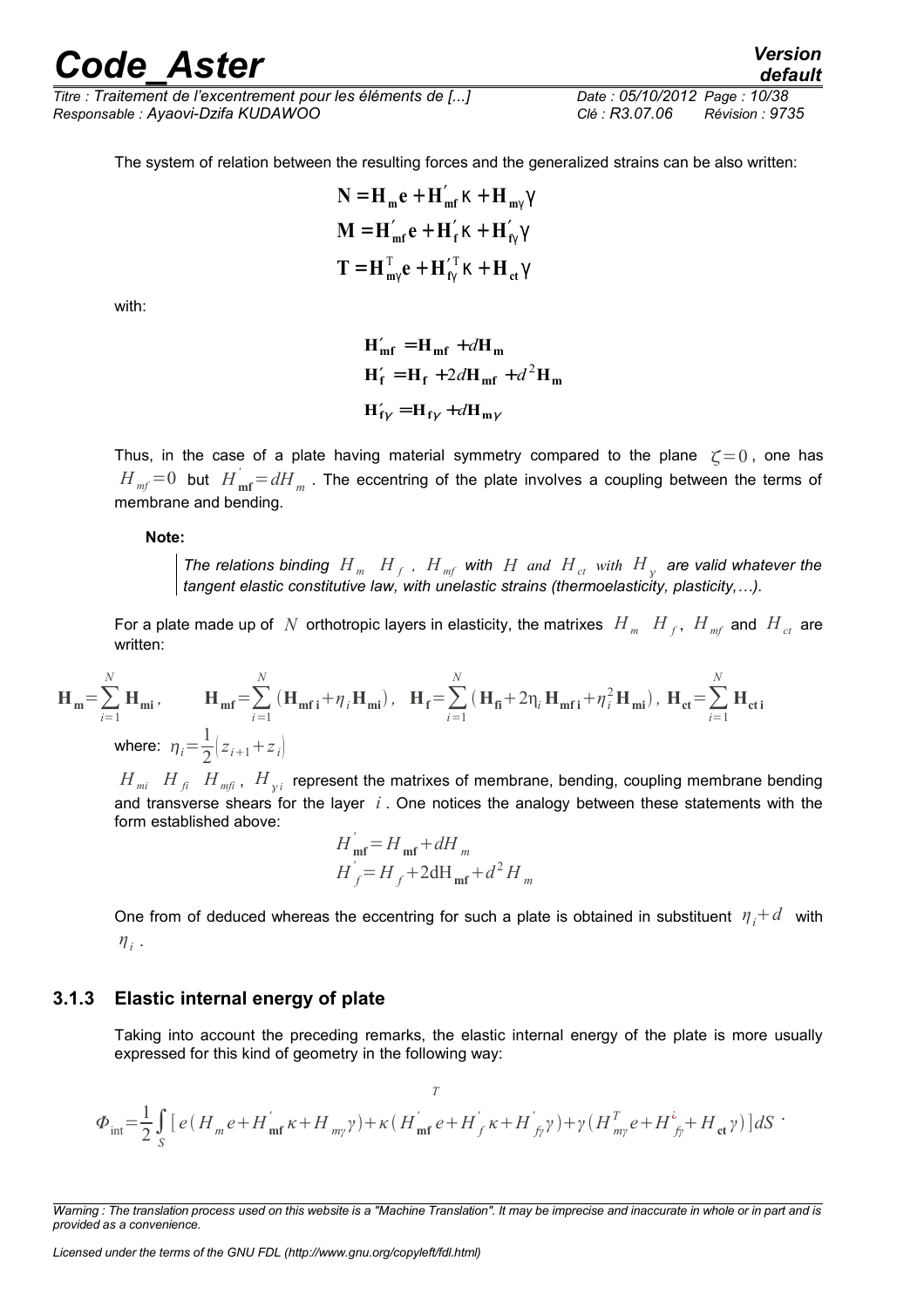*Titre : Traitement de l'excentrement pour les éléments de [...] Date : 05/10/2012 Page : 11/38 Responsable : Ayaovi-Dzifa KUDAWOO Clé : R3.07.06 Révision : 9735*

#### **3.1.4 Notice**

One can choose to express the forces resulting from bending or moments compared to the average average from the element and either compared to the datum-line. In this case one obtains:

$$
N = \begin{pmatrix} N_{xx} \\ N_{yy} \\ N_{xy} \end{pmatrix} = \int_{d-h/2}^{d+h/2} \begin{pmatrix} \sigma_{xx} \\ \sigma_{yy} \\ \sigma_{xy} \end{pmatrix} dz \qquad M = \begin{pmatrix} M'_{xx} \\ M'_{yy} \\ M'_{xy} \end{pmatrix} = \int_{d-h/2}^{d+h/2} \begin{pmatrix} \sigma_{xx} \\ \sigma_{yy} \\ \sigma_{xy} \end{pmatrix} (z-d) dz \qquad T = \begin{pmatrix} T_x \\ T_y \end{pmatrix} = \int_{d-h/2}^{d+h/2} \begin{pmatrix} \sigma_{xz} \\ \sigma_{yz} \end{pmatrix} dz
$$

and the statement of the work of the internal forces becomes:

$$
W_{\text{def}} = \int_{S} \left( e_{xx} N_{xx} + e_{yy} N_{yy} + 2 e_{xy} N_{xy} + \kappa_{xx} (M'_{xx} + dN_{xx}) + \kappa_{yy} (M'_{yy} + dN_{yy}) \right) ds +
$$
  

$$
\int_{S} \left( 2 \kappa_{xy} (M'_{xy} + dN_{xy}) + \gamma_{x} T_{x} + \gamma_{y} T_{y} \right) dS
$$

One from of then deduced by means of the statement 3D from the work of strain that:

$$
N = H_m e + (H_{\text{mf}} + dH_m) \kappa + H_{m\gamma} \gamma
$$
  
\n
$$
M' + dN = (H_{\text{mf}} + dH_m) e + (H_f + 2dH_{\text{mf}} + d^2 H_m) \kappa + (H_{f\gamma} + dH_{m\gamma}) \gamma
$$
  
\n
$$
T = H_{mp}^T e + (H_{f\gamma}^T + dH_{m\gamma}^T) \kappa + H_{\text{ct}} \gamma
$$

That is to say still:

$$
N = H_{m}e + (H_{m} + dH_{m})\kappa + H_{m\gamma}\gamma
$$
  
\n
$$
M = H_{m}e + (H_{f} + dH_{m} + \kappa) \kappa + H_{f\gamma}\gamma
$$
  
\n
$$
T = H_{mp}^{T}e + (H_{f\gamma}^{T} + dH_{mp}^{T})\kappa + H_{ct}\gamma
$$

The statement of the internal energy of the plate remains unchanged of course as for it. In the case of elasticity, she is always written:

$$
\Phi_{int} = \frac{1}{2} \int_{S} \left[ e \left( H_m e + H_{mf}^{'} \kappa + H_{my} \gamma \right) + \kappa \left( H_{mf}^{'} e + H_{f}^{'} \kappa + H_{f}^{'} \gamma \right) + \gamma \left( H_{my}^{T} e + H_{f}^{'} \kappa + H_{ct} \gamma \right) \right] dS
$$

Question from the choice of the plane interesting to use for the statement of the moments can vary from a situation to another.



In the case of the figure of right, the approach developed above is preferable because the statement of the loadings is defined compared to the average average of each plate. In the case of the figure of left, if one wishes to replace the multi-layer shell by two offset shells, the reference axis is the average average of the multi-layer shell. One thus may find it beneficial with all to define compared to the plane of diagram. It is this approach which is adopted in the code. All the loadings applied are regarded as being defined by default in the reference of diagram or plane of the mesh. If ever certain loadings are defined compared to other planes (average average, higher average or inferior) is to the user to make the adapted changes of reference, with the hand or by the means of the command file by specifying the plane of load application when that is possible (see [§5]), to bring back itself to a loading defined in the plane of the mesh.

*Warning : The translation process used on this website is a "Machine Translation". It may be imprecise and inaccurate in whole or in part and is provided as a convenience.*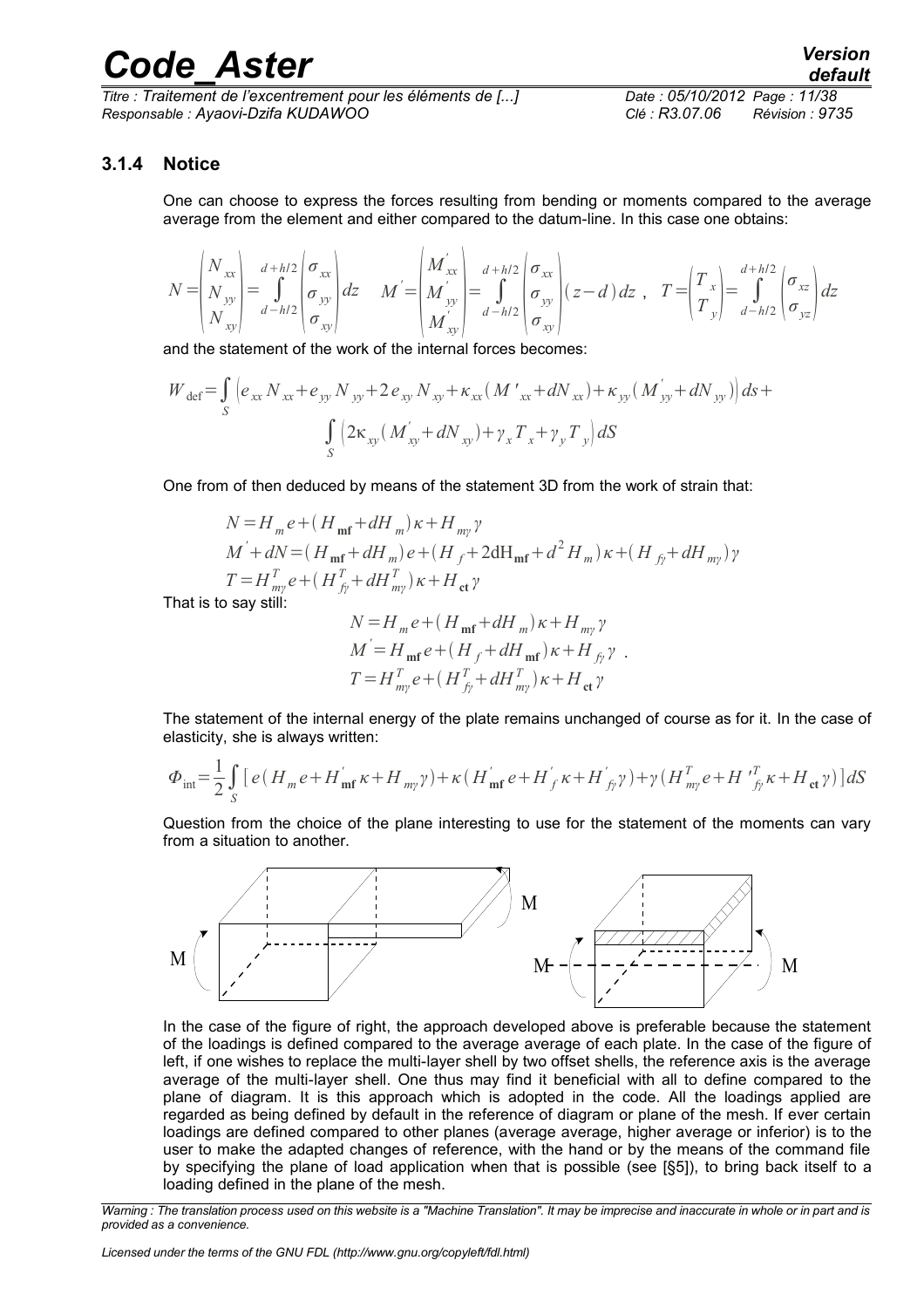*Titre : Traitement de l'excentrement pour les éléments de [...] Date : 05/10/2012 Page : 12/38 Responsable : Ayaovi-Dzifa KUDAWOO Clé : R3.07.06 Révision : 9735*

*default*

### **3.2 Work of the forces and couples external**

work of the forces and couples being exerted on the plate is expressed in the following way:

$$
W_{\text{ext}} = \int_{S}^{d+h/2} \int_{d-h/2}^{d+h/2} F_{v} \cdot U \, dV + \int_{S} F_{s} \cdot U \, dS + \int_{C}^{d+h/2} \int_{d-h/2}^{d+h/2} F_{c} \cdot U \, dz \, ds
$$

whe  $F$ <sub>*v*</sub>  $F$ <sub>*s*</sub>,  $F$ <sub>*c*</sub> are the voluminal, surface forces and of contour being exerted on the plate, re: respectively.

 $C$  is the part of the contour of the plate to which the forces of contour  $\overline{F}_c$  are applied.

With the kinematics of [§2.2], one determines as follows:

$$
W_{ext} = \int_{S} (f_x u + f_y v + f_z w + c_x \theta_x + c_y \theta_y) dS + \int_{C} (\varphi_x u + \varphi_y v + \varphi_z w + \chi_x \theta_x + \chi_y \theta_y) ds
$$
  
\n
$$
\dot{\zeta} \int_{S} (f_x u + f_y v + f_z w + c_y \beta_x - c_x \beta_y) dS + \int_{C} (\varphi_x u + \varphi_y v + \varphi_z w + \chi_y \beta_x - \chi_x \beta_y) ds
$$

where are present on the plate:

- $f_x, f_y, f_z$  surface forces acting according to  $x$ ,  $y$  and  $z$ ;
- $f_i = \int$ −*h*/2 *h*/2  $F_v$ ,  $e_i$  *dz* +  $F_s$ ,  $e_i$  where  $e_x$  and  $e_y$  are the basic vectors of the tangent plane

and  $e_z$  their normal vector;

- $c_x, c_y$ : surface couples acting around the axes  $x$  and  $y$ ;
- $c_i = \int$ −*h*/2 *h*/2  $[(z+d)e_z \wedge F_v].e_i dz + [(d\pm \frac{h}{2})]$  $\frac{n}{2}$ ) $e_z \wedge F_s$ ]. $e_i$  where  $e_x$   $e_y$ ,  $e_z$  are the basic

vectors previously definite.

and where are present on the contour of the plate:

- $\phi_x$ ,  $\phi_y$ ,  $\phi_z$  linear forces acting according to *x*, *y* and *z*;
- $\phi_i = \int$ −*h*/2 *h*/2  $F_c$ .  $e_i$ *dz* where  $e_x$   $e_y$ ,  $e_z$  are the basic vectors previously definite;
- $X_x, X_y$  linear couples around the axes *x* and *y*; *h*/2
- $\chi_i = \int$ −*h*/2  $[(z+d)e_z \wedge F_c]$ .  $e_i dz$  where  $e_x$   $e_y$ ,  $e_z$  are the basic vectors previously definite.

**Note:**

*The moments compared to z are null. The forces and the couples are expressed in the reference of the mesh. All the calculations are done by default in the reference of diagram. So forces or couples are expressed in another reference (that of the average average of the plate for example) the user will have to make conversions with the hand if it uses the options by default or to specify the plane of load application (see the paragraph [§ [5](#page-30-0) ]).*

### **3.3 Principle of virtual work and balance equations**

This paragraph is unchanged compared to the paragraph [§3.3] of [R3.07.03].

*Warning : The translation process used on this website is a "Machine Translation". It may be imprecise and inaccurate in whole or in part and is provided as a convenience.*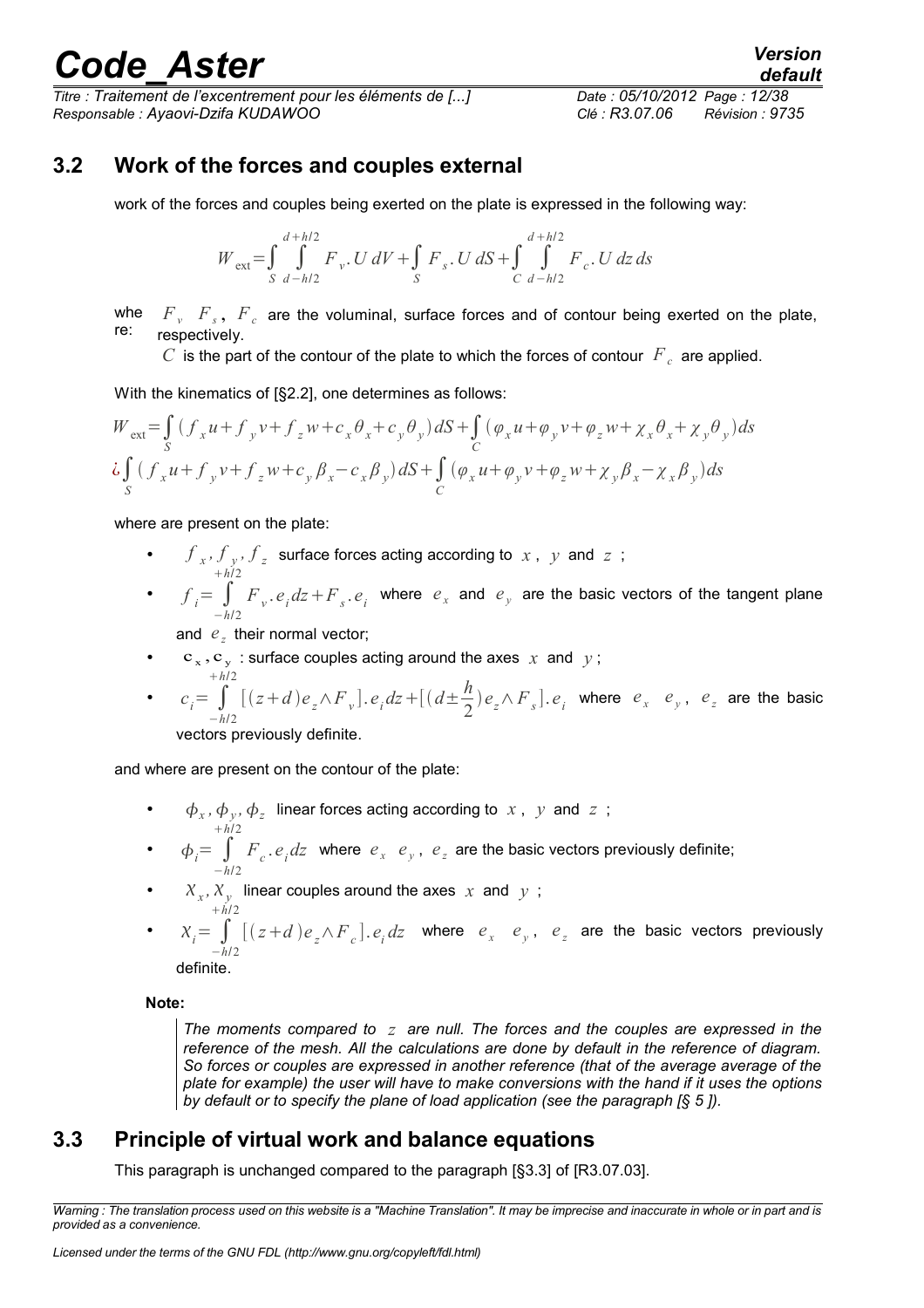*Titre : Traitement de l'excentrement pour les éléments de [...] Date : 05/10/2012 Page : 13/38 Responsable : Ayaovi-Dzifa KUDAWOO Clé : R3.07.06 Révision : 9735*

### **4 Numerical discretization of the variational formulation resulting from the principle of virtual work**

#### **4.1 Introduction**

the variational formulation for internal energy enables us to write:

$$
\delta W_{\text{int}} \!=\! \int\limits_S \big[ \delta e \, \big(\,H_{\text{m}} e \!+\! H_{\text{m} \text{f}}^\text{'} \, \kappa \!+\! H_{\text{m} \gamma} \gamma \big) \!+\! \delta \kappa \, \big(\,H_{\text{m} \text{f}}^\text{'} \, e \!+\! H_{\text{f}}^\text{'} \kappa \!+\! H_{\text{f} \gamma}^\text{'} \gamma \big) \!+\! \delta \gamma \big(\,H_{\text{m} \gamma}^T \, e \!+\! H_{\text{f} \gamma}^T \kappa \!+\! H_{\text{ct}} \,\gamma \big) \,\big] dS
$$

with:

$$
e = \begin{pmatrix} u_{,x} \\ v_{,y} \\ u_{,y} + v_{,x} \end{pmatrix}, \qquad \kappa = \begin{pmatrix} \beta_{x,x} \\ \beta_{y,y} \\ \beta_{x,y} + \beta_{y,x} \end{pmatrix}, \qquad \gamma = \begin{pmatrix} w_{,x} + \beta_{x} \\ w_{,y} + \beta_{y} \end{pmatrix}
$$

the five degrees of freedom are displacements in the plane of the mesh  $u$  and  $v$ , except plane  $w$ and the two rotations  $\beta_x$  and  $\beta_y$ .

Elements DKT and DST are triangular isoparametric elements. The elements DKQ, DSQ and Q4gamma are quadrilateral isoparametric elements. They are represented below:



**Appear 4.1-a: Real elements**

*Warning : The translation process used on this website is a "Machine Translation". It may be imprecise and inaccurate in whole or in part and is provided as a convenience.*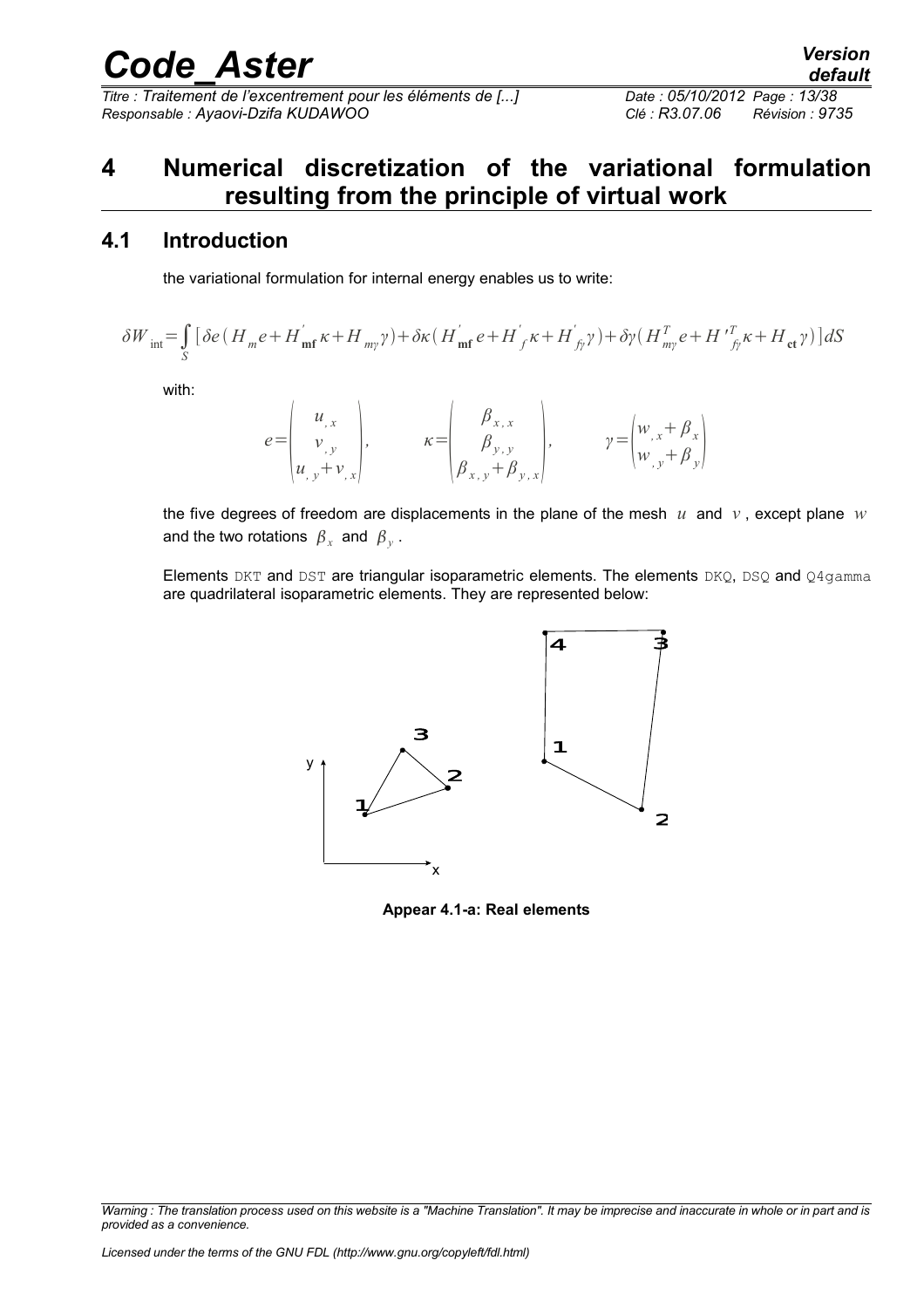*Titre : Traitement de l'excentrement pour les éléments de [...] Date : 05/10/2012 Page : 14/38 Responsable : Ayaovi-Dzifa KUDAWOO Clé : R3.07.06 Révision : 9735*

the elements of reference are presented below:



**Appear 4.1-b: Elements of reference triangle and quadrangle**

One defines the reduced reference of the element as the reference  $(\xi, \eta)$  of the element of reference. The local coordinate system of the element, in the plane of diagram  $(x, y)$  is defined by the user, by the key word ANGLE REP. The direction  $XI$  of this local coordinate system is the projection of a direction of reference *d* as regards the element. This direction of reference *d* is chosen by the user who defines it by two nautical angles in the total reference. The norm *N* with the plane of the element (  $12 \wedge 13$  for a numbered triangle 123 and  $12 \wedge 14$  a numbered quadrangle 1234 ) fixes the second direction. The cross product of the two vectors previously definite *Y1*=*N*∧*X1* makes it possible to define the local trihedron in which will be expressed the generalized forces representing the stress state. The user will have to take care that the selected reference axis is not found parallel with the norm of certain shell elements. By default, the direction of reference *d* is the axis *X* of the total reference of definition of the mesh.

#### **Note:**

*For the shell elements QUAD4 , the use of a noncoplanar element can lead to irregularities ([bib1]). In this case, the user is alerted.*

### **4.2 Discretization of the field of displacement**

the jacobian matrix  $J(\xi, \eta)$  is:

$$
\mathbf{J} = \begin{pmatrix} \mathbf{X}_{\xi} & \mathbf{y}_{\xi} \\ \mathbf{X}_{,\eta} & \mathbf{y}_{,\eta} \end{pmatrix} = \begin{pmatrix} \sum_{i=1}^{N} N_{i,\xi} \mathbf{x}_{i} & \sum_{i=1}^{N} N_{i,\xi} \mathbf{y}_{i} \\ \sum_{i=1}^{N} N_{i,\eta} \mathbf{x}_{i} & \sum_{i=1}^{N} N_{i,\eta} \mathbf{y}_{i} \end{pmatrix} = \begin{pmatrix} \mathbf{J}_{11} & \mathbf{J}_{12} \\ \mathbf{J}_{21} & \mathbf{J}_{22} \end{pmatrix}
$$

Moreover:

$$
\begin{pmatrix}\n\frac{\partial}{\partial x} \\
\frac{\partial}{\partial y}\n\end{pmatrix} = \mathbf{j} \begin{pmatrix}\n\frac{\partial}{\partial \xi} \\
\frac{\partial}{\partial \eta}\n\end{pmatrix} \text{ avec } \mathbf{j} = \begin{pmatrix}\n\mathbf{j}_{11} & \mathbf{j}_{12} \\
\mathbf{j}_{21} & \mathbf{j}_{22}\n\end{pmatrix} = \mathbf{J}^{-1} = \frac{1}{J} \begin{pmatrix}\n\mathbf{J}_{22} & -\mathbf{J}_{12} \\
-\mathbf{J}_{21} & \mathbf{J}_{11}\n\end{pmatrix} \text{ ou } \mathbf{J} = \det \mathbf{J} = \mathbf{J}_{11} \mathbf{J}_{22} - \mathbf{J}_{12} \mathbf{J}_{21}
$$

*Warning : The translation process used on this website is a "Machine Translation". It may be imprecise and inaccurate in whole or in part and is provided as a convenience.*

*Licensed under the terms of the GNU FDL (http://www.gnu.org/copyleft/fdl.html)*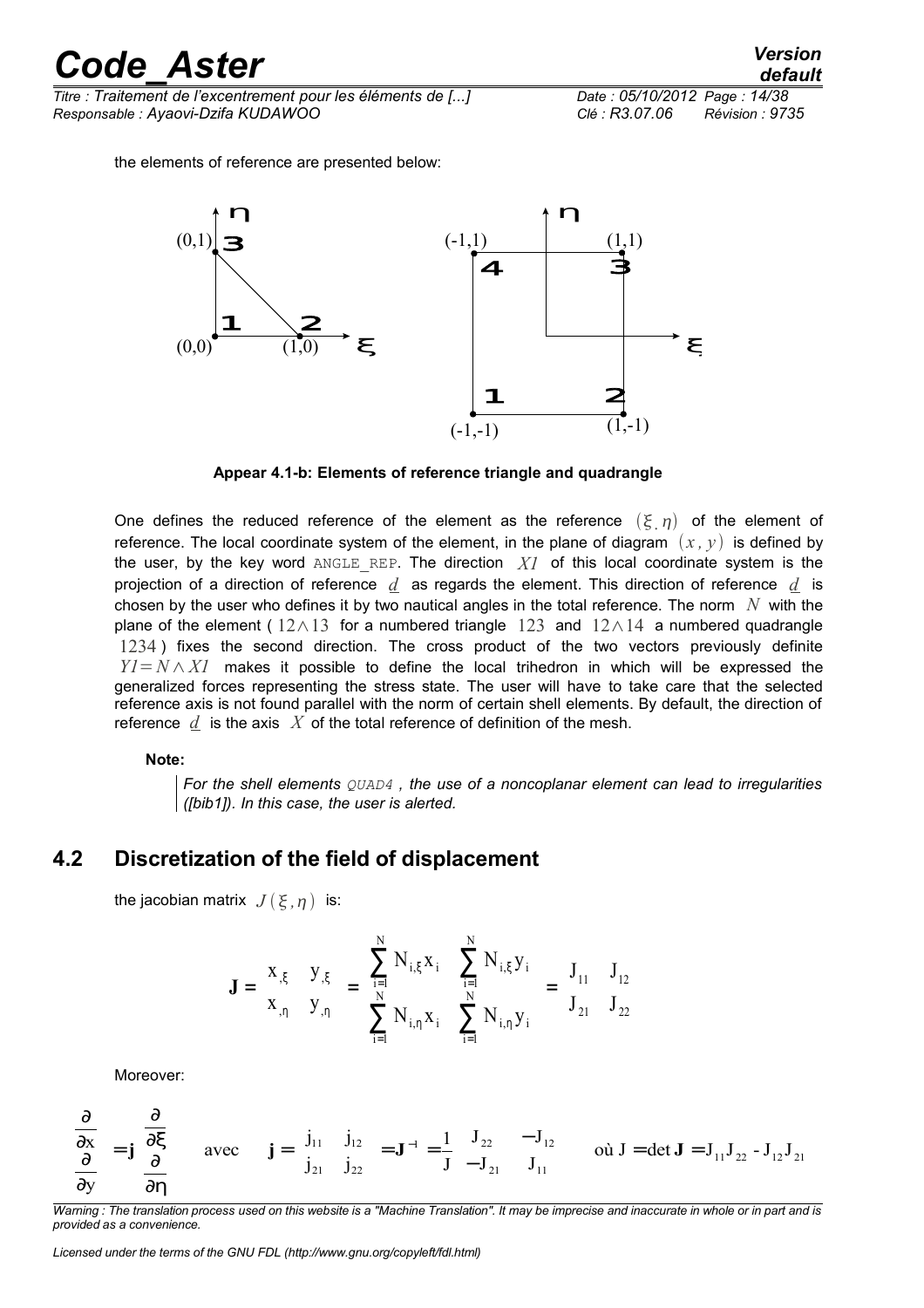*Titre : Traitement de l'excentrement pour les éléments de [...] Date : 05/10/2012 Page : 15/38 Responsable : Ayaovi-Dzifa KUDAWOO Clé : R3.07.06 Révision : 9735*

The field of displacement is discretized by:

$$
\begin{pmatrix} u \\ v \end{pmatrix} = \sum_{k=1}^{N} N_k \left(\xi, \eta \right) \begin{pmatrix} u^k \\ v^k \end{pmatrix}
$$

$$
\begin{pmatrix} w \\ \beta_x \\ \beta_y \end{pmatrix} = \sum_{k=1}^{N} N_k \left(\xi, \eta \right) \begin{pmatrix} w_k \\ \beta_{kk} \\ \beta_{yk} \end{pmatrix} + \left[\sum_{k=N+1}^{2N} \begin{pmatrix} 0 \\ P_{xk}(\xi, \eta) \\ P_{yk}(\xi, \eta) \end{pmatrix} \alpha_k \right]
$$

In this last statement, the term between hooks is present for the elements of type DKT, DST, DKO or DSQ, but not for the elements  $Q4 \gamma$ .

#### **4.3 Taken into account of the transverse distortion**

One recalls that the essential difference between elements DKT, DKQ on the one hand and DST, DSQ,  $Q_4$   $\gamma$  on the other hand comes owing to the fact that for the first the transverse distortion is null is still  $\gamma$  = 0. The difference between  $Q4$   $\gamma$  and the elements DST and DSQ comes from a choice different of interpolation for the representation of the transverse shears. The introduction of the eccentring leads to a particular processing of the transverse shears.

One replaces in the statement of the internal energy established with [§4.1]  $\gamma$  by  $\bar{\gamma}$  where are  $\bar{\gamma}$  to them strains of substitution checking  $\overline{\gamma} = \gamma$  in a weak way (integral on the sides of the element), and such as:

$$
N = H_m e + H'_{mf} \kappa + H_{m\gamma} \overline{\gamma}
$$
  

$$
M = H'_{mf} e + H'_{f} \kappa + H'_{f\gamma} \overline{\gamma}
$$
  

$$
T = H^{T}_{m\gamma} e + H'_{f\gamma} \kappa + H_{ct} \overline{\gamma}
$$

One checks thus that on the sides ij of the element, one a:  $\int (\overline{\gamma}_{\rm s} - \gamma_{\rm s}) {\rm d} {\rm s} =$ j i  $(\overline{\gamma}_{s} - \gamma_{s})$ ds = 0 with  $\gamma_{s} = w_{,s} + \beta_{s}$ .

#### **4.3.1 For the elements Q4** γ

One linearly discretizes the constant  $\bar{\gamma}$  field by side so that:

$$
\overline{\gamma}^{\xi} = \left(\frac{\overline{\gamma}_{\xi}}{\overline{\gamma}_{\eta}}\right) = \left(\frac{\frac{1-\eta}{2}}{\frac{1-\xi}{2}\gamma_{\eta}^{23}} + \frac{1+\eta}{2}\gamma_{\xi}^{34}\right) = \frac{1-\xi}{2}\gamma_{\eta}^{41}
$$

By means of then relations:

$$
\int_{-1}^{+1} (\bar{\gamma}_{\xi} - (w_{,\xi} + \beta_{\xi})) d\xi = 0 ;
$$
  

$$
\int_{-1}^{+1} (\bar{\gamma}_{\eta} - (w_{,\eta} + \beta_{\eta})) d\eta = 0
$$

*Licensed under the terms of the GNU FDL (http://www.gnu.org/copyleft/fdl.html)*

*Warning : The translation process used on this website is a "Machine Translation". It may be imprecise and inaccurate in whole or in part and is provided as a convenience.*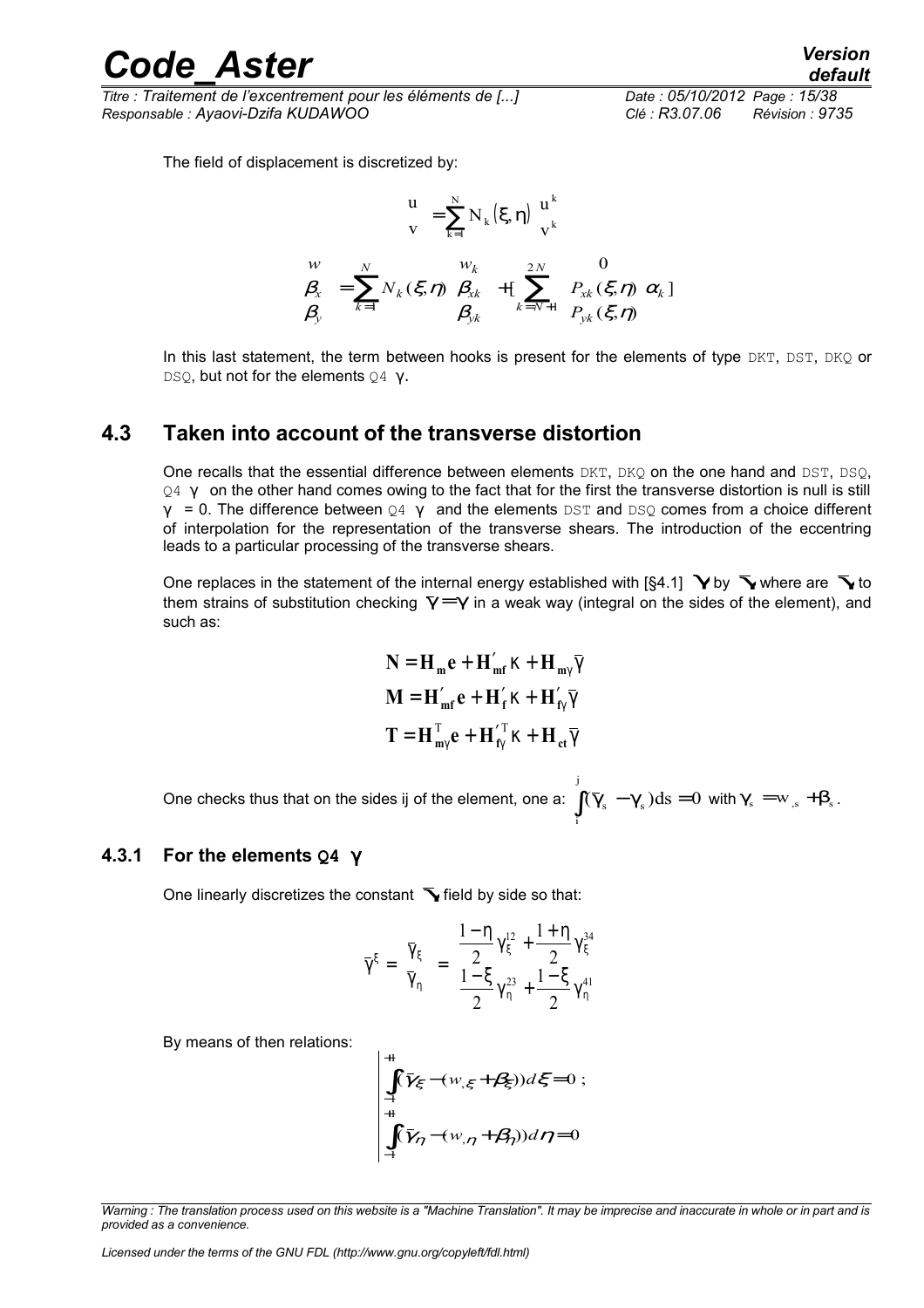*Titre : Traitement de l'excentrement pour les éléments de [...] Date : 05/10/2012 Page : 16/38 Responsable : Ayaovi-Dzifa KUDAWOO Clé : R3.07.06 Révision : 9735*

*default*

it is established that:

$$
\begin{cases}\gamma_{\xi}^{ij}=\frac{1}{2}(w_j-w_i+\beta_{\xi i}+\beta_{\xi j}) & \text{for} \;\; (ij)=(12,34) \;\; \text{and} \;\; (kp)=(23,41)\; .\\ \gamma_{\eta}^{kp}=\frac{1}{2}(w_p-w_k+\beta_{\eta p}+\beta_{\eta k})\end{cases}
$$

By deferring the two results above in the statement of  $\,\overline{\mathrm{y}}^{\,\overline{\mathrm{c}}}$  , one establishes that:

$$
\bar{\gamma}^{\xi} = \begin{pmatrix} \bar{\gamma}_{\xi} \\ \bar{\gamma}_{\eta} \end{pmatrix} = \mathbf{B}_{\xi}^{\prime} \mathbf{u}_{\xi}
$$

where: 
$$
\mathbf{u}_{\xi} = \begin{pmatrix} w_1 \\ \beta_{\xi 1} \\ \vdots \\ w_N \\ w_N \\ \beta_{\xi N} \\ \beta_{\xi N} \end{pmatrix}
$$
 and  $\mathbf{B}'_{\xi} = (\mathbf{B}'_{\xi 1}, \cdots, \mathbf{B}'_{\xi N})$  with  $\mathbf{B}'_{\xi k} = \begin{pmatrix} N_{k,\xi} & \xi_k N_{k,\xi} & 0 \\ N_{k,\eta} & 0 & \eta_k N_{k,\eta} \end{pmatrix}$ 

Moreover, like:

$$
\begin{pmatrix}\n\beta_{\xi i} \\
\beta_{\eta i}\n\end{pmatrix} =\n\begin{pmatrix}\nJ_{11} & J_{12} \\
J_{21} & J_{22}\n\end{pmatrix}\n\begin{pmatrix}\n\beta_{x i} \\
\beta_{y i}\n\end{pmatrix}
$$

one from of deduced that

 $\overline{a}$ 

$$
\bar{\gamma}^{\xi} = \mathbf{B}_{\xi} \mathbf{u}_f
$$

where: 
$$
\mathbf{u}_f = \begin{pmatrix} w_1 \\ \beta_{x1} \\ \beta_{y1} \\ \vdots \\ w_N \\ \beta_{xN} \\ \beta_{yN} \end{pmatrix}
$$
 and  $\mathbf{B}_{\xi} = (\mathbf{B}_{\xi 1}, \cdots, \mathbf{B}_{\xi N})$ 

with: 
$$
\mathbf{B}_{\xi k} = \begin{pmatrix} N_{k,\xi} & \xi_k N_{k,\xi} J_{11} & \xi_k N_{k,\xi} J_{12} \\ N_{k,\eta} & \eta_k N_{k,\eta} J_{21} & \eta_k N_{k,\eta} J_{22} \end{pmatrix}
$$

Finally:

$$
\overline{\gamma} = \begin{pmatrix} \overline{\gamma}_x \\ \overline{\gamma}_y \end{pmatrix} = \begin{pmatrix} j_{11} & j_{12} \\ j_{21} & j_{22} \end{pmatrix} \overline{\gamma}^{\xi} = \mathbf{B}_c \mathbf{u}_f \text{ with } \mathbf{B}_{c[2 \times 3N]} = \mathbf{j} \mathbf{B}_{\xi}
$$

**Note::**

*Warning : The translation process used on this website is a "Machine Translation". It may be imprecise and inaccurate in whole or in part and is provided as a convenience.*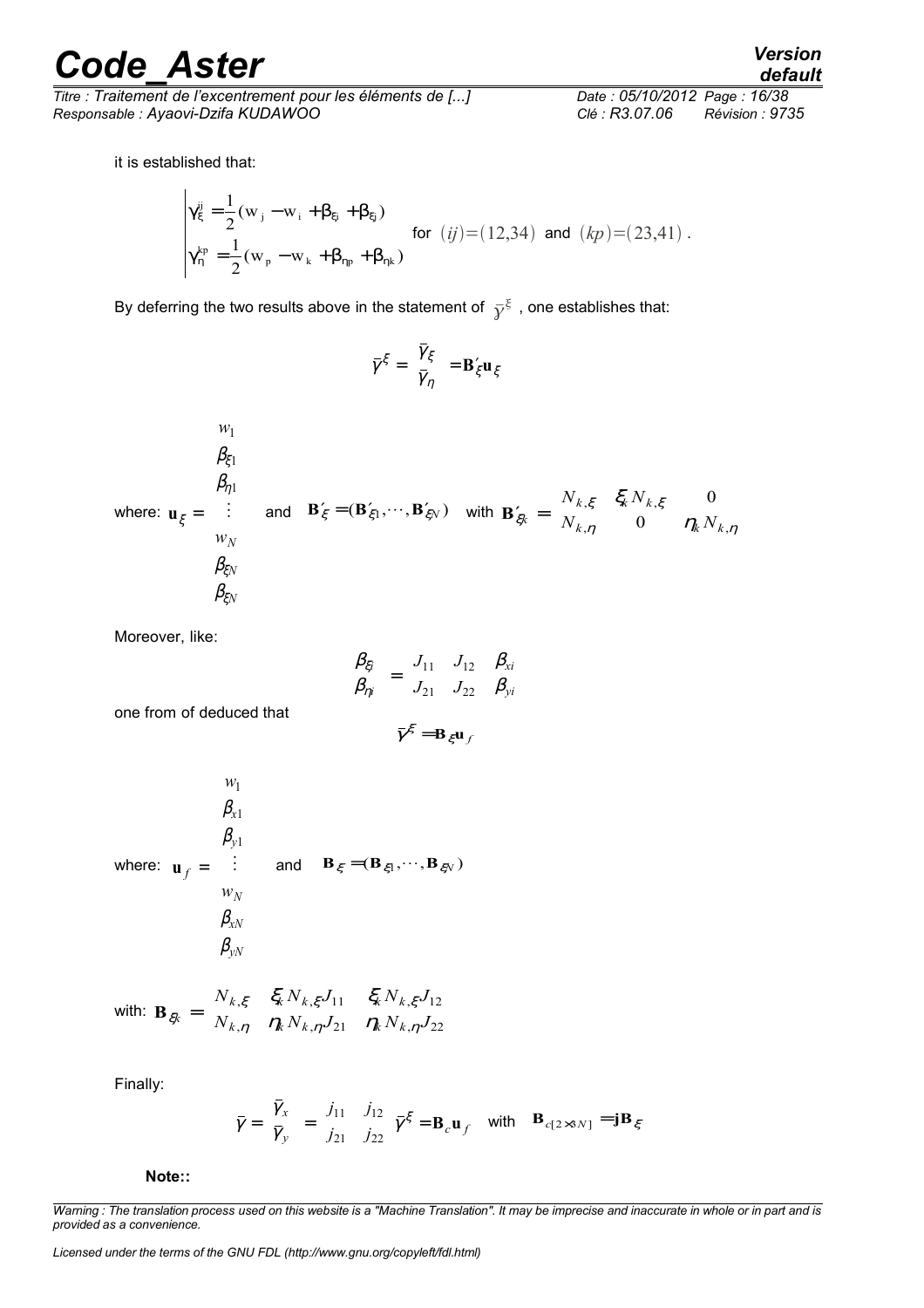*Titre : Traitement de l'excentrement pour les éléments de [...] Date : 05/10/2012 Page : 17/38 Responsable : Ayaovi-Dzifa KUDAWOO Clé : R3.07.06 Révision : 9735*

*default*

*This processing is equivalent to that of the elements Q4* <sup>γ</sup> *not offset of [§ 4.3.2.1] of [R3.07.03].*

#### **4.3.2 For the elements of type DKT, DST, DKQ, DSQ**

With regard to the transverse distortions, one knows that:

$$
T_x = M_{xx,x} + M_{xy,y} \text{ et } T_y = M_{yy,y} + M_{xy,x} \text{ with } \mathbf{M} = \mathbf{H}'_{\text{mf}} \mathbf{e} + \mathbf{H}'_f \kappa + \mathbf{H}'_f \overline{\gamma}
$$

One from of deduced that:

$$
T = \overline{H}_{m}^{c} u_{,xx} + \overline{H}_{f}^{c} \beta_{,xx}
$$

Computation of:  $\overline{\mathbf{H}}_m^c \overline{\mathbf{H}}_f^c$ where:  $\beta_{xx}^{\text{T}} = (\beta_{x,xx} \quad \beta_{x,yy} \quad \beta_{x,xy} \quad \beta_{y,xx} \quad \beta_{y,yy} \quad \beta_{y,xy})$  ${\bf u}_{,xx}^T = (u_{,xx} - u_{,yy} - u_{,xy} - v_{,xx} - v_{,yy} - v_{,xy})$ 

with: 
$$
\overline{\mathbf{H}}_{m}^{c} = \begin{pmatrix} H_{11}^{mf} & H_{33}^{mf} & 2H_{13}^{mf} & H_{13}^{mf} & H_{23}^{mf} & H_{12}^{mf} + H_{33}^{mf} \\ H_{13}^{mf} & H_{23}^{mf} & H_{12}^{mf} + H_{33}^{mf} & H_{33}^{mf} & H_{22}^{mf} & 2H_{23}^{mf} \end{pmatrix}
$$
  

$$
\overline{\mathbf{H}}_{f}^{c} = \begin{pmatrix} H_{11}^{f} & H_{33}^{f} & 2H_{13}^{f} & H_{13}^{f} & H_{23}^{f} & H_{12}^{f} + H_{33}^{f} \\ H_{13}^{f} & H_{23}^{f} & H_{12}^{f} + H_{33}^{f} & H_{33}^{f} & H_{22}^{f} & 2H_{23}^{f} \end{pmatrix}
$$

where are  $\mathbf{H}_{ij}^{\text{mf}}$  to them the terms  $(i,j)$  of  $\mathbf{H'_{mf}}$  and where are  $\mathbf{H}_{ij}^{\text{f}}$  to them the terms  $(i,j)$  of  $H_f'$ .

Like:

$$
\begin{split}\n\beta_{x,xx} &= \sum_{k=1}^{N} N_{k,xx}(\xi,\eta) \beta_{xk} + \sum_{k=N+1}^{2N} P_{xk,xx}(\xi,\eta) a_{k} = \sum_{k=1}^{N} N_{k,xx}(\xi,\eta) \beta_{xk} + \sum_{k=N+1}^{2N} (j_{11}^{2} P_{xk,\xi\xi} + 2j_{11}j_{12} P_{xk, \xi\eta} + j_{12}^{2} P_{xk, \eta\eta}) a_{k} \\
\beta_{x,yy} &= \sum_{k=1}^{N} N_{k,yy}(\xi,\eta) \beta_{xk} + \sum_{k=N+1}^{2N} P_{xk,yy}(\xi,\eta) a_{k} = \sum_{k=1}^{N} N_{k,yy}(\xi,\eta) \beta_{xk} + \sum_{k=N+1}^{2N} (j_{21}^{2} P_{xk, \xi\xi} + 2j_{21}j_{22} P_{xk, \xi\eta} + j_{22}^{2} P_{xk, \eta\eta}) a_{k} \\
\beta_{x,xy} &= \sum_{k=1}^{N} N_{k,xy}(\xi,\eta) \beta_{xk} + \sum_{k=N+1}^{2N} P_{xk,xy}(\xi,\eta) a_{k} = \sum_{k=1}^{N} N_{k,xy}(\xi,\eta) \beta_{xk} + \sum_{k=N+1}^{2N} (j_{11}j_{21} P_{xk, \xi\xi} + j_{11}j_{22} + j_{12}j_{21} P_{xk, \xi\eta} + j_{11}j_{21} P_{xk, \eta\eta}) a_{k} \\
\beta_{y,xx} &= \sum_{k=1}^{N} N_{k,xx}(\xi,\eta) \beta_{yk} + \sum_{k=N+1}^{2N} P_{yk,xx}(\xi,\eta) a_{k} = \sum_{k=1}^{N} N_{k,xx}(\xi,\eta) \beta_{yk} + \sum_{k=N+1}^{2N} (j_{11}^{2} P_{yk, \xi\xi} + 2j_{11}j_{12} P_{yk, \xi\eta} + j_{12}^{2} P_{yk, \eta\eta}) a_{k} \\
\beta_{y,yy} &= \sum_{k=1}^{N} N_{k,yy}(\xi,\eta) \beta_{yk} + \sum_{k=N+
$$

with:

*Warning : The translation process used on this website is a "Machine Translation". It may be imprecise and inaccurate in whole or in part and is provided as a convenience.*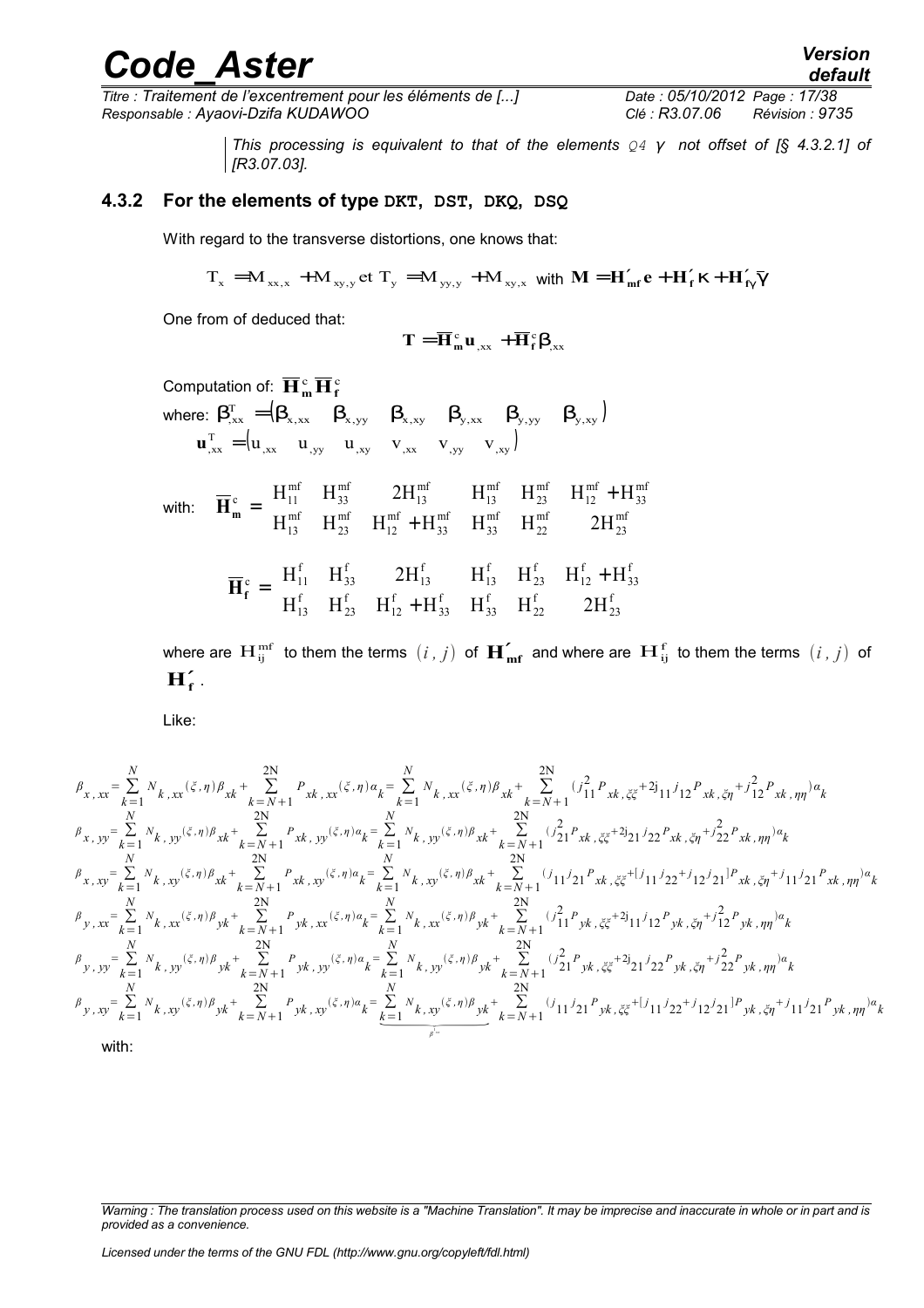|                                                                                                    | <b>Code Aster</b>                                                                                                                                                                                                                                                                                                                                                                                                      |                                                                                                                                             | Version<br>default                              |  |
|----------------------------------------------------------------------------------------------------|------------------------------------------------------------------------------------------------------------------------------------------------------------------------------------------------------------------------------------------------------------------------------------------------------------------------------------------------------------------------------------------------------------------------|---------------------------------------------------------------------------------------------------------------------------------------------|-------------------------------------------------|--|
| Titre : Traitement de l'excentrement pour les éléments de []<br>Responsable : Ayaovi-Dzifa KUDAWOO |                                                                                                                                                                                                                                                                                                                                                                                                                        | Clé : R3.07.06                                                                                                                              | Date: 05/10/2012 Page: 18/38<br>Révision : 9735 |  |
|                                                                                                    | $j_{11}^{2}N_{k,\xi\xi}+2j_{11}j_{12}N_{k,\xi\eta}+j_{12}^{2}N_{k,\eta\eta}$                                                                                                                                                                                                                                                                                                                                           |                                                                                                                                             |                                                 |  |
|                                                                                                    |                                                                                                                                                                                                                                                                                                                                                                                                                        |                                                                                                                                             |                                                 |  |
|                                                                                                    |                                                                                                                                                                                                                                                                                                                                                                                                                        |                                                                                                                                             |                                                 |  |
|                                                                                                    | $\label{eq:2.1} \begin{array}{c} \dots, \infty \quad \  \  \, \text{if} \quad 12-k, \xi \eta^{-1} \, 12^{-k}, \eta \eta \\ \eta^{-1} \, 12^{-k}, \xi \eta^{-1} \, 12^{-k}, \eta \eta \\ \eta^{-1} \, 12^{-k}, \xi \eta^{-1} \, 12^{-k}, \xi \eta^{-1} \, 12^{-k}, \eta \eta \\ \eta^{-1} \, 12^{-k}, \xi \xi^{-1} \, 12^{-k}, \xi \eta^{-1} \, 12^{-k}, \xi \eta^{-1} \, 12^{-k}, \xi \eta^{-1} \, 12^{-k}, \eta \eta$ | $j_{11}^{2}N_{k,\xi\xi}+2j_{11}j_{12}N_{k,\xi\eta}+j_{12}^{2}N_{k,\eta\eta}$                                                                | $\beta_{x\overline{k}}$                         |  |
|                                                                                                    |                                                                                                                                                                                                                                                                                                                                                                                                                        | $j_{21}^2 N_{k,\xi\xi}$ +2j <sub>21</sub> j <sub>22</sub> N <sub>k, <math>\xi\eta</math></sub> +j <sub>22</sub> N <sub>k</sub> , $\eta\eta$ |                                                 |  |
|                                                                                                    |                                                                                                                                                                                                                                                                                                                                                                                                                        | $j_{11}j_{21}N_{k,\xi\xi}+[j_{11}j_{22}+j_{12}j_{21}]N_{k,\xi\eta}+j_{12}j_{22}N_{k,\eta\eta}$                                              |                                                 |  |

*Warning : The translation process used on this website is a "Machine Translation". It may be imprecise and inaccurate in whole or in part and is provided as a convenience.*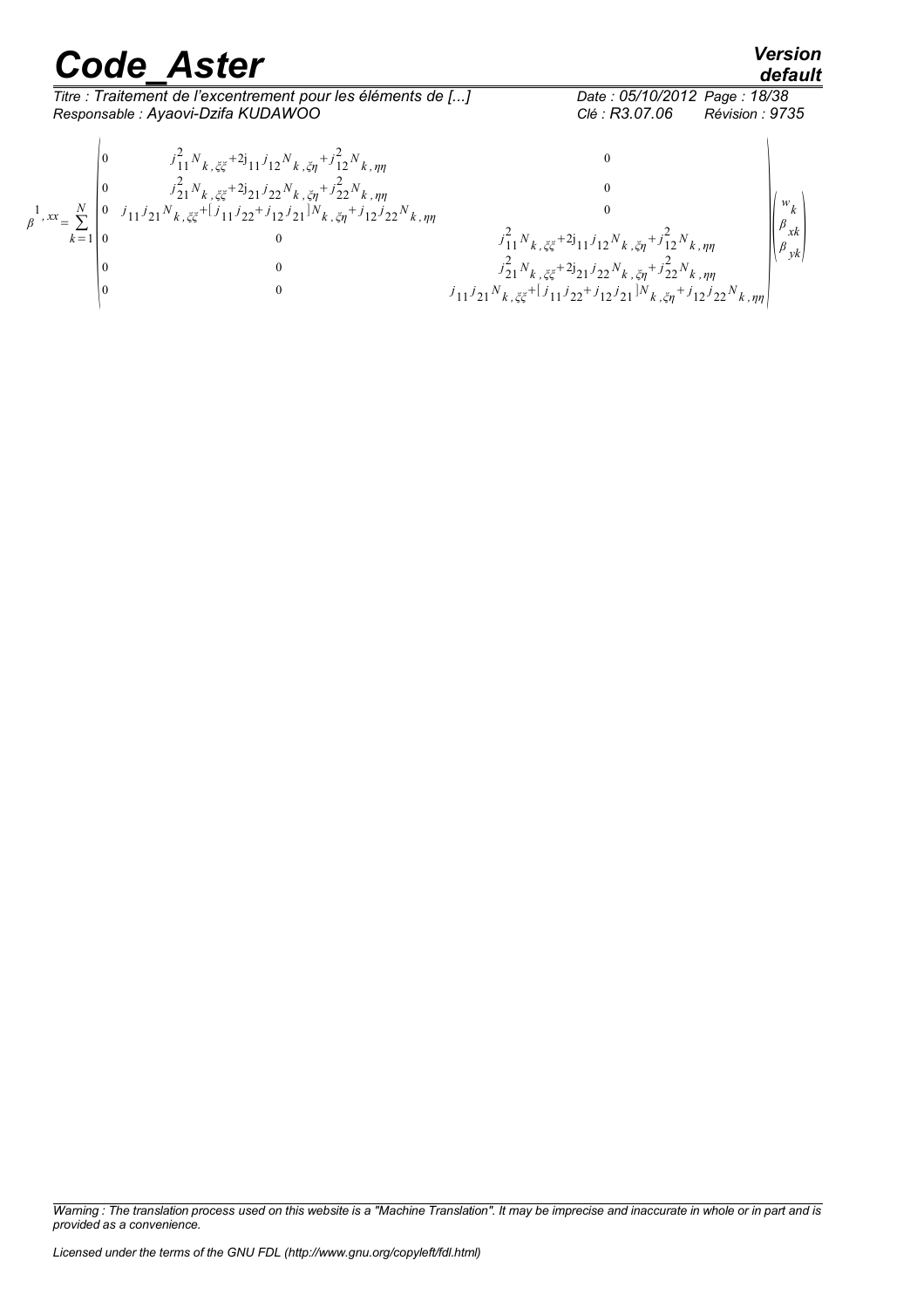*Code\_Aster Version Titre : Traitement de l'excentrement pour les éléments de [...] Date : 05/10/2012 Page : 19/38 Responsable : Ayaovi-Dzifa KUDAWOO Clé : R3.07.06 Révision : 9735*

*default*

 $\overline{1}$ 

the first contribution to  $\beta_{,xx}$  in the statement above and:

$$
u_{,xx} = \sum_{k=1}^{n} \begin{vmatrix} j_{11}^{2} N_{k,\xi\xi} + 2j_{11}j_{12}N_{k,\xi\eta} + j_{12}^{2} N_{k,\eta\eta} & 0\\ j_{21}^{2} N_{k,\xi\xi} + 2j_{21}j_{22}N_{k,\xi\eta} + j_{22}^{2} N_{k,\eta\eta} & 0\\ 0 & 0\\ 0 & 0 & j_{11}^{2} N_{k,\xi\xi} + 2j_{11}j_{12}N_{k,\xi\eta} + j_{12}^{2}N_{k,\eta\eta}\\ 0 & 0 & j_{11}^{2} N_{k,\xi\xi} + 2j_{11}j_{12}N_{k,\xi\eta} + j_{22}^{2} N_{k,\eta\eta}\\ 0 & 0 & j_{11}^{2} N_{k,\xi\xi} + 2j_{11}j_{22}N_{k,\xi\eta} + j_{22}^{2} N_{k,\eta\eta}\\ 0 & 0 & j_{11}^{2} N_{k,\xi\xi} + j_{12}j_{21}N_{k,\xi\eta} + j_{12}^{2} N_{k,\eta\eta}\\ 0 & 0 & j_{11}^{2} N_{k,\xi\xi} + j_{12}j_{21}N_{k,\xi\eta} + j_{12}j_{22}N_{k,\eta\eta}\end{vmatrix}
$$

that is to say still in matric form that:

$$
T = \overline{H}_{m}^{c} \sum_{k=1}^{N} P_{mn}^{k} \begin{pmatrix} u_{1, xy} \\ u_{2, xy} \\ v_{3, xy} \\ v_{4, xy} \end{pmatrix} + \overline{H}_{y}^{c} \sum_{k=1}^{N} P_{mn}^{k} \begin{pmatrix} w_{k} \\ \beta_{y, xy} \\ \beta_{y, xy} \end{pmatrix}
$$
\n
$$
T = \overline{H}_{m}^{c} \sum_{k=1}^{N} P_{mn}^{k} \begin{pmatrix} u_{k} \\ u_{k} \end{pmatrix} + \overline{H}_{y}^{c} \sum_{k=1}^{N} P_{mn}^{k} \begin{pmatrix} w_{k} \\ \beta_{k} \\ \beta_{y,k} \end{pmatrix} + \overline{H}_{y}^{c} \sum_{k=1}^{2N} P_{mn}^{k} \begin{pmatrix} \sum_{k=1}^{2N} a_{k} \\ \sum_{k=1}^{2N} a_{k} \end{pmatrix} + \overline{H}_{y}^{c} \sum_{k=N+1}^{2N} a_{k} \begin{pmatrix} C_{k} (j_{11}^{2} P_{k, zz} + 2j_{11} j_{12} P_{k, zz} + j_{12}^{2} P_{k, xy} ) \\ C_{k} (j_{11}^{2} P_{k, zz} + 2j_{11} j_{22} P_{k, zz} + j_{12}^{2} j_{22} P_{k, zxy} ) \\ S_{k} (j_{11}^{2} P_{k, zz} + 2j_{11} j_{12} P_{k, zz} + j_{12}^{2} j_{22} P_{k, xy} ) \\ S_{k} (j_{11}^{2} P_{k, zz} + 2j_{21} j_{22} P_{k, zz} + j_{12}^{2} j_{21} P_{k, zxy} + j_{12}^{2} P_{k, xy} ) \end{pmatrix}
$$
\n
$$
T = \overline{H}_{m}^{c} \sum_{k=1}^{N} P_{mn}^{k} \begin{pmatrix} u_{k} \\ v_{k} \end{pmatrix} + \overline{H}_{y}^{c} \sum_{k=1}^{N} P_{mn}^{k} \begin{pmatrix} w_{k} \\ \beta_{k} \end{pmatrix} + \overline{H}_{y}^{c} \sum_{k=1}^{N} P_{mn}^{k
$$

*Warning : The translation process used on this website is a "Machine Translation". It may be imprecise and inaccurate in whole or in part and is provided as a convenience.*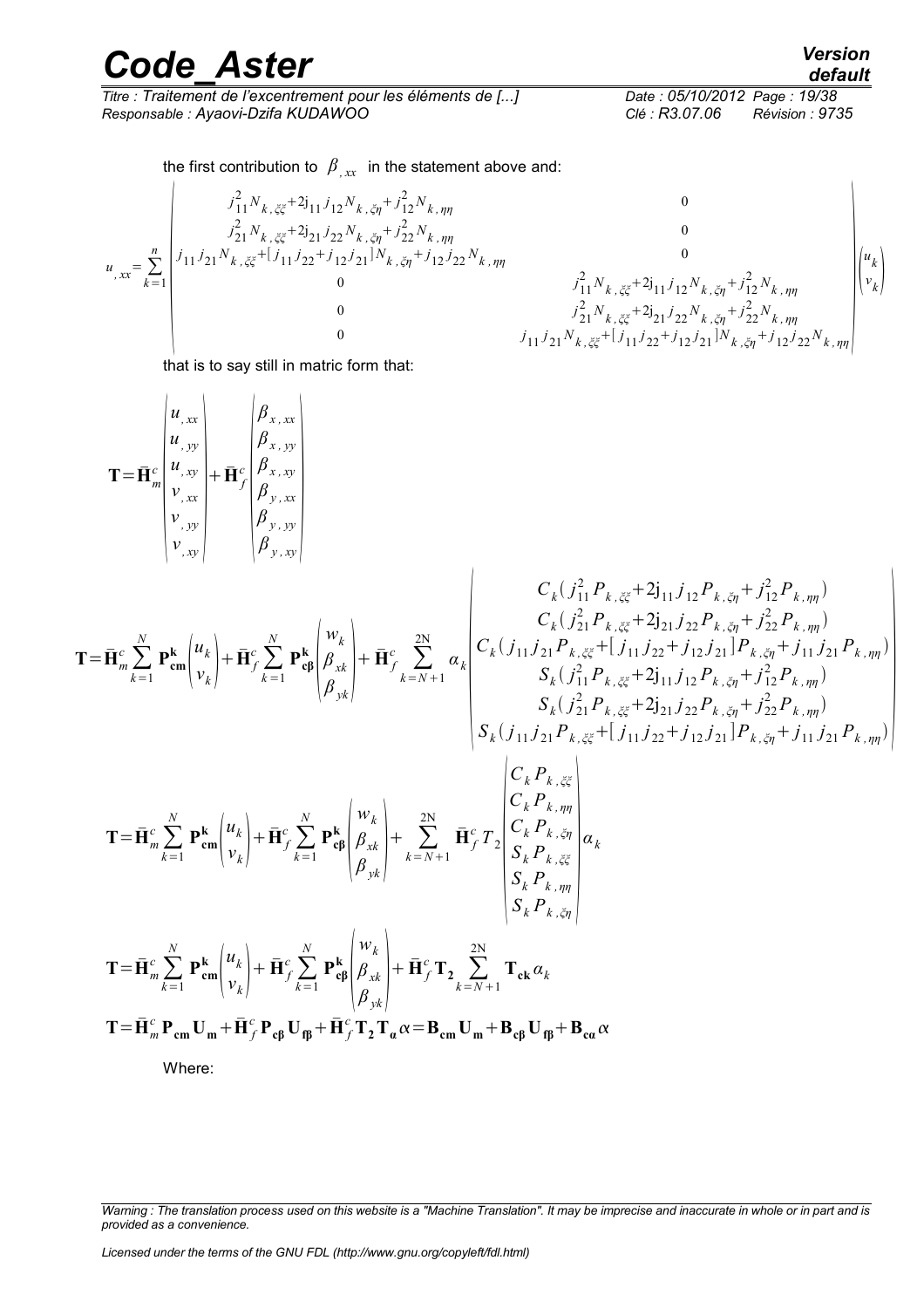*Titre : Traitement de l'excentrement pour les éléments de [...] Date : 05/10/2012 Page : 20/38 Responsable : Ayaovi-Dzifa KUDAWOO Clé : R3.07.06 Révision : 9735*

$$
\mathbf{U}_{m} = \begin{pmatrix} u_{1} \\ v_{1} \\ \vdots \\ u_{N} \\ v_{N} \end{pmatrix}
$$

$$
\mathbf{T}_{\alpha} = (\mathbf{T}_{c(N+1)} \cdots \mathbf{T}_{c2N})
$$

$$
\mathbf{T}_{2} = \begin{pmatrix} \mathbf{t}_{2} & 0 \\ 0 & \mathbf{t}_{2} \end{pmatrix} \text{ with } \mathbf{t}_{2} = \begin{pmatrix} j_{11}^{2} & j_{12}^{2} & 2j_{11}j_{12} \\ j_{21}^{2} & j_{22}^{2} & 2j_{21}j_{22} \\ j_{11}j_{21} & j_{12}j_{22} & j_{11}j_{22} + j_{12}j_{21} \end{pmatrix}
$$

$$
\mathbf{u}_{\text{fB}} = \begin{pmatrix} \mathbf{w}_{1} \\ \mathbf{\beta}_{\text{x1}} \\ \beta_{\text{y1}} \\ \vdots \\ \mathbf{\beta}_{\text{xN}} \\ \beta_{\text{yN}} \end{pmatrix}
$$

One can also write:

$$
T=\overline{H}^{\text{c}}_{m}u_{,\text{xx}}+\overline{H}^{\text{c}}_{f}\beta_{,\text{xx}}=B_{\text{cm}}U_{m}+B_{\text{c}\beta}U_{f\beta}+B_{\text{c}\alpha}\alpha
$$

By means of the relation  $\int (\overline{\gamma}_{\rm s} - \gamma_{\rm s}) d{\rm s} =$ j i  $(\bar{\gamma}_s - \gamma_s)$ ds = 0 with  $\gamma_s = w_{s} + \beta_s$  for each side *ij* of the element, one can obtain  $\tau \eta \varepsilon \alpha_{K}$  since this relation is still written:

$$
w_j - w_i + \frac{L_k}{2} (C_k \beta_{xi} + S_k \beta_{yi} + C_k \beta_{xj} + S_k \beta_{yj}) + \frac{2}{3} L_k \alpha_k = L_k \overline{\gamma}_{sk}
$$

where:

$$
\bar{\mathbf{y}}_{sk} = (C_k \ S_k) \bar{\mathbf{y}} = (C_k \ S_k) H_{ct}^{-1} \Big[ T - H_{my}^T e - H_{ry}^T \kappa \Big] \n= (C_k \ S_k) H_{ct}^{-1} \Big[ (B_{cm} - H_{my}^T B_m) U_m + (B_{c\beta} - H_{ry}^T B_{fg}) U_{fg} + (B_{c\alpha} - H_{ry}^T B_{fg}) \alpha \Big]
$$

The relation above is still written in matric form:

$$
\mathbf{A}_{\alpha} \alpha = (\mathbf{A}_{\mathrm{w}} + \mathbf{A}_{\beta}) \mathbf{U}_{\mathrm{f} \beta} + \mathbf{A}_{\mathrm{m}} \mathbf{U}_{\mathrm{m}}
$$

with:

$$
\mathbf{A}_{a} = \frac{2}{3} \begin{vmatrix} L_{N+1} & 0 & 0 \\ 0 & \ddots & 0 \\ 0 & 0 & L_{2N} \end{vmatrix} - \begin{vmatrix} L_{N+1} C_{N+1} & L_{N+1} S_{N+1} \\ \vdots & \vdots \\ L_{2N} C_{2N} & L_{2N} S_{2N} \end{vmatrix} \mathbf{H}_{ct}^{-1} (\mathbf{B}_{ca} - \mathbf{H'}_{fy}^T \mathbf{B}_{fa})
$$

*Licensed under the terms of the GNU FDL (http://www.gnu.org/copyleft/fdl.html)*

*Warning : The translation process used on this website is a "Machine Translation". It may be imprecise and inaccurate in whole or in part and is provided as a convenience.*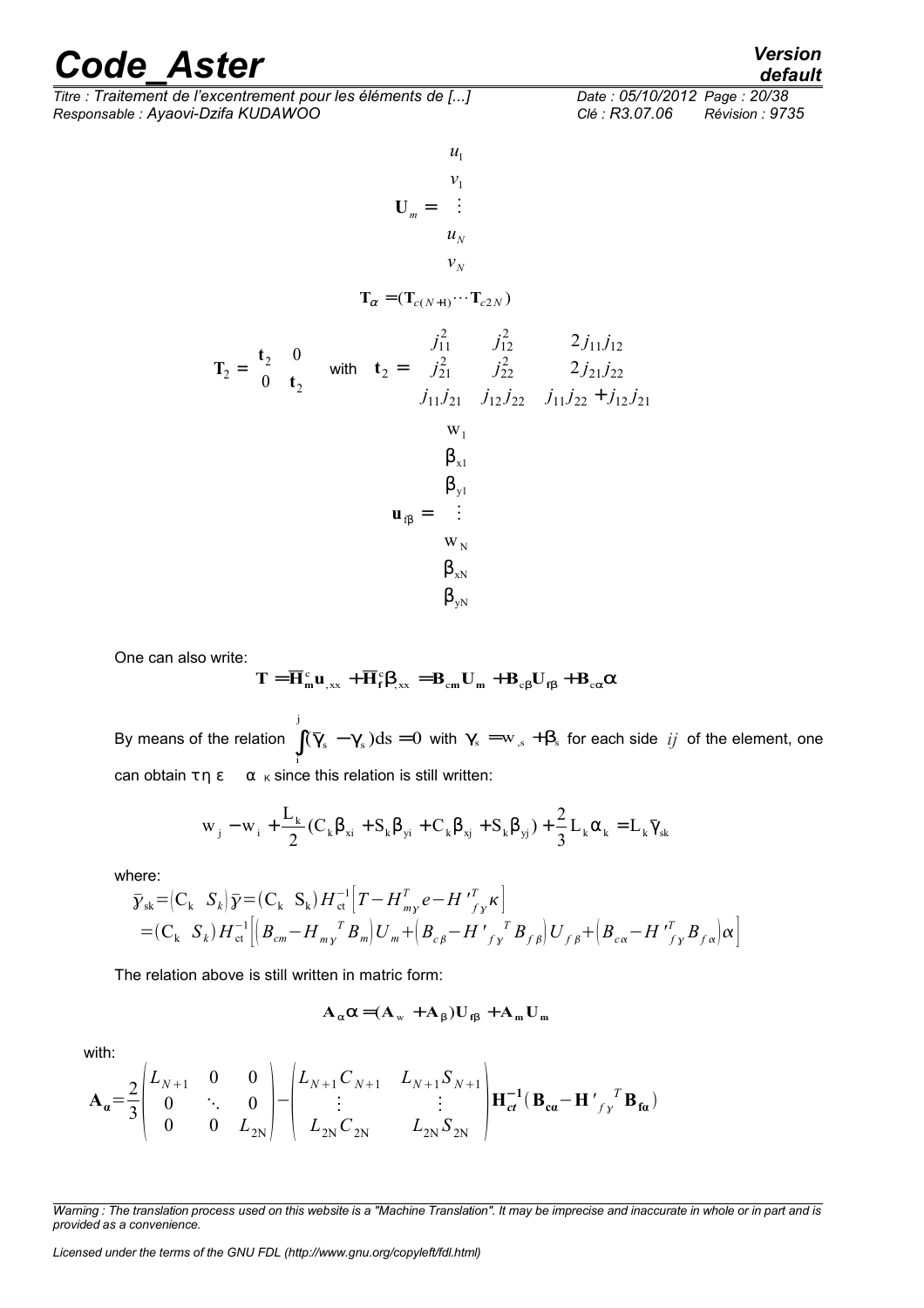*Titre : Traitement de l'excentrement pour les éléments de [...] Date : 05/10/2012 Page : 21/38 Responsable : Ayaovi-Dzifa KUDAWOO Clé : R3.07.06 Révision : 9735*

$$
A_w = -\frac{1}{2} \begin{pmatrix} -2 & L_{N+1}C_{N+1} & L_{N+1}S_{N+1} & 2 & L_{N+1}C_{N+1} & L_{N+1}S_{N+1} & 0 & 0 & 0 & 0 & 0 & 0 \\ 0 & 0 & 0 & -2 & L_{k+1}C_{k+1} & L_{k+1}S_{k+1} & 2 & L_{k+1}C_{k+1} & L_{k+1}S_{k+1} & 0 & 0 & 0 & 0 \\ 0 & 0 & 0 & 0 & 0 & -2 & L_{2N-1}C_{2N-1} & L_{2N-1}S_{2N-1} & 2 & L_{2N-1}C_{2N-1} & L_{2N-1}S_{2N-1} \\ 2 & L_{2N}C_{2N} & L_{2N}S_{2N} & 0 & 0 & \cdots & \cdots & 0 & 0 & -2 & L_{2N}C_{2N} & L_{2N}S_{2N} \end{pmatrix}
$$

$$
A_{\beta} = \begin{pmatrix} L_{N+1} C_{N+1} & L_{N+1} S_{N+1} \\ \vdots & \vdots \\ L_{2N} C_{2N} & L_{2N} S_{2N} \end{pmatrix} \mathbf{H}_{ct}^{-1}(\mathbf{B}_{c\beta} - \mathbf{H'}_{f\gamma}^{T} \mathbf{B}_{f\beta})
$$

$$
\mathbf{A}_{m} = \begin{pmatrix} L_{N+1} C_{N+1} & L_{N+1} S_{N+1} \\ \vdots & \vdots \\ L_{2N} C_{2N} & L_{2N} S_{2N} \end{pmatrix} \mathbf{H}_{ct}^{-1} (\mathbf{B}_{cm} - \mathbf{H}_{m\gamma}^{T} \mathbf{B}_{m})
$$
  
As follows:

$$
\alpha = P_{\beta} U_{\text{f}\beta} + P_{\text{m}} U_{\text{m}}
$$

with:

$$
\mathbf{P}_{\beta} = \mathbf{A}_{\alpha}^{-1} (\mathbf{A}_{w} + \mathbf{A}_{\beta})
$$

$$
\mathbf{P}_{m} = \mathbf{A}_{\alpha}^{-1} \mathbf{A}_{m}
$$

what implies:

$$
T = (B_{\rm cm} + B_{\rm cc}P_{\rm m})U_{\rm m} + (B_{\rm c\beta} + B_{\rm cc}P_{\beta})U_{\rm f\beta}
$$

**Note:**

*For the elements of type <code>DKT</code> and <code>DST</code> , one A.*  ${\bf B}_{\rm cm} = {\bf B}_{\rm c \beta} = 0$  *It results from it from the simplified statements of the preceding equations.*

### **4.4 Elemental stiffness matrix**

#### **4.4.1 Elemental stiffness matrix for the elements Q4** γ

One takes again the forms of the stiffness matrixes given to [§4.4.1] of documentation of reference [R3.07.03] and one replaces  $H_{\text{mf}}$  by  $H_{\text{mf}}^{'}$  ,  $H_{f}$  by  $H_{f}^{'}$  and  $H_{f\!/\!f}$  par.  $H_{f\!/\!f}^{'}$  One will note that in [R3.07.03] the results were presented without term of coupling transverse membrane shears or transverse bending shears. They here are added.

#### **4.4.2 Elemental stiffness matrix for elements DKT, DKQ**

One takes again the forms of the stiffness matrixes given to [§4.4.1] of documentation of reference [R3.07.03] and one replaces  $H_{\_\mathsf{mf}}$  by  $H_{\_\mathsf{mf}}^{'}$  ,  $H_{f}$  par.  $H_{f}^{'}$  Since the relation  $\bar{\gamma}=0$  is satisfied the couplings transverse membrane shears or transverse bending shears are non-existent.

#### **4.4.3 Elemental stiffness matrix for elements DST, DSQ**

One a:

*Warning : The translation process used on this website is a "Machine Translation". It may be imprecise and inaccurate in whole or in part and is provided as a convenience.*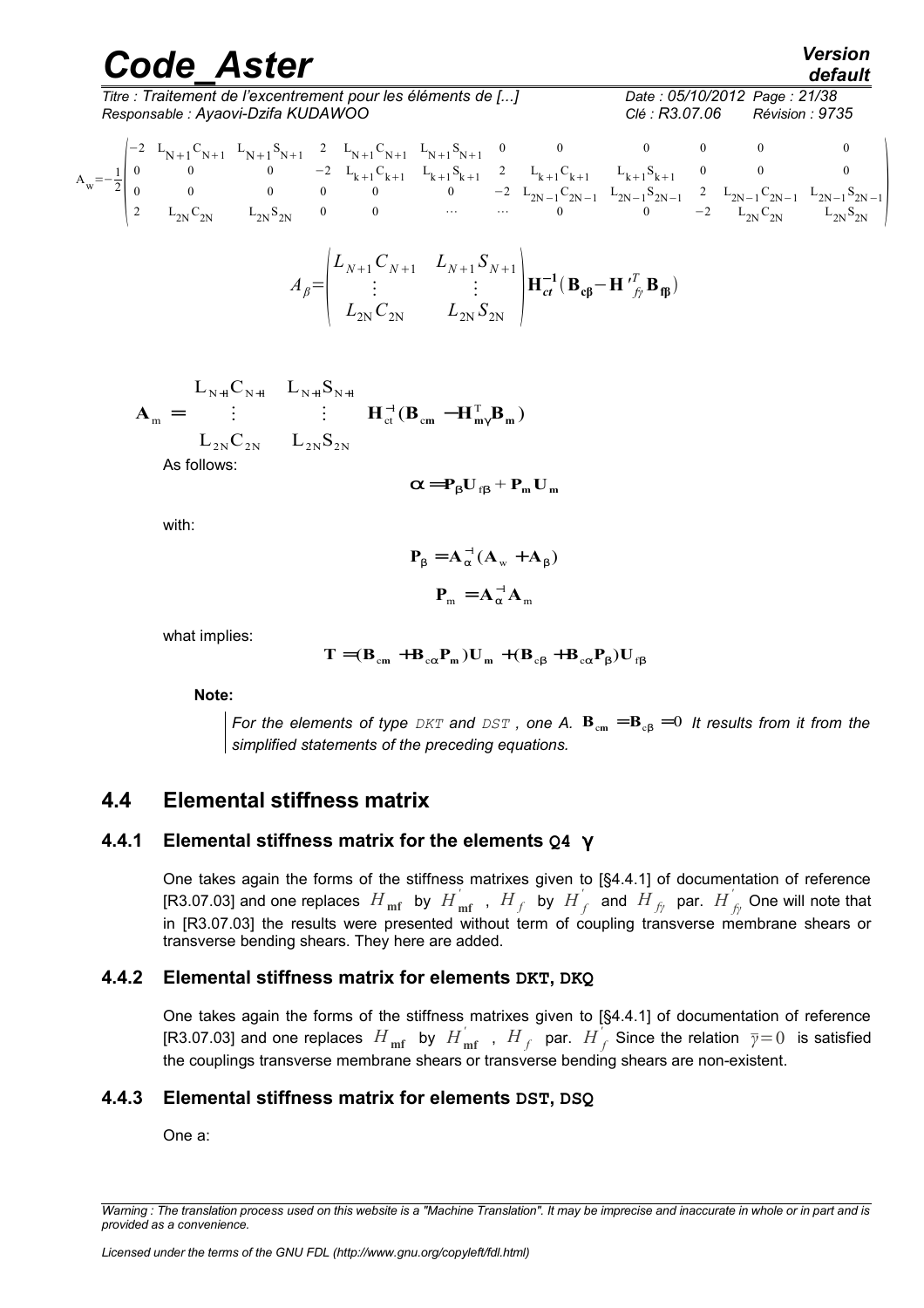*Titre : Traitement de l'excentrement pour les éléments de [...] Date : 05/10/2012 Page : 22/38 Responsable : Ayaovi-Dzifa KUDAWOO Clé : R3.07.06 Révision : 9735*

$$
\underbrace{\text{default}}_{\text{22,22}}
$$

$$
\delta W_{int}^{e} = \int_{e} \delta \mathbf{e} (\mathbf{H}_{m} \mathbf{e} + \mathbf{H}_{mf}^{'} \mathbf{\kappa} + \mathbf{H}_{my} \gamma - \mathbf{H}_{my} \mathbf{H}_{ct}^{-1} \mathbf{T}) + \delta \mathbf{\kappa} (\mathbf{H}_{mf}^{'} \mathbf{e} + \mathbf{H}_{f}^{'} \mathbf{\kappa} + \mathbf{H}_{f}^{'} \gamma - \mathbf{H}_{f}^{'} \mathbf{H}_{ct}^{-1} \mathbf{T}) + \delta \mathbf{T} \mathbf{H}_{ct}^{-1} \mathbf{T} dS =
$$
\n
$$
\int_{e} \delta \mathbf{e} ([\mathbf{H}_{m} - \mathbf{H}_{my} \mathbf{H}_{ct}^{-1} \mathbf{H}_{my}^{T}] \mathbf{e} + [\mathbf{H}_{mf}^{'} - \mathbf{H}_{my} \mathbf{H}_{ct}^{-1} \mathbf{H}_{f}^{T}] \mathbf{\kappa}) + \delta \mathbf{\kappa} ([\mathbf{H}_{mf}^{'} - \mathbf{H}_{f}^{'} \mathbf{H}_{ct}^{-1} \mathbf{H}_{my}^{T}] \mathbf{e} dS
$$
\n
$$
+ \int_{e} [\mathbf{H}_{f}^{'} - \mathbf{H}_{f}^{'} \mathbf{H}_{ct}^{-1} \mathbf{H}_{f}^{T}] \mathbf{\kappa}) + \delta \mathbf{T} \mathbf{H}_{ct}^{-1} \mathbf{T} dS
$$

Is still:

$$
\delta W_{int}^{e} = \int_{e} \delta \mathbf{e} (\mathbf{H}_{m}'' \mathbf{e} + \mathbf{H}_{mf}'' \kappa) + \delta \kappa (\mathbf{H}_{mf}''^{T} \mathbf{e} + \mathbf{H}_{f}'' \kappa) + \delta \mathbf{T} \mathbf{H}_{ct}^{-1} \mathbf{T} dS
$$

where:

$$
\mathbf{H}''_{m} = \mathbf{H}_{m} - \mathbf{H}_{m\gamma} \mathbf{H}_{ct}^{-1} \mathbf{H}_{m\gamma}^{T}
$$

$$
\mathbf{H}''_{mf} = \mathbf{H}'_{mf} - \mathbf{H}_{m\gamma} \mathbf{H}_{ct}^{-1} \mathbf{H}'_{f\gamma}^{T}
$$

$$
\mathbf{H}''_{f} = \mathbf{H}'_{f} - \mathbf{H}'_{f\gamma} \mathbf{H}_{ct}^{-1} \mathbf{H}'_{f\gamma}^{T}
$$

From where:

$$
\delta W_{int}^{e} = \int_{c} (\delta U_{m}^{T} \mathbf{B}_{m}^{T} \mathbf{H}_{m}^{'} \mathbf{B}_{m} U_{m} + \delta U_{m}^{T} \mathbf{B}_{m}^{T} \mathbf{H}_{m}^{'} \mathbf{B}_{f} U_{f} + \delta U_{f}^{T} \mathbf{B}_{f}^{T} \mathbf{H}_{m}^{'} {^{T}} \mathbf{B}_{m} U_{m} + \delta U_{f}^{T} \mathbf{B}_{f}^{T} \mathbf{H}_{m}^{'} \mathbf{B}_{f} U_{f} + \delta U_{f}^{T} \mathbf{B}_{m}^{T} \mathbf{H}_{m}^{'} \mathbf{B}_{m} U_{m} + \delta U_{f}^{T} \mathbf{B}_{m}^{T} \mathbf{H}_{m}^{'} \mathbf{B}_{m} U_{m} + \delta U_{f}^{T} \mathbf{B}_{cm}^{T} \mathbf{H}_{cm}^{-1} \mathbf{B}_{cm} U_{m} + \delta U_{f}^{T} \mathbf{B}_{cm}^{T} \mathbf{H}_{cm}^{-1} \mathbf{B}_{cm} U_{m} + \delta U_{f}^{T} \mathbf{B}_{cm}^{T} \mathbf{H}_{cm}^{-1} \mathbf{B}_{cm} U_{m} + \delta U_{f}^{T} \mathbf{B}_{cm}^{T} \mathbf{H}_{cm}^{-1} \mathbf{B}_{cm} U_{m} + \delta U_{f}^{T} \mathbf{B}_{cm}^{T} \mathbf{H}_{cm}^{-1} \mathbf{B}_{cm} \mathbf{B}_{cm} \mathbf{A} \delta U_{f}^{T} \mathbf{B}_{f}^{T} \mathbf{H}_{cm}^{-1} \mathbf{B}_{c} U_{g} U_{g} + \delta U_{f}^{T} \mathbf{B}_{f}^{T} \mathbf{H}_{cm}^{-1} \mathbf{B}_{c} U_{g} U_{g} + \delta U_{f}^{T} \mathbf{B}_{f}^{T} \mathbf{H}_{cm}^{-1} \mathbf{B}_{c} U_{g} U_{g} + \delta U_{f}^{T} \mathbf{B}_{f}^{T} \mathbf{H}_{cm}^{-1} \mathbf{B}_{cm} U_{m} U_{m} dS
$$
  
\n
$$
= \delta \mathbf{U}_{m}^{T} \Big( \int_{e} \mathbf{B}_{m}^{T} \mathbf{H}_{m}^{*} \mathbf{B
$$

It is also known that  $\mathbf{U}_{\rm f} = ( \mathbf{U}_{\rm fB}, \boldsymbol{\alpha} )$  from where it results that:

*Warning : The translation process used on this website is a "Machine Translation". It may be imprecise and inaccurate in whole or in part and is provided as a convenience.*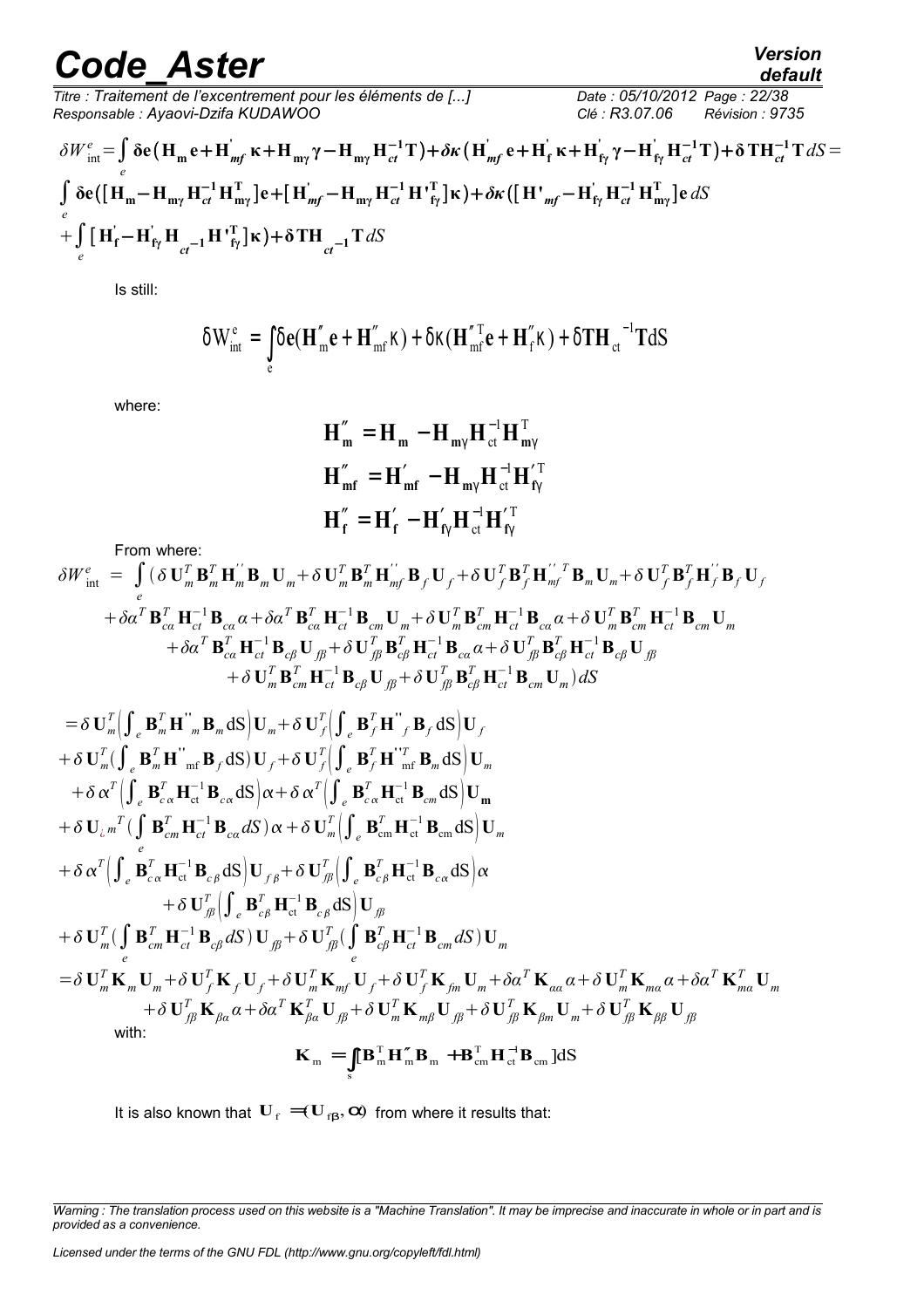*Titre : Traitement de l'excentrement pour les éléments de [...] Date : 05/10/2012 Page : 23/38 Responsable : Ayaovi-Dzifa KUDAWOO Clé : R3.07.06 Révision : 9735*

$$
\mathbf{K}_{\rm f} = \begin{pmatrix} \mathbf{K}_{\rm f11} & \mathbf{K}_{\rm f12} \\ \mathbf{K}_{\rm f12} & \mathbf{K}_{\rm 22} \end{pmatrix} \text{ with: } \begin{pmatrix} \mathbf{K}_{\rm f11} = \int_{\rm s} \mathbf{B}_{\rm f\beta}^{\rm T} \mathbf{H}_{\rm f}^{\prime} \mathbf{B}_{\rm fg} dS \\ \mathbf{K}_{\rm f12} = \int_{\rm s} \mathbf{B}_{\rm f\alpha}^{\rm T} \mathbf{H}_{\rm f}^{\prime} \mathbf{B}_{\rm f\alpha} dS \\ \mathbf{K}_{\rm f22} = \int_{\rm s} \mathbf{B}_{\rm f\alpha}^{\rm T} \mathbf{H}_{\rm f}^{\prime} \mathbf{B}_{\rm f\alpha} dS \\ \mathbf{K}_{\rm m}f = \begin{pmatrix} K_{m f11} & K_{m f12} \end{pmatrix} \text{ with: } \begin{pmatrix} K_{m f11} = \int_{\rm s} B_m^T H_{m f}^{\prime \prime} B_{\rm f\beta} dS \\ K_{m f12} = \int_{\rm s} B_m^T H_{m f}^{\prime \prime} B_{\rm f\beta} dS \\ K_{m f12} = \int_{\rm s} B_m^T H_{m f}^{\prime \prime} B_{\rm f\alpha} dS \end{pmatrix}
$$

Using the fact that  $\alpha \!=\! P_{\ \beta}U_{\ \beta\beta}\!+\! P_{\ m}^{\ \ U}_{\ m}$  one from of deduced that:

$$
\delta W_{int} = \delta U_m^T K_m' U_m + \delta U_{f\beta}^T K_f' U_{f\beta} + \delta U_m^T K_{mf}' U_{f\beta} + \delta U_{f\beta}^T K_{fm}' U_m
$$
  
\nwhere:  
\n
$$
K_m' = K_m + P_m^T (K_{f22} + K_{aa}) P_m + (K_{mf12} + K_{ma}) P_m + P_m^T (K_{mf12}^T + K_{ma}^T)
$$
\n
$$
K_f' = K_{f11} + K_{\beta\beta} + P_\beta^T (K_{f22} + K_{aa}) P_\beta + (K_{f12} + K_{\beta a}) P_\beta + P_\beta^T (K_{f12}^T + K_{\beta a}^T)
$$
\n
$$
K_{mf}' = K_{mf11} + K_{mf} + (K_{mf12} + K_{ma}) P_\beta + P_m^T (K_{f12}^T + K_{ba}^T) + P_m^T (K_{f22} + K_{aa}) P_\beta
$$
\n
$$
K_{fm}' = K_{mf}^i
$$

This is still written:

$$
\delta W_{\text{int}}^e = \left(\delta U_m, \delta U_{\text{f}\beta}\right) K \begin{pmatrix} U_m \\ U_{\text{f}\beta} \end{pmatrix}
$$

where:  $\mathbf{K}_{\left[5\mathrm{N}\times5\mathrm{N}\right]}=\begin{bmatrix} \mathbf{K}^{\mathbf{K}} & \mathbf{K}^{\mathbf{K}} & \mathbf{K}^{\mathbf{K}} \end{bmatrix}$  $\mathbf{K}_{m[2\mathrm{N}\times2\mathrm{N}]}^{'}$   $\mathbf{K}_{mf\,[2\mathrm{N}\times3\mathrm{N}]}^{'}$  $\mathbf{K}_{mf[3N\times2N]}^{m[2N\times2N]}$   $\mathbf{K}_{f[3N\times3N]}^{'}$  is the elemental stiffness matrix for a excentré shell element DST.

### **4.5 Elementary mass matrix**

the terms of the mass matrix are obtained after discretization of the following variational formulation:

*δv dS*

$$
\delta W_{mass}^{ac} = \int_{d-h/2}^{d+h/2} \int_{S} \rho \ddot{u} \, \delta u \, dz dS
$$
  
=  $\int_{S} \rho_m (\ddot{u} \, \delta u + \ddot{v} \, \delta v + \ddot{w} \, \delta w) + (\rho_{mf} + d\rho_m) (\ddot{u} \, \delta \beta_x + \ddot{v} \, \delta \beta_y + \ddot{\beta}_x \, \delta u + \ddot{\beta}_y \, \delta v) dS$   
 $\int_{S} (\rho_f + 2d\rho_{mf} + d^2 \rho_m) (\ddot{\beta}_x \, \delta \beta_x + \ddot{\beta}_y \, \delta \beta_y) dS$   
 $\dot{\delta}$ 

with  $\rho_m = \int$ −*h*/2 *h*/2  $\rho$  *dz* ,  $\rho_{\rm mf} = \int$ −*h*/2 *h*/2  $\rho$  *zdz* , and  $\rho$ <sub>f</sub> =  $\int$ −*h*/2 *h*/2  $\rho z^2 dz$  .

*Licensed under the terms of the GNU FDL (http://www.gnu.org/copyleft/fdl.html)*

*default*

*Warning : The translation process used on this website is a "Machine Translation". It may be imprecise and inaccurate in whole or in part and is provided as a convenience.*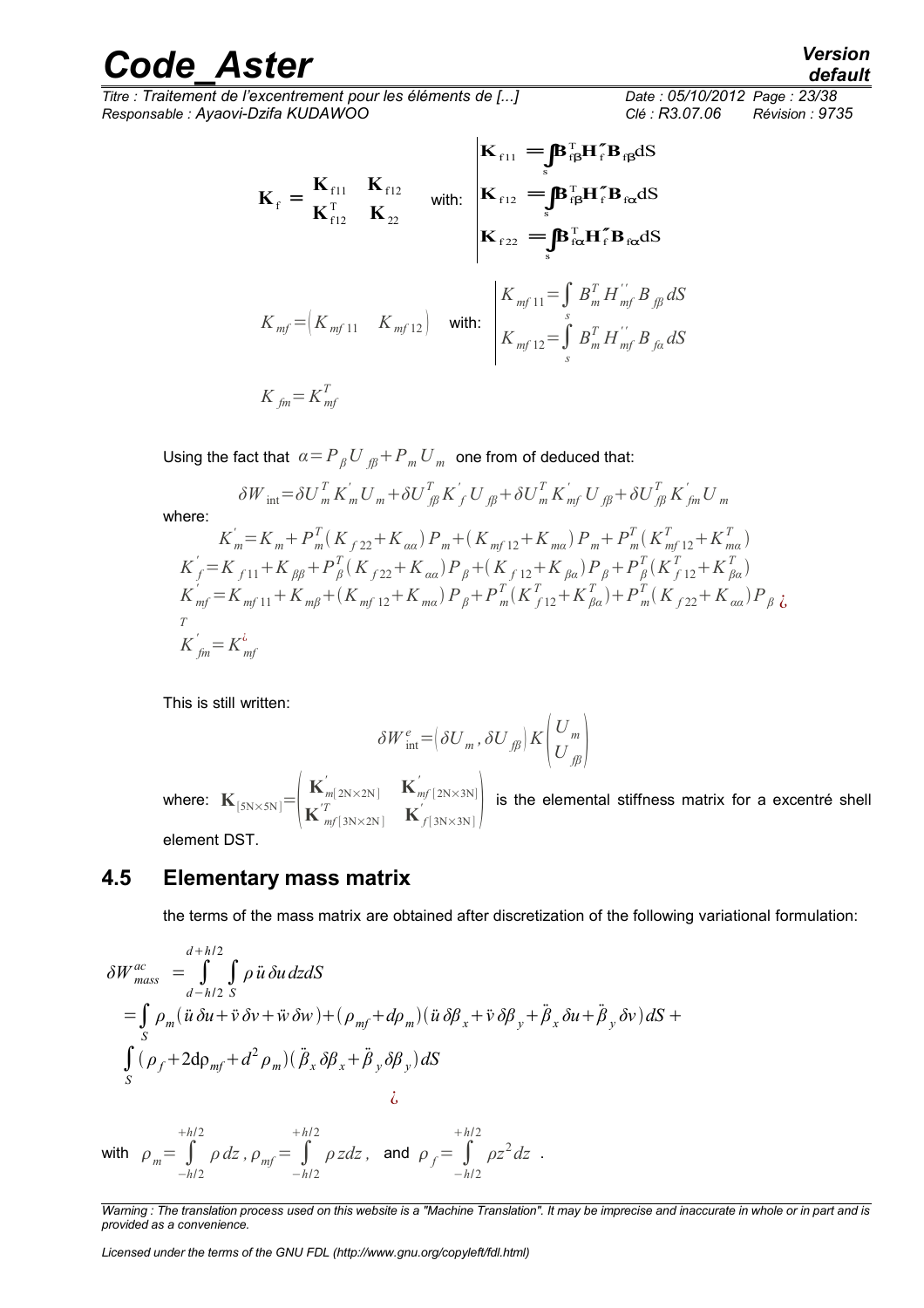*Titre : Traitement de l'excentrement pour les éléments de [...] Date : 05/10/2012 Page : 24/38 Responsable : Ayaovi-Dzifa KUDAWOO Clé : R3.07.06 Révision : 9735*

#### **Note:**

 $\vert$  If the plate is homogeneous or symmetric compared to its average average then  $\vert \rho_{\scriptscriptstyle m f} \!=\! 0 \,$  .

#### **4.5.1 Elementary mass matrix classical**

#### **4.5.1.1 Q4gamma Element**

the discretization of displacement for this isoparametric element is:

$$
\mathbf{u} = \sum_{k=1}^{N} \mathbf{N_k} \begin{pmatrix} u_k \\ v_k \\ w_k \\ \beta_{sk} \\ \beta_{yk} \end{pmatrix} k = 1, ..., N
$$

The mass matrix, in the base where the degrees of freedom are gathered according to the directions of translation and rotation, has then as a statement:

$$
M = \begin{pmatrix} M_m & 0 & 0 & M_{mf} & 0 \\ 0 & M_m & 0 & 0 & M_{mf} \\ 0 & 0 & M_m & 0 & 0 \\ M_{mf}^T & 0 & 0 & M_f & 0 \\ 0 & M_{mf}^T & 0 & 0 & M_f \end{pmatrix}
$$

with:  $M_m = \int_S$ 

$$
M_{mf} = \int_{S} (\rho_{mf} + d\rho_{m}) N^{T} N dS
$$
  

$$
M_{f} = \int_{S} (\rho_{f} + 2d\rho_{mf} + d^{2} \rho_{m}) N^{T} N dS
$$

 $\rho_m N^T N dS$ 

where:  $N = (N_{1} \ln_{k})$  .

For the continuation, one poses  $\rho'_{mf} = \rho_{mf} + d\rho_m$  and  $\rho'_{f} = \rho_{f} + 2d\rho_{mf} + d^2 \rho_m$ .

#### **4.5.1.2 Elements of type DKT, DST**

Like:

$$
\begin{pmatrix} w \\ \beta_x \\ \beta_y \end{pmatrix} = \sum_{k=1}^N N_k \left( \xi, \eta \right) \begin{pmatrix} w_k \\ \beta_{xk} \\ \beta_{yk} \end{pmatrix} + \sum_{k=N+1}^{2N} \begin{pmatrix} 0 \\ P_{xk} \left( \xi, \eta \right) \\ P_{yk} \left( \xi, \eta \right) \end{pmatrix} \alpha_k
$$

where:  $\alpha = P_m U_m + P_B U_{fB}$ 

#### one from of deduced that:

*Warning : The translation process used on this website is a "Machine Translation". It may be imprecise and inaccurate in whole or in part and is provided as a convenience.*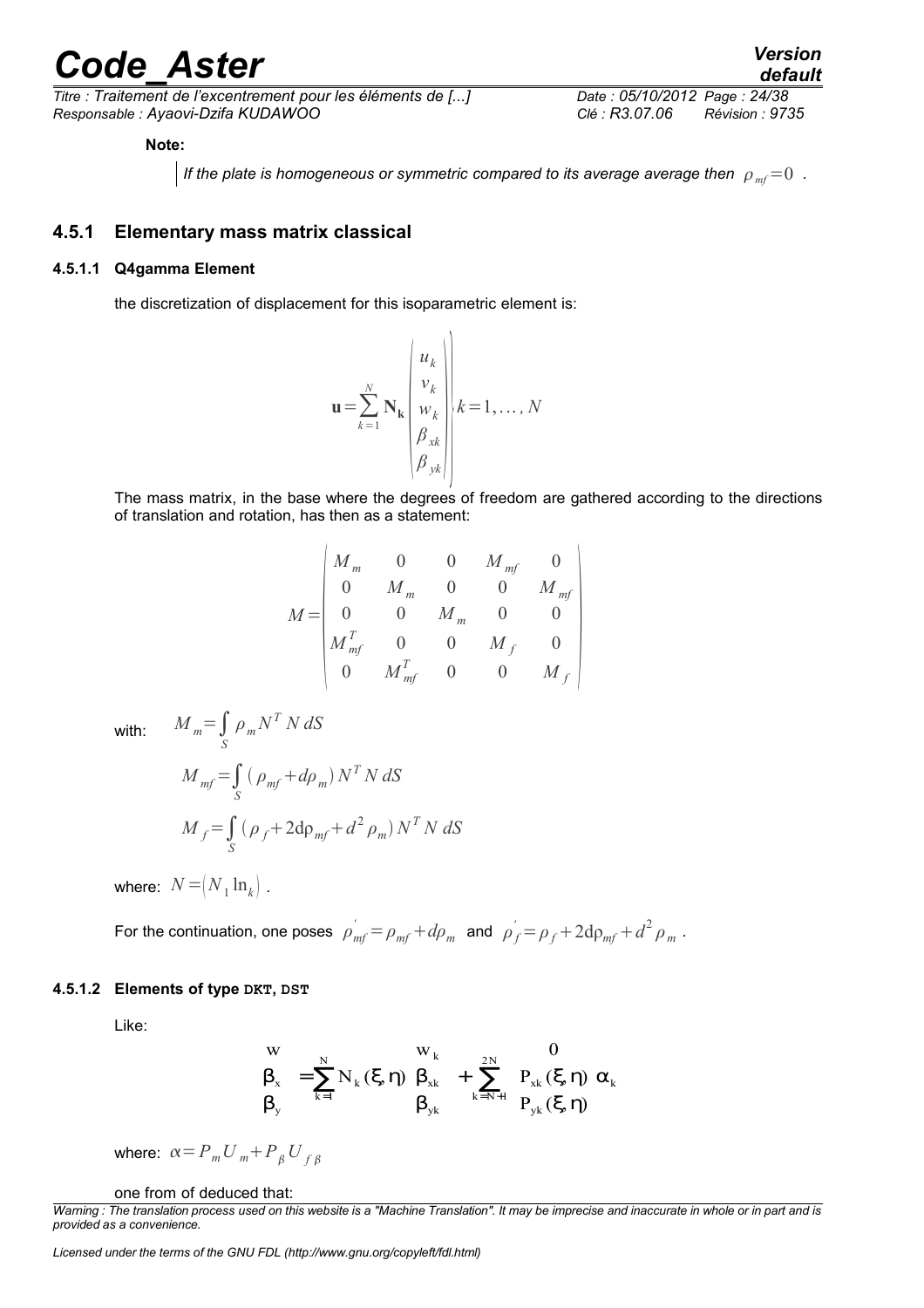*Code\_Aster Version Titre : Traitement de l'excentrement pour les éléments de [...] Date : 05/10/2012 Page : 25/38 Responsable : Ayaovi-Dzifa KUDAWOO Clé : R3.07.06 Révision : 9735*

$$
\begin{pmatrix} w \\ \beta_x \\ \beta_y \end{pmatrix} = \sum_{k=1}^N \begin{pmatrix} 0 & 0 & N_k(\xi,\eta) & 0 & 0 \\ N_{kxu}(\xi,\eta) & N_{kxv}(\xi,\eta) & N_{kxv}(\xi,\eta) & N_{kxx}(\xi,\eta) & N_{kxy}(\xi,\eta) \\ N_{kyu}(\xi,\eta) & N_{kyv}(\xi,\eta) & N_{kyv}(\xi,\eta) & N_{kyx}(\xi,\eta) & N_{kyy}(\xi,\eta) \end{pmatrix} \begin{pmatrix} u_k \\ v_k \\ w_k \\ w_k \\ \beta_{yk} \end{pmatrix}.
$$

The mass matrix has then as a statement:

$$
M\!=\!\!\begin{pmatrix}M^{'}_{m} & M^{'}_{\phantom{'}m\!f}\\ M^{'}_{\phantom{'}fm} & M^{'}_{\phantom{'}f}\end{pmatrix}
$$

The membrane part  $\overline{M}_{m}^{'}$  of the elementary matrix of mass is composed of the blocks  $\overline{kp}$  (  $\overline{k}$  ième line and *p* ième column) following:

$$
\label{eq:3} \begin{array}{ll} \rho_m\!\!\left(\!\! \begin{array}{ccc} \!N_{\,k}N_{\,p} & 0 \!\\ 0 & N_{\,k}N_{\,p} \! \end{array}\!\!\right)\!\!+\!\rho_{\,m\!f}^{'}\!\!\left(\!\! \begin{array}{ccc} \!N_{\,k}N_{\,p x u}\!+\!N_{\,k\alpha u}\,N_{\,p} & N_{\,k}\,N_{\,p x v}\!+\!N_{\,k\gamma u}\,N_{\,p} \!\\ N_{\,k}\,N_{\,p y u}\!+\!N_{\,k\alpha v}\,N_{\,p} & N_{\,k}\,N_{\,p y v}\!+\!N_{\,k\gamma v}\,N_{\,p} \! \end{array}\!\!\right)\\ +\rho_{\,f}^{'}\!\!\left(\!\begin{array}{ccc} \!N_{\,k\alpha}N_{\,p x u}\!+\!N_{\,k\gamma u}\,N_{\,p y u} & N_{\,k\alpha u}\,N_{\,p x v}\!+\!N_{\,k\gamma u}\,N_{\,p y v} \!\\ N_{\,p x u}\,N_{\,k\alpha v}\!+\!N_{\,p y u}\,N_{\,k\gamma v} & N_{\,k\alpha v}\,N_{\,p x v}\!+\!N_{\,k\gamma v}\,N_{\,p y v} \! \end{array}\!\!\right) \end{array}
$$

The bending part  $\overline{M}_f^{'}$  is composed of the blocks  $\overline{kp}$  (  $\overline{k}$  ième line and  $\overline{p}$  ième column) following:

$$
\rho_m \begin{pmatrix} N_k N_p & 0 & 0 \\ 0 & 0 & 0 \\ 0 & 0 & 0 \end{pmatrix} + \rho_f' \begin{pmatrix} N_{kxw} N_{pxw} + N_{kyw} N_{pyw} & N_{kxw} N_{pxx} + N_{kyw} N_{pyx} & N_{kxw} N_{pxy} + N_{kyw} N_{pyy} \\ N_{kxx} N_{pxw} + N_{kyx} N_{pyw} & N_{kxx} N_{pxx} + N_{kyx} N_{pyx} & N_{kxx} N_{pxy} + N_{kyx} N_{pyy} \\ N_{kxy} N_{pxw} + N_{kyy} N_{pyw} & N_{kxy} N_{pxx} + N_{kyy} N_{pyx} & N_{kxy} N_{pxy} + N_{kyy} N_{pyy} \end{pmatrix}
$$

The coupling part between the membrane and bending  $\ M_{m\!f}^{'}\,$  is composed of the blocks  $\ kp\,$  (  $k$  ième line and *p* ième column) following:

$$
\rho_{\rm m}^{'}\left(\begin{matrix} N_{k}N_{p x w} & N_{k}N_{p x x} & N_{k}N_{p x y} \\ N_{k}N_{p y w} & N_{k}N_{p y x} & N_{k}N_{p y y} \end{matrix}\right) + \\ \rho_{f}^{'}\left(\begin{matrix} N_{k x u}N_{p x w} + N_{k y u}N_{p y w} & N_{k x u}N_{p x x} + N_{k y u}N_{p y x} & N_{k x u}N_{p x y} + N_{k y u}N_{p y y} \\ N_{k x v}N_{p x w} + N_{k y v}N_{p y w} & N_{k x v}N_{p x x} + N_{k y v}N_{p y x} & N_{k x v}N_{p x y} + N_{k y v}N_{p y y} \end{matrix}\right)
$$

The coupling part between bending and the membrane  $\ M_{\ \ \bar{f}m}^{'}\,$  is composed of the blocks  $\ kp\,$  (  $k$  ième line and *p* ième column) following:

$$
\rho_{\text{mf}}^{'}\begin{pmatrix} N_{kxw}N_{p} & N_{kyw}N_{p} \\ N_{kxx}N_{p} & N_{kyx}N_{p} \\ N_{kxy}N_{p} & N_{kyy}N_{p} \end{pmatrix} + \rho_{f}^{'}\begin{pmatrix} N_{kxw}N_{pxu} + N_{kyw}N_{pyu} & N_{kxw}N_{pxv} + N_{kyw}N_{pyv} \\ N_{kxx}N_{pxu} + N_{kyx}N_{pyu} & N_{kxx}N_{pxv} + N_{kyx}N_{pyv} \\ N_{kxy}N_{pxu} + N_{kyy}N_{pyu} & N_{kxy}N_{pxv} + N_{kyy}N_{pyv} \end{pmatrix}
$$

#### **4.5.2 Improved elementary mass matrix**

*Licensed under the terms of the GNU FDL (http://www.gnu.org/copyleft/fdl.html)*

*Warning : The translation process used on this website is a "Machine Translation". It may be imprecise and inaccurate in whole or in part and is provided as a convenience.*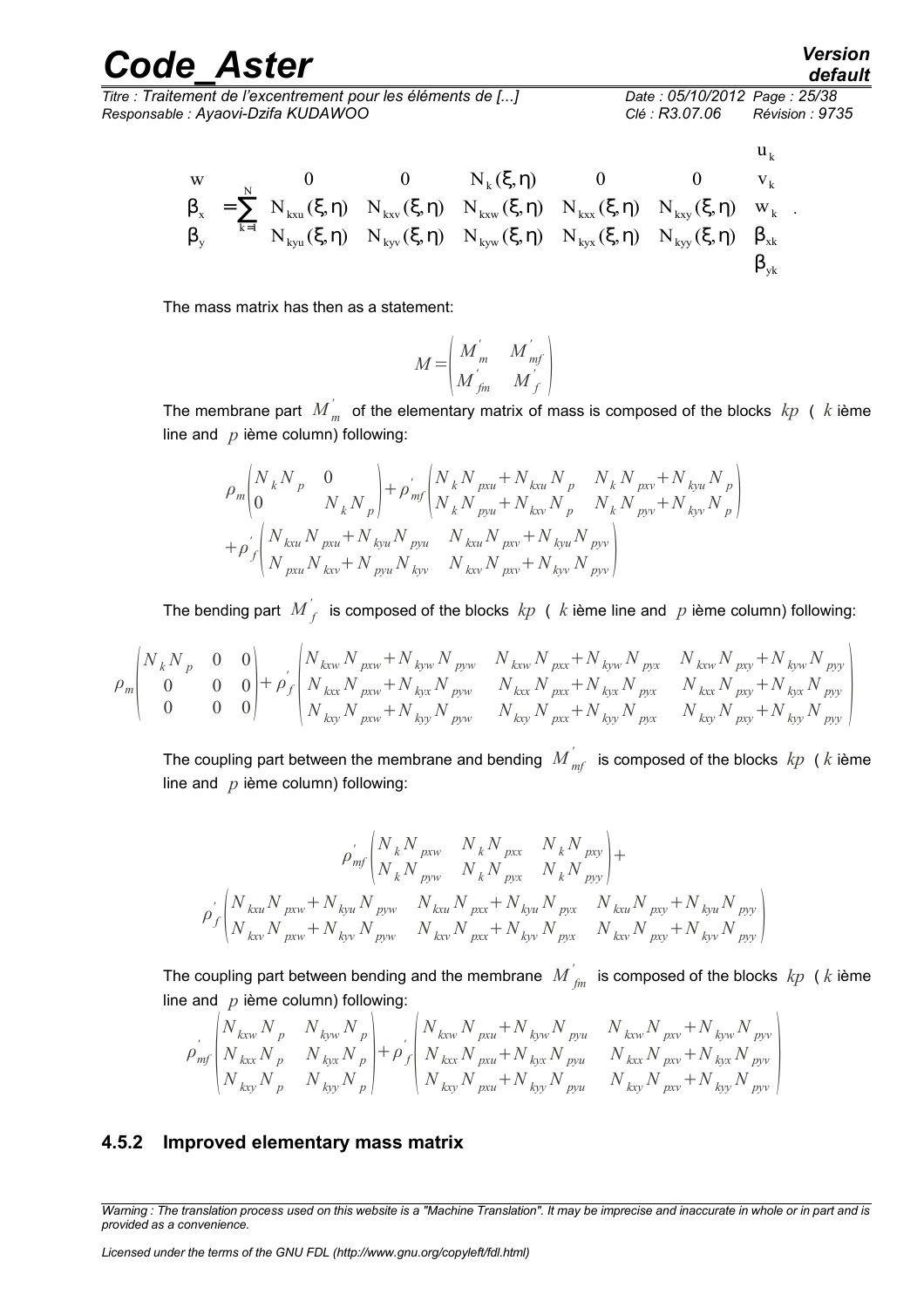*Titre : Traitement de l'excentrement pour les éléments de [...] Date : 05/10/2012 Page : 26/38 Responsable : Ayaovi-Dzifa KUDAWOO Clé : R3.07.06 Révision : 9735*

*default*

As the deflection of a flexbeam only can be represented by a linear approximation with difficulty, one can enrich the shape functions for the terms by bending. This approach is used in *Code\_Aster* for the elements of type DKT, DST and Q4G where the shape functions used in the computation of the mass matrix of bending are of order 3. The interpolation for  $w$  is written as follows:

$$
w = \sum_{k=1}^{N} N_{3(k-l)+1}(\xi, \eta) w_k + N_{3(k-l)+2}(\xi, \eta) w_{,\xi k} + N_{3(k-l)+3}(\xi, \eta) w_{,\eta k}
$$

#### **4.5.2.1 Elements of type DKT**

*N*

It is known that in the approximation of one Coils-Kirchhoff has  $\beta_x$ =− $w_{,x}$  and  $\beta_y$ =− $w_{,y}$  in any point of the element.

Because of discretization stated above one a:

$$
w = \sum_{k=1}^{N} N_{3(k-1)+1}(\xi, \eta) w_k + (J_{11} N_{3(k-1)+2}(\xi, \eta) + J_{21} N_{3(k-1)+3}(\xi, \eta)) w_{,xk} +
$$
  

$$
(J_{12} N_{3(k-1)+2}(\xi, \eta) + J_{22} N_{3(k-1)+3}(\xi, \eta)) w_{,yk}
$$
  
since:

$$
\begin{pmatrix} \mathbf{w}_{, \xi k} \\ \mathbf{w}_{, \eta k} \end{pmatrix} = \begin{pmatrix} \mathbf{J}_{11} & \mathbf{J}_{12} \\ \mathbf{J}_{21} & \mathbf{J}_{22} \end{pmatrix} \begin{pmatrix} \mathbf{w}_{, xk} \\ \mathbf{w}_{, yk} \end{pmatrix}
$$

This is still written:

$$
\begin{array}{ll} w & = \displaystyle \sum_{k=1}^{N} N'_{3(k-l)+1}(\xi,\eta)w_k + N'_{3(k-l)+2}(\xi,\eta)\beta_{xk} + N'_{3(k-l)+3}(\xi,\eta)\beta_{yk} \\ & = \displaystyle \sum_{k=1}^{N} N_{kww}(\xi,\eta)w_k + N_{kwx}(\xi,\eta)\beta_{xk} + N_{kwy}(\xi,\eta)\beta_{yk} \end{array}
$$

where:

$$
N'_{3(k-l)+1}(\xi \eta) = N_{3(k-l)+1}(\xi \eta)
$$
  
\n
$$
N'_{3(k-l)+2}(\xi \eta) = -J_{11} N_{3(k-l)+2}(\xi \eta) - J_{21} N_{3(k-l)+3}(\xi \eta).
$$
  
\n
$$
N'_{3(k-l)+3}(\xi \eta) = -J_{12} N_{3(k-l)+2}(\xi \eta) - J_{22} N_{3(k-l)+3}(\xi \eta).
$$

As follows:

$$
\begin{pmatrix} w \\ \beta_x \\ \beta_y \end{pmatrix} = \sum_{k=1}^N \begin{pmatrix} 0 & 0 & N_{kww}\left(\xi,\eta\right) & N_{kww}\left(\xi,\eta\right) & N_{kwy}\left(\xi,\eta\right) & V_k \\ N_{kwu}\left(\xi,\eta\right) & N_{kxv}\left(\xi,\eta\right) & N_{kxw}\left(\xi,\eta\right) & N_{kxx}\left(\xi,\eta\right) & N_{kxy}\left(\xi,\eta\right) & W_k \\ N_{kyu}\left(\xi,\eta\right) & N_{kyv}\left(\xi,\eta\right) & N_{kyv}\left(\xi,\eta\right) & N_{kyx}\left(\xi,\eta\right) & N_{kyy}\left(\xi,\eta\right) & \beta_{xk} \\ \beta_{yk} & \beta_{yk} & \beta_{yk} \end{pmatrix}
$$

By not taking account of the effects of inertia, the mass matrix has the following form thus:

$$
\mathbf{M} = \begin{pmatrix} \mathbf{M'}_{\text{m}} & \mathbf{M'}_{\text{mf}} \\ \mathbf{M'}_{\text{fm}} & \mathbf{M'}_{\text{f}} \end{pmatrix}
$$

*Warning : The translation process used on this website is a "Machine Translation". It may be imprecise and inaccurate in whole or in part and is provided as a convenience.*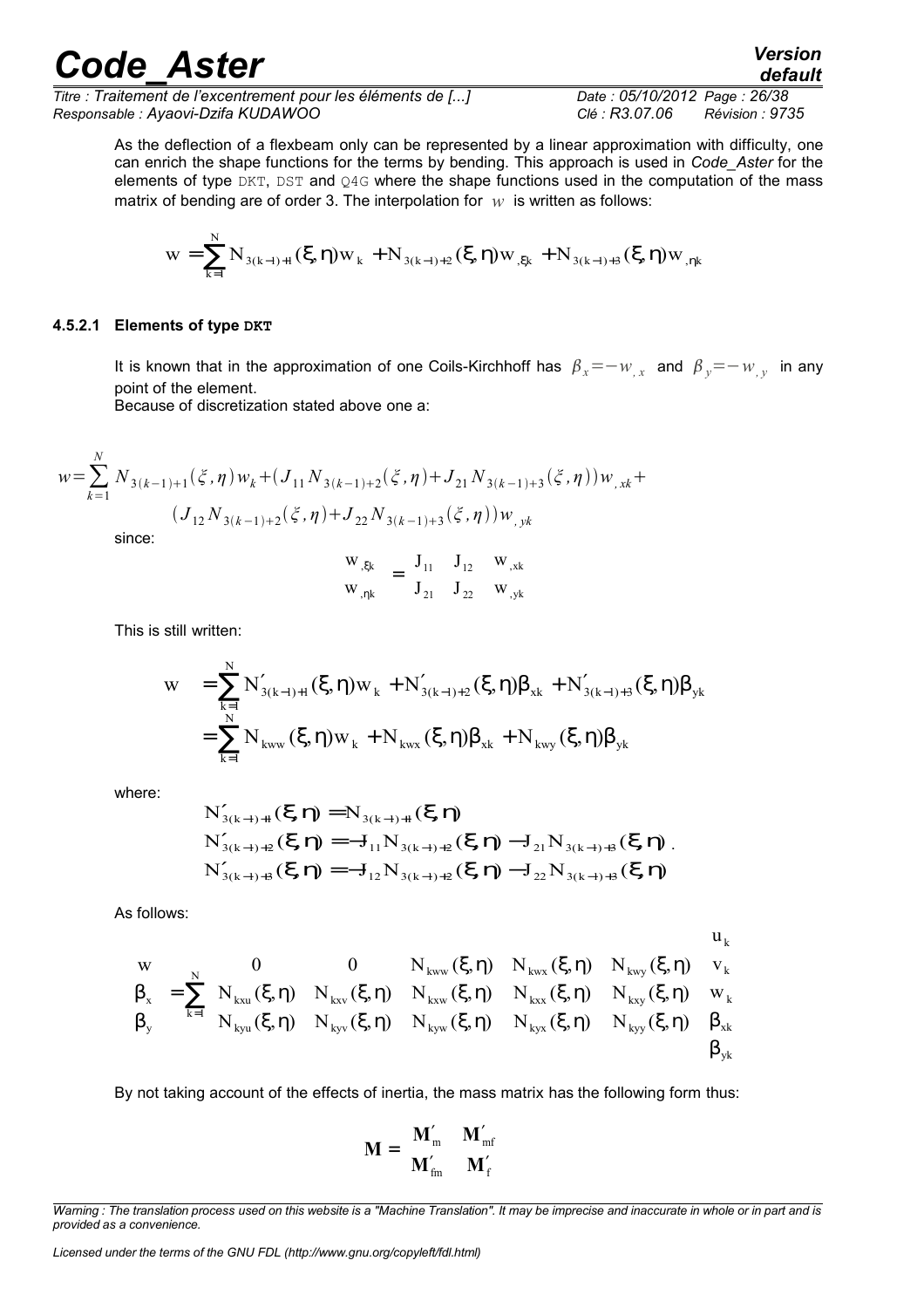*Titre : Traitement de l'excentrement pour les éléments de [...] Date : 05/10/2012 Page : 27/38 Responsable : Ayaovi-Dzifa KUDAWOO Clé : R3.07.06 Révision : 9735*

*default*

The membrane part  $\overline{M}_{m}^{'}$  of the elementary matrix of mass is composed of the blocks  $\overline{kp}$  (  $\overline{k}$  ième line and *p* ième column) following:

$$
\rho_{\rm m}{\begin{pmatrix} N_{\rm k}N_{\rm p} & 0 \\ 0 & N_{\rm k}N_{\rm p} \end{pmatrix}}+\rho_{\rm mf}^\prime{\begin{pmatrix} N_{\rm k}N_{\rm pxu}+N_{\rm kxu}N_{\rm p} & N_{\rm k}N_{\rm pxv}+N_{\rm kyu}N_{\rm p} \\ N_{\rm k}N_{\rm pyu}+N_{\rm kxv}N_{\rm p} & N_{\rm k}N_{\rm pyv}+N_{\rm kyv}N_{\rm p} \end{pmatrix}}\\+\rho_{\rm f}^\prime{\begin{pmatrix} N_{\rm kxu}N_{\rm pxu}+N_{\rm kyu}N_{\rm pyu} & N_{\rm kxu}N_{\rm pxv}+N_{\rm kyu}N_{\rm pyv} \\ N_{\rm pxu}N_{\rm kxv}+N_{\rm pyu}N_{\rm kyv} & N_{\rm kxv}N_{\rm pxv}+N_{\rm kyy}N_{\rm pyv} \end{pmatrix}}
$$

The membrane-bending part  $\overline{M}_{\overline{m}f}^{\prime}$  is composed of the blocks  $\overline{kp}$  (  $\overline{k}$  ième line and  $\overline{p}$  ième column) following:

$$
\rho_{\text{mf}}' \begin{pmatrix} N_k N_{\text{pxw}} & N_k N_{\text{pxx}} & N_k N_{\text{pxy}} \\ N_k N_{\text{pyw}} & N_k N_{\text{pyx}} & N_k N_{\text{pyy}} \end{pmatrix}
$$
  
+ 
$$
\rho_{f}' \begin{pmatrix} N_{\text{kxu}} N_{\text{pxw}} + N_{\text{kyu}} N_{\text{pyw}} & N_{\text{kxu}} N_{\text{pxx}} + N_{\text{kyu}} N_{\text{pyx}} & N_{\text{kxu}} N_{\text{pxy}} + N_{\text{kyu}} N_{\text{pyy}} \\ N_{\text{kxv}} N_{\text{pxw}} + N_{\text{kyv}} N_{\text{pyw}} & N_{\text{kxv}} N_{\text{pxx}} + N_{\text{kyv}} N_{\text{pyx}} & N_{\text{kxv}} N_{\text{pxy}} + N_{\text{kyv}} N_{\text{pyy}} \end{pmatrix}
$$

The bending-membrane part  $M_{\ \dot{m}}^{'}$  is composed of the blocks  $\ kp\,$  (  $\ k$  ième line and  $\ p$  ième column) following:

$$
\rho_{\text{mf}}^{'}\begin{pmatrix} N_{kxw}N_p & N_{kyw}N_p \\ N_{kxx}N_p & N_{kyx}N_p \\ N_{kxy}N_p & N_{kyy}N_p \end{pmatrix} + \rho_{f}^{'}\begin{pmatrix} N_{kxw}N_{pxu} + N_{kyw}N_{pyu} & N_{kxw}N_{pxv} + N_{kyw}N_{pyv} \\ N_{kxx}N_{pxu} + N_{kyx}N_{pyu} & N_{kxx}N_{pxv} + N_{kyx}N_{pyv} \\ N_{kxy}N_{pxu} + N_{kyy}N_{pyu} & N_{kxy}N_{pxv} + N_{kyy}N_{pyv} \end{pmatrix}
$$

The term  $\overline{M}_f^{\prime}$  of bending is composed of the blocks  $\overline{kp}$  (  $k$  ième line and  $p$  ième column) following:

$$
\rho_{\rm m} \left( \begin{matrix} N_{\rm kww} N_{\rm pww} & N_{\rm kww} N_{\rm pwx} & N_{\rm kww} N_{\rm pwy} \\ N_{\rm kwy} N_{\rm pww} & N_{\rm kwx} N_{\rm pwx} & N_{\rm kwy} N_{\rm pwy} \\ N_{\rm kwy} N_{\rm pww} & N_{\rm kwy} N_{\rm pwx} & N_{\rm kwy} N_{\rm pwy} \end{matrix} \right) + \\ \rho_{\rm f} \left( \begin{matrix} N_{\rm kxx} N_{\rm pww} + N_{\rm kyw} N_{\rm pyw} & N_{\rm kxw} N_{\rm pxx} + N_{\rm kyw} N_{\rm pyx} & N_{\rm kxw} N_{\rm pyx} + N_{\rm kyw} N_{\rm pyy} \\ N_{\rm kxx} N_{\rm pxw} + N_{\rm kyx} N_{\rm pyw} & N_{\rm kxx} N_{\rm pxx} + N_{\rm kyx} N_{\rm pyx} & N_{\rm kxx} N_{\rm pyx} + N_{\rm kyx} N_{\rm pyy} \\ N_{\rm kxy} N_{\rm pxw} + N_{\rm kyy} N_{\rm pyw} & N_{\rm kxy} N_{\rm pxx} + N_{\rm kyy} N_{\rm pyx} & N_{\rm kxy} N_{\rm pyx} + N_{\rm kyy} N_{\rm pyy} \end{matrix} \right)
$$

#### **4.5.2.2 Elements of type DST**

It is known that for these elements one has  $\beta_x = \gamma_x - w_{,x}$  and  $\beta_y = \gamma_y - w_{,y}$  where the distortion  $\gamma$  is constant on the element.

Like:

$$
w = \sum_{k=1}^{N} N_{3(k-1)+1}(\xi, \eta) w_k + (J_{11} N_{3(k-1)+2}(\xi, \eta) + J_{21} N_{3(k-1)+3}(\xi, \eta)) w_{,xk} +
$$
  

$$
(J_{12} N_{3(k-1)+2}(\xi, \eta) + J_{22} N_{3(k-1)+3}(\xi, \eta)) w_{,yk}
$$
  
one can also write:

*Warning : The translation process used on this website is a "Machine Translation". It may be imprecise and inaccurate in whole or in part and is provided as a convenience.*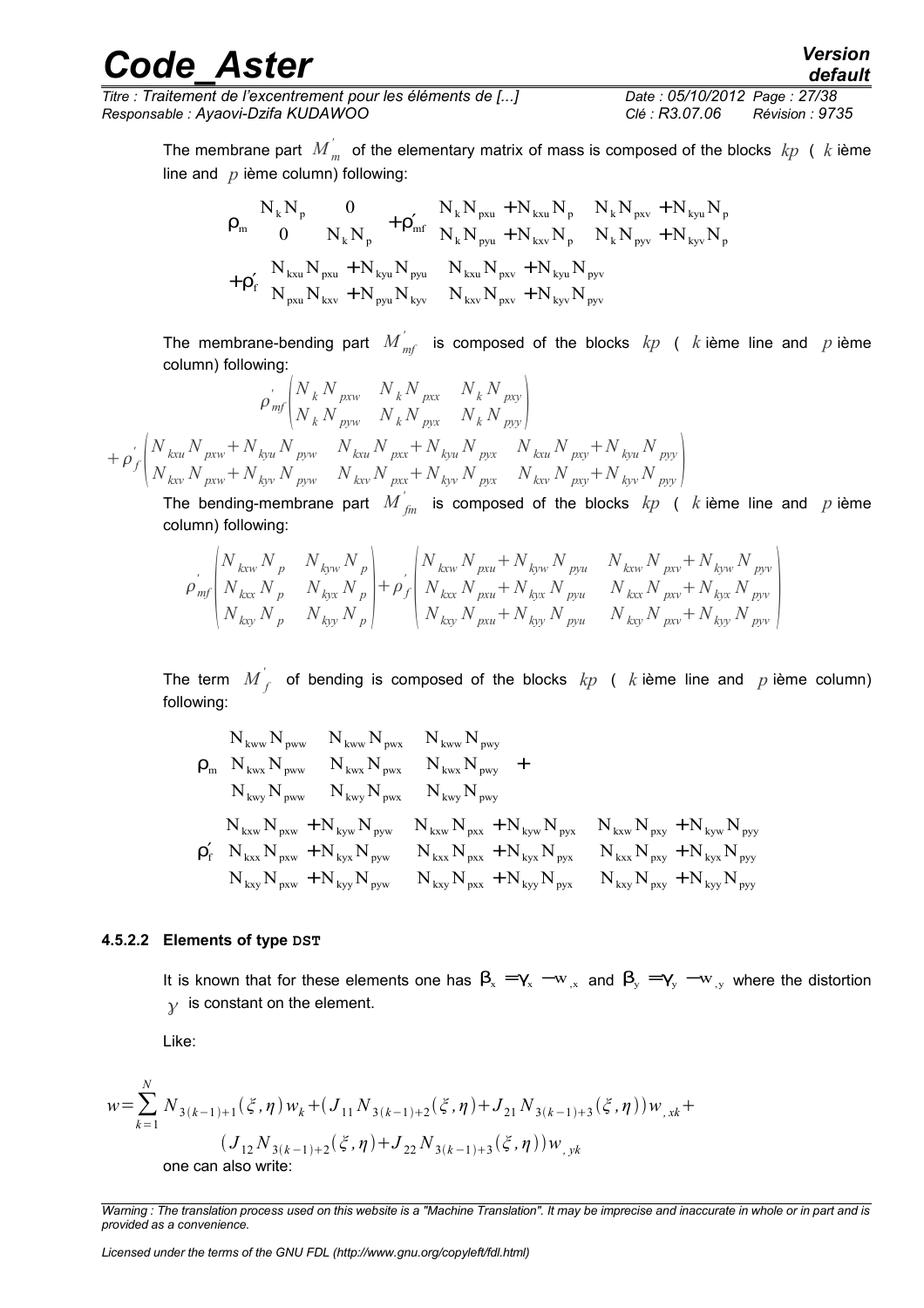*Titre : Traitement de l'excentrement pour les éléments de [...] Date : 05/10/2012 Page : 28/38 Responsable : Ayaovi-Dzifa KUDAWOO Clé : R3.07.06 Révision : 9735*

*default*

$$
\begin{array}{ll} w&=\displaystyle{\sum_{k=l}^N}N'_{3(k-l)+l}(\xi,\eta)w_k+N'_{3(k-l)+2}(\xi,\eta)\beta_{xk}+N'_{3(k-l)+3}(\xi,\eta)\beta_{yk}\\ &+(J_{11}\overline{\gamma}_x+J_{12}\overline{\gamma}_y)\Sigma N_{3(k-l)+2}(\xi,\eta)+(J_{21}\overline{\gamma}_x+J_{22}\overline{\gamma}_y)\Sigma N_{3(k-l)+3}(\xi,\eta)\end{array}
$$

where:

$$
\begin{bmatrix}\nN'_{3(k-l)+1}(\xi,\eta) = N_{3(k-l)+1}(\xi,\eta) \\
N'_{3(k-l)+2}(\xi,\eta) = -J_{11}N_{3(k-l)+2}(\xi,\eta) - J_{21}N_{3(k-l)+3}(\xi,\eta) \\
N'_{3(k-l)+3}(\xi,\eta) = -J_{12}N_{3(k-l)+2}(\xi,\eta) - J_{22}N_{3(k-l)+3}(\xi,\eta) \\
\hline\n\end{bmatrix}
$$
\n
$$
\begin{aligned}\n&N'_{3(k-l)+1}(\xi,\eta) = \sum_{k=l}^{N} N_{3(k-l)+1}(\xi,\eta) \\
&N_{3(k-l)+2}(\xi,\eta) = \sum_{k=l}^{N} N_{3(k-l)+2}(\xi,\eta) \\
&N_{3(k-l)+3}(\xi,\eta) = \sum_{k=l}^{N} N_{3(k-l)+3}(\xi,\eta) \\
&N_{3(k-l)+3}(\xi,\eta) = \sum_{k=l}^{N} N_{3(k-l)+3}(\xi,\eta) \\
&N_{3(k-l)+3}(\xi,\eta) = \sum_{k=l}^{N} N_{3(k-l)+3}(\xi,\eta) \\
&N_{3(k-l)+3}(\xi,\eta) = \sum_{k=l}^{N} N_{3(k-l)+3}(\xi,\eta) \\
&N_{3(k-l)+4}(\xi,\eta) = \sum_{k=l}^{N} N_{3(k-l)+3}(\xi,\eta) \\
&N_{3(k-l)+2}(\xi,\eta) = \sum_{k=l}^{N} N_{3(k-l)+3}(\xi,\eta) \\
&N_{3(k-l)+4}(\xi,\eta) = \sum_{k=l}^{N} N_{3(k-l)+2}(\xi,\eta) \\
&N_{3(k-l)+5}(\xi,\eta) = \sum_{k=l}^{N} N_{3(k-l)+2}(\xi,\eta) \\
&N_{3(k-l)+6}(\xi,\eta) = \sum_{k=l}^{N} N_{3(k-l)+2}(\xi,\eta) \\
&N_{3(k-l)+7}(\xi,\eta) = \sum_{k=l}^{N} N_{3(k-l)+8}(\xi,\eta) \\
&N_{3(k-l)+8}(\xi,\eta) = \sum_{k=l}^{N} N_{3(k-l)+8}(\xi,\eta) \\
&N_{3(k-l)+8}(\xi,\eta) = \sum_{k=l}^{N} N_{3(k-l)+8}(\xi,\eta) \\
&N_{3(k-l)+8}(\xi,\eta) = \sum_{k=l}^{N} N_{3(k-l)+8}(\xi,\eta) \\
&N_{3(k
$$

One obtains the interpolation then for *w* :

$$
w = \sum_{k=1}^{N} N_{S(k-1)+1}^{''}(\xi, \eta) u_k + N_{S(k-1)+2}^{''}(\xi, \eta) v_k +
$$
  

$$
\sum_{k=1}^{N} N_{S(k-1)+3}^{''}(\xi, \eta) w_k + N_{S(k-1)+4}^{''}(\xi, \eta) \beta_{xk} + N_{S(k-1)+5}^{''}(\xi, \eta) \beta_{yk}
$$

where:

*Licensed under the terms of the GNU FDL (http://www.gnu.org/copyleft/fdl.html)*

*Warning : The translation process used on this website is a "Machine Translation". It may be imprecise and inaccurate in whole or in part and is provided as a convenience.*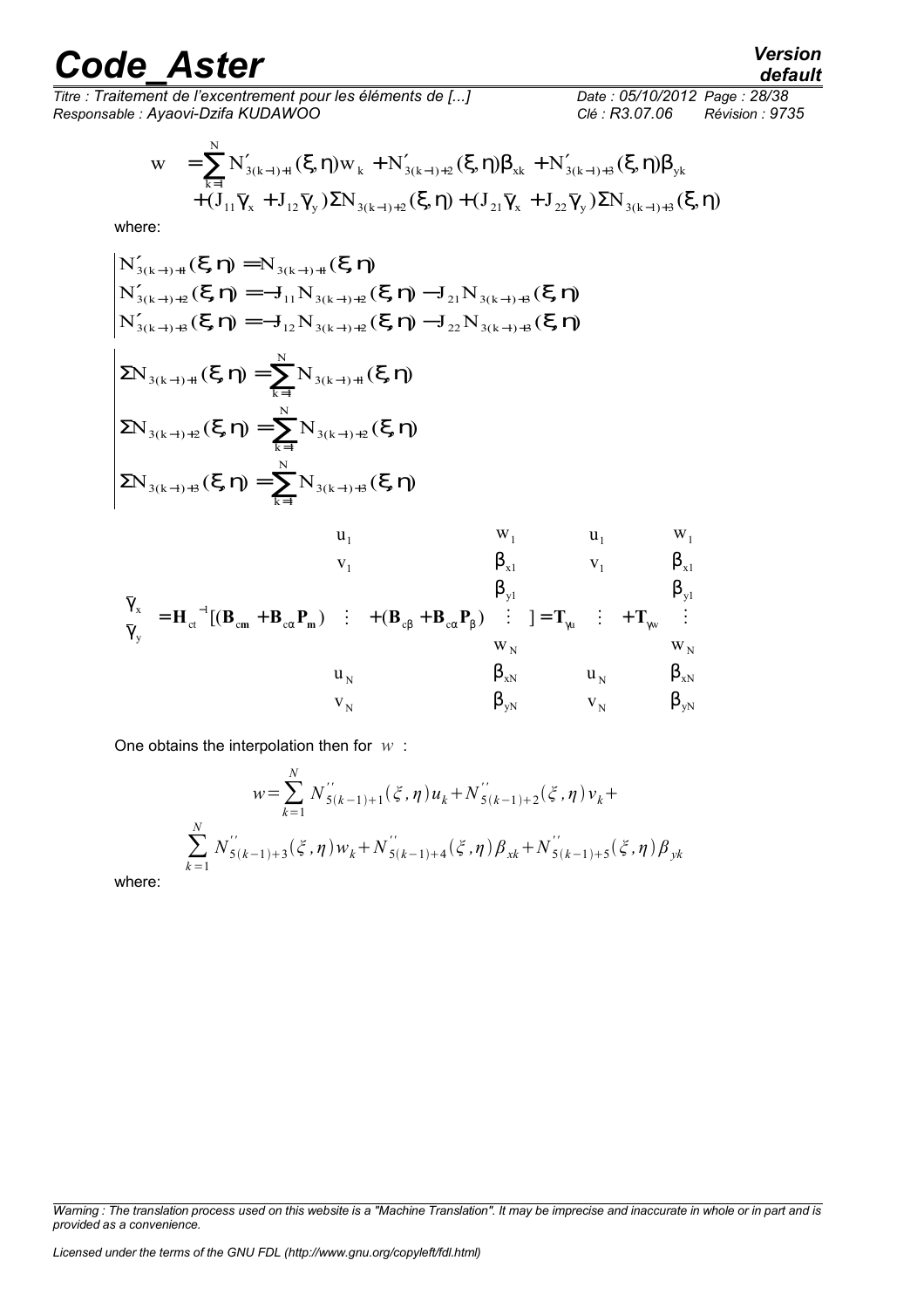*Titre : Traitement de l'excentrement pour les éléments de [...] Date : 05/10/2012 Page : 29/38 Responsable : Ayaovi-Dzifa KUDAWOO Clé : R3.07.06 Révision : 9735*  $N''_{s(k-1)+1}(\xi \eta) = (J_{11}T_{\gamma a}(1,2(k-1)+1) + J_{12}T_{\gamma a}(2,2(k-1)+1))\Sigma N_{3(j-1)+2}(\xi \eta)$ 

$$
+ (J_{21}T_{\gamma\mu}(1,2(k-1)+1) + J_{22}T_{\gamma\mu}(2,2(k-1)+1))\Sigma N_{3(j-1)+3}(\xi\eta)
$$
  

$$
N_{5(k-1)+2}''(\xi\eta) = (J_{11}T_{\gamma\mu}(1,2(k-1)+2) + J_{12}T_{\gamma\mu}(2,2(k-1)+2))\Sigma N_{3(j-1)+2}(\xi\eta)
$$
  

$$
+ (J_{21}T_{\gamma\mu}(1,2(k-1)+2) + J_{22}T_{\gamma\mu}(2,2(k-1)+2))\Sigma N_{3(j-1)+3}(\xi\eta)
$$

$$
N''_{5(k-l)+3}(\xi \eta) = N'_{3(k-l)+1}(\xi \eta) + (J_{11}T_{\gamma_{W}}(1,3(k-l)+1)+J_{12}T_{\gamma_{W}}(2,3(k-l)+1))\Sigma N_{3(j-l)+2}(\xi \eta) + (J_{21}T_{\gamma_{W}}(1,3(k-l)+1)+J_{22}T_{\gamma_{W}}(2,3(k-l)+1))\Sigma N_{3(j-l)+3}(\xi \eta)
$$

$$
\begin{array}{lll} N''_{5(k-l)+4}(\xi\,\eta)&=&N'_{3(k-l)+2}(\xi\,\eta)\\&+ (J_{11}T_{\gamma_W}(1,3(k-l)+2)+J_{12}T_{\gamma_W}(2,3(k-l)+2))\Sigma N_{3(j-l)+2}(\xi\,\eta)\\&+ (J_{21}T_{\gamma_W}(1,3(k-l)+2)+J_{22}T_{\gamma_W}(2,3(k-l)+2))\Sigma N_{3(j-l)+3}(\xi\,\eta)\end{array}
$$

$$
N''_{5(k-l)+5}(\xi \eta) = N'_{3(k-l)+3}(\xi \eta) + (J_{11}T_{\gamma_{W}}(1,3(k-l)+3)+J_{12}T_{\gamma_{W}}(2,3(k-l)+3))\Sigma N_{3(j-l)+2}(\xi \eta) + (J_{21}T_{\gamma_{W}}(1,3(k-l)+3)+J_{22}T_{\gamma_{W}}(2,3(k-l)+3))\Sigma N_{3(j-l)+3}(\xi \eta)
$$

This can be still written in the following way:

$$
\begin{pmatrix} w \\ \beta_x \\ \beta_y \end{pmatrix} = \sum_{k=1}^N \begin{pmatrix} N_{kwu}(\xi,\eta) & N_{kww}(\xi,\eta) & N_{kww}(\xi,\eta) & N_{kwx}(\xi,\eta) & N_{kwy}(\xi,\eta) \\ N_{kxu}(\xi,\eta) & N_{kxv}(\xi,\eta) & N_{kxw}(\xi,\eta) & N_{kxx}(\xi,\eta) & N_{kxy}(\xi,\eta) \\ N_{kyu}(\xi,\eta) & N_{kyv}(\xi,\eta) & N_{kyw}(\xi,\eta) & N_{kyx}(\xi,\eta) & N_{kyy}(\xi,\eta) \\ \beta_y & \beta_{xk} & \beta_{yk} \end{pmatrix}
$$

The mass matrix has the following form thus:

$$
M = \begin{pmatrix} M_m' & M_{mf}' \\ M_{fm}' & M_{f}' \end{pmatrix}
$$

The membrane part  $\overline{M}_{m}^{'}$  of the elementary matrix of mass is composed of the blocks  $\overline{kp}$  (  $\overline{k}$  ième line and *p* ième column) following:

$$
\rho_m\n\begin{pmatrix}\nN_k N_p + N_{kwu} N_{pwu} & N_{kwu} N_{puv} \\
N_{kuv} N_{pwu} & N_k N_p + N_{kuv} N_{puv}\n\end{pmatrix}\n+\n\rho'_{mf}\n\begin{pmatrix}\nN_k N_{pxu} + N_{kvu} N_p & N_k N_{pxv} + N_{kyu} N_p \\
N_k N_{pyu} + N_{kvv} N_p & N_k N_{pyv} + N_{kyv} N_p\n\end{pmatrix}\n+\n\rho'_{f}\n\begin{pmatrix}\nN_{kvu} N_{pxu} + N_{kvu} N_{pvu} & N_{kuv} N_{pvu} \\
N_{pxu} N_{pxu} + N_{kyu} N_{pyu} & N_{kuv} N_{pxv} + N_{kyu} N_{pyv}\n\end{pmatrix}
$$

*Licensed under the terms of the GNU FDL (http://www.gnu.org/copyleft/fdl.html)*

*Warning : The translation process used on this website is a "Machine Translation". It may be imprecise and inaccurate in whole or in part and is provided as a convenience.*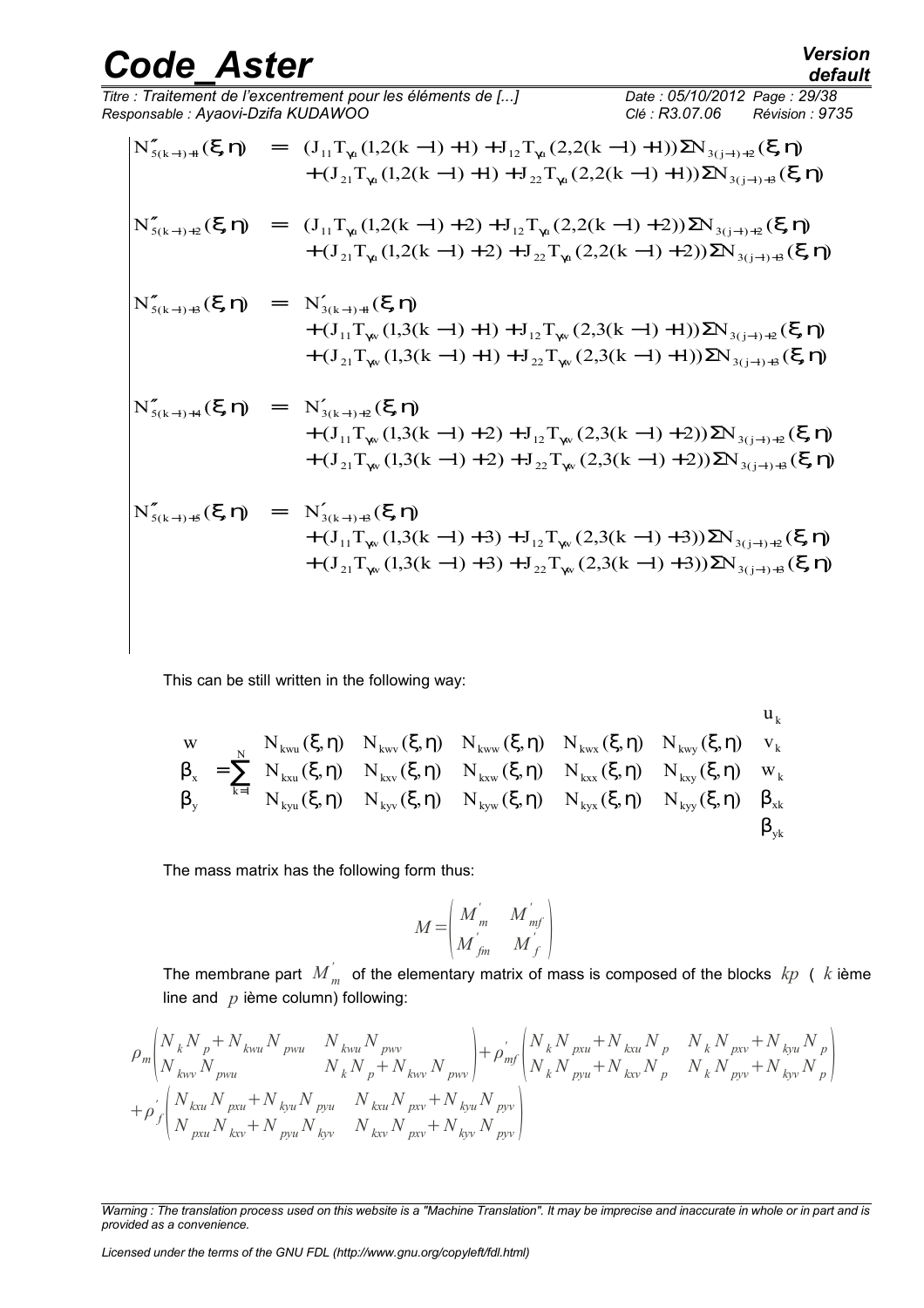*Titre : Traitement de l'excentrement pour les éléments de [...] Date : 05/10/2012 Page : 30/38 Responsable : Ayaovi-Dzifa KUDAWOO Clé : R3.07.06 Révision : 9735*

The membrane-bending part  $\overline{M}_{mf}^{'}$  is composed of the blocks  $\overline{kp}$  (  $\overline{k}$  ième line and  $\overline{p}$  ième column) following:

$$
\rho_m \begin{pmatrix} N_{kwu} N_{pww} & N_{kwu} N_{pwx} & N_{kwu} N_{pwy} \\ N_{kuv} N_{pww} & N_{kuv} N_{pwx} & N_{kuv} N_{pwy} \end{pmatrix} + \rho_{mf} \begin{pmatrix} N_k N_{pxw} & N_k N_{pxx} & N_k N_{pxy} \\ N_k N_{pyw} & N_k N_{pxx} & N_k N_{pyy} \\ N_k N_{pyx} & N_k N_{pyx} + N_{kyu} N_{pyw} & N_{kxu} N_{pxx} + N_{kyu} N_{pyx} & N_{kxu} N_{pxy} + N_{kyu} N_{pyy} \\ N_{kxv} N_{pxw} + N_{kyv} N_{pyw} & N_{kxv} N_{pxx} + N_{kyv} N_{pyx} & N_{kxv} N_{pxy} + N_{kyv} N_{pyy} \end{pmatrix}
$$

The bending-membrane part  $M_{fm}^{'}$  is composed of the blocks  $kp$  (  $k$  ième line and  $p$  ième column) following:

$$
\rho_m \begin{pmatrix} N_{kww} N_{pwu} & N_{kww} N_{puv} \\ N_{kwx} N_{pwu} & N_{kwx} N_{puv} \\ N_{kwy} N_{pwu} & N_{kwy} N_{puv} \end{pmatrix} + \rho_{mf} \begin{pmatrix} N_{kxw} N_p & N_{kyw} N_p \\ N_{kxx} N_p & N_{kyx} N_p \\ N_{kxy} N_p & N_{kyy} N_p \end{pmatrix}
$$
  
+
$$
\rho_f \begin{pmatrix} N_{kxw} N_{pxu} + N_{kyw} N_{pyu} & N_{kxw} N_{pxv} + N_{kyw} N_{pyv} \\ N_{kxx} N_{pxu} + N_{kyx} N_{pyu} & N_{kxx} N_{pxv} + N_{kyx} N_{pyv} \\ N_{kxy} N_{pxu} + N_{kyy} N_{pyu} & N_{kxy} N_{pxv} + N_{kyy} N_{pyv} \end{pmatrix}
$$

The term  $\overline{M}_f^{\prime}$  of bending is composed of the blocks  $kp$  (  $k$  ième line and  $p$  ième column) following:

$$
\rho_{m} \begin{bmatrix} N_{kww} N_{pww} & N_{kww} N_{pwx} & N_{kww} N_{pwy} \\ N_{kwx} N_{pww} & N_{kwx} N_{pwx} & N_{kwy} N_{pwy} \\ N_{kwy} N_{pww} & N_{kwy} N_{pwx} & N_{kwy} N_{pwy} \end{bmatrix} + \\ \rho_{f} \begin{bmatrix} N_{kvw} N_{pxw} + N_{kyw} N_{pyw} & N_{kvw} N_{pxx} + N_{kyw} N_{px} & N_{kvw} N_{pxy} + N_{kyw} N_{pyy} \\ N_{kxx} N_{pxw} + N_{kyx} N_{pyw} & N_{kxx} N_{pxx} + N_{kyx} N_{pyx} & N_{kxx} N_{pxy} + N_{kyx} N_{pyy} \\ N_{kxy} N_{pxw} + N_{kyy} N_{pyw} & N_{ky} N_{pxx} + N_{kyy} N_{pyx} & N_{kyy} N_{pxy} + N_{kyy} N_{pyy} \end{bmatrix}
$$

#### **4.5.2.3 Elements of the type Q4** Γ

One proceeds in the same way that for the elements of type DST but with:

$$
\begin{pmatrix}\n\overline{y}_x \\
\overline{y}_y\n\end{pmatrix} = B_c \begin{pmatrix}\nw_1 \\
\overline{y}_x \\
\overline{y}_y\n\end{pmatrix}
$$

where:  $B_c$  is the matrix established with [§4.3.1].

*Warning : The translation process used on this website is a "Machine Translation". It may be imprecise and inaccurate in whole or in part and is provided as a convenience.*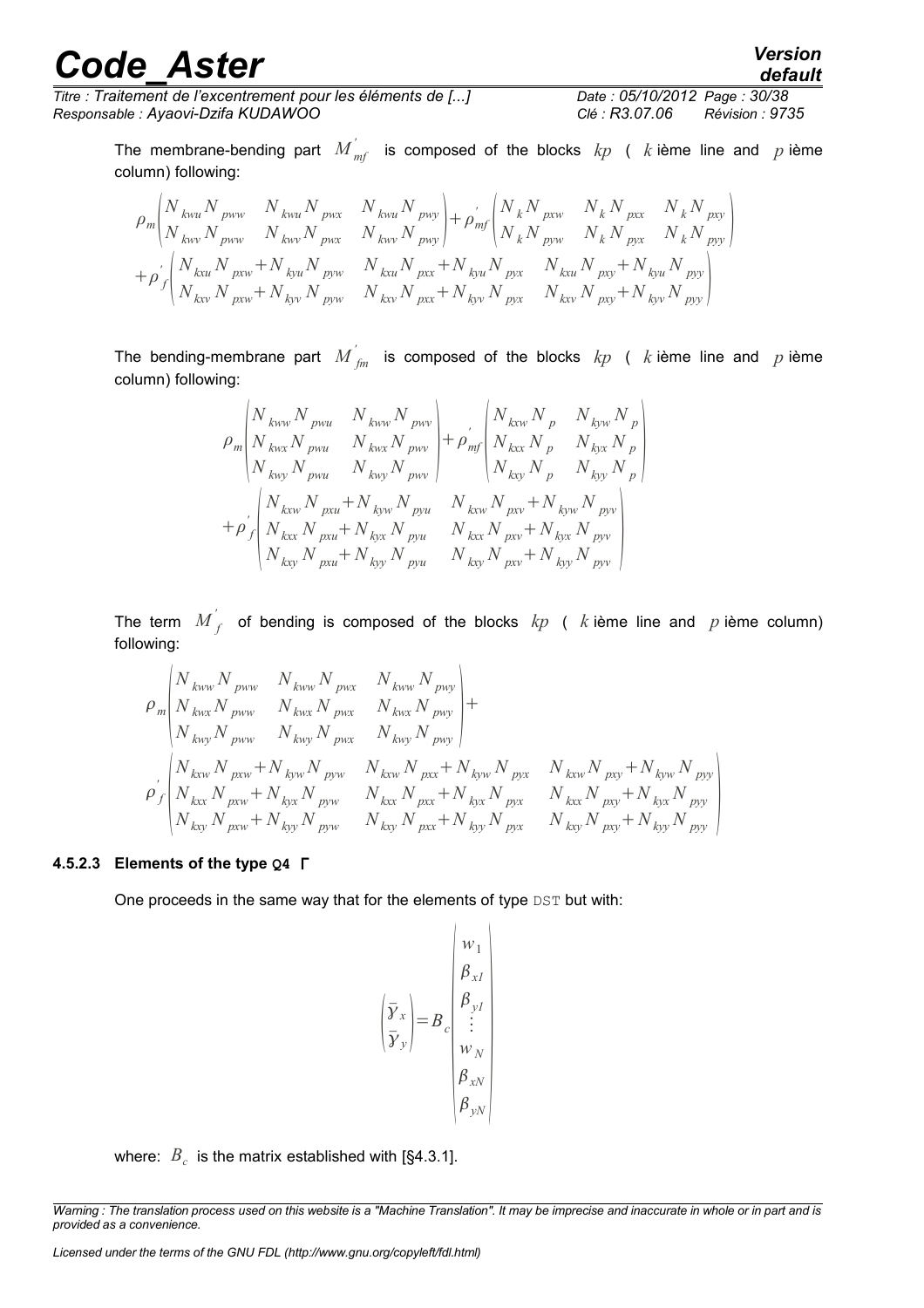*Titre : Traitement de l'excentrement pour les éléments de [...] Date : 05/10/2012 Page : 31/38 Responsable : Ayaovi-Dzifa KUDAWOO Clé : R3.07.06 Révision : 9735*

 $\overline{1}$  $\sim$ 

One from of deduced that:

$$
\begin{pmatrix} w \\ \beta_x \\ \beta_y \end{pmatrix} = \sum_{k=1}^{N} \begin{pmatrix} 0 & 0 & N_{kww}(\xi, \eta) & N_{kwx}(\xi, \eta) & N_{kwy}(\xi, \eta) \\ 0 & 0 & 0 & N_k(\xi, \eta) & 0 \\ 0 & 0 & 0 & 0 & N_k(\xi, \eta) \end{pmatrix} \begin{pmatrix} u_k \\ v_k \\ w_k \\ \beta_{kk} \\ \beta_{yk} \end{pmatrix}
$$

the mass matrix has the following form thus:

$$
M = \begin{pmatrix} M_m' & 0 \\ 0 & M_f' \end{pmatrix}
$$

The membrane part  $\overline{M}_{m}^{'}$  of the elementary matrix of mass is composed of the blocks  $\overline{kp}$  (  $\overline{k}$  ième line and *p* ième column) following:

$$
\rho_m \begin{pmatrix} N_k N_p & 0 \\ 0 & N_k N_p \end{pmatrix}
$$

The term  $\overline{M}_f^{\prime}$  of bending is composed of the blocks  $\overline{kp}$  (  $\overline{k}$  ième line and  $\overline{p}$  ième column) following:

$$
\rho_m \begin{pmatrix} N_{kww} N_{pww} & N_{kww} N_{pwx} & N_{kww} N_{pwy} \\ N_{kwx} N_{pww} & N_{kwx} N_{pwx} & N_{kwx} N_{pwy} \\ N_{kwy} N_{pww} & N_{kwy} N_{pwx} & N_{kwy} N_{pwy} \end{pmatrix} + \rho_f' \begin{pmatrix} 0 & 0 & 0 \\ 0 & N_k N_p & 0 \\ 0 & 0 & N_k N_p \end{pmatrix}
$$

#### **4.5.2.4 Notice**

One neglects in the form of the elementary mass matrix without eccentring the terms of inertia of rotationformule ∫ *S*  $\rho_f$  $(\ddot{\beta}_x \delta \beta_x + \ddot{\beta}_y \delta \beta_y) dS$  because the latter are negligible compared to the different one. Indeed a multiplicative factor of  $h^2/12$  the dregs to the other terms and they become negligible for a thickness ratio over characteristic length lower than  $1/10$ . When the eccentring is introduced, these terms of the form  $\int\limits_{S}$  $(\rho_f + 2d \rho_m f + d^2 \rho_m)(\ddot{\beta}_x \delta \beta_x + \ddot{\beta}_y \delta \beta_y) dS$  are not negligible any more and are introduced into the form of the mass matrix.

### **5 Implemented and postprocessings**

<span id="page-30-0"></span>the eccentring is introduced by the key word optional EXCENTREMENT on the level of AFFE CARA ELEM in the same way as the thickness according to the methods defined in introduction. When this key word is not present the eccentring is worth zero by default.

### **5.1 Couple and load application**

*Warning : The translation process used on this website is a "Machine Translation". It may be imprecise and inaccurate in whole or in part and is provided as a convenience.*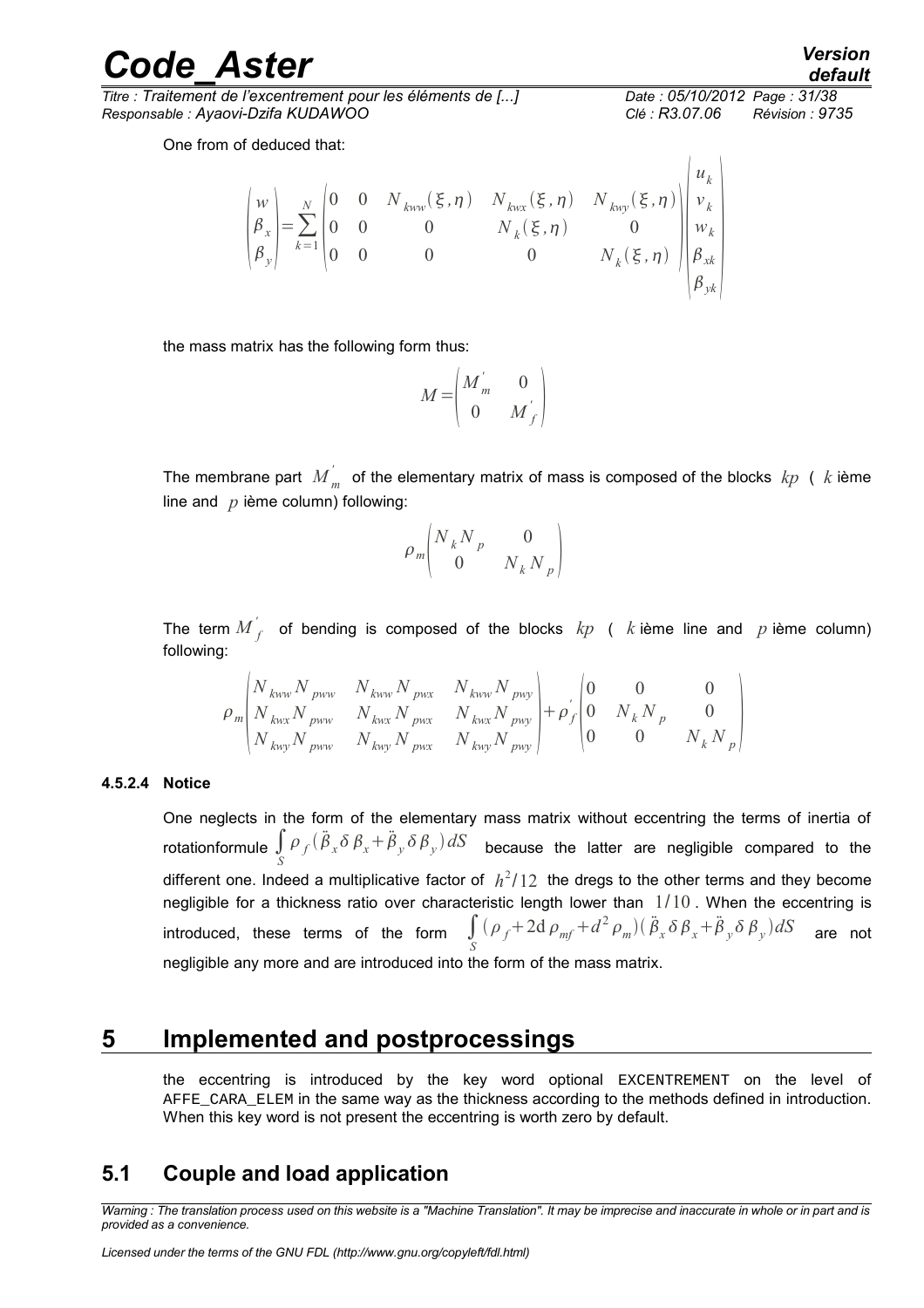*Titre : Traitement de l'excentrement pour les éléments de [...] Date : 05/10/2012 Page : 32/38 Responsable : Ayaovi-Dzifa KUDAWOO Clé : R3.07.06 Révision : 9735*

*default*

All the calculations are done in the reference of diagram (plane of the mesh). If one defines forces or couples compared to another reference, the user will have to make for FORCE\_ARETE and FORCE NODALE the transformations necessary to be reduced to the reference mesh. For FORCE\_COOUE the user will be able to specify the plane of load application and conversion towards the reference of computation will be automatic.

One thus introduces into AFFE CHAR MECA the notion of plane of load application by the key word PLANE under FORCE COQUE. This plane of application is different from the datum-line or plane from diagram on which the mesh is pressed. For this key word one will define the four following possibilities of application of the forces: "INF" "MOY" "SUP" "MAIL". "INF" "MOY" and "SUP" mean that one applies the forces in lower skin, average and higher of plate respectively. "MAIL" means that one applies the forces to the level of the datum-line or plane of the mesh. By defaults the forces will be applied as regards mesh of the plate. The forces of the type FORCE\_COQUE of the TE0032 are concerned.

In local coordinate system with the element, when the forces and the couples are brackets on  $m\omega_Y$ one uses the simple relation of transition:

$$
c_x' = c_x - df_y
$$
  

$$
c_y' = c_y + df_x
$$

to bring back the forces and the couples in the reference of the mesh where the calculations are done.

In local coordinate system with the element, when the forces and the couples are applied to  $"SUP"$ one uses the simple relation of transition:

$$
c_x = c_x - (d + h/2) f_y
$$
  
\n
$$
c_y = c_y + (d + h/2) f_x
$$

In local coordinate system with the element, when the forces and the couples are applied to  $\lceil \text{NIF''} \rceil$ one uses the simple relation of transition:

$$
c_x = c_x - (d - h/2) f_y
$$
  

$$
c_y = c_y + (d - h/2) f_x
$$

If the forces are given in the total reference of the element, one uses relations of transition of the type:  $c^{'}$ = *c* + ( *d* + *ε h* / 2 ) $n \wedge f$  where  $c$  is defined compared to reference "INF" "MOY" "SUP" with  $\varepsilon$ equal to -1,0 and 1, respectively. When there is no eccentring, the preceding formula is reduced to  $c'$  = *c* +  $\varepsilon$  *h*/2n  $\wedge$  *f* .

#### **Note:**

*For the loadings of the type* FORCE\_ARETE *or* FORCE\_NODALE *the forces and couples can be expressed only compared to the reference of the mesh. If the user knows them only compared to the average average of the plate, it will have to carry out the change of reference to the hand to have the statement of the forces and the couples compared to the*  $s$ *urface of mesh. The relation to be used is*  $c^{'}\!=\!c\!+\!dn\wedge f\!$  *where*  $\,d\,$  *is the distance between the plane of computation and the loading plan directed by the norm with the shell. It is obvious that the user has interest so that the loading plan is the plane of the mesh, but it is not always possible to make coincide these two planes as one can see it on the left part of the figure of page 6.*

### **5.2 Application of the boundary conditions in displacement**

For the boundary conditions of type displacement the user will have to pay attention to the fact that they can apply only to the reference of mesh. The relations of transition compared to conditions given on the average average are the following ones:

*Warning : The translation process used on this website is a "Machine Translation". It may be imprecise and inaccurate in whole or in part and is provided as a convenience.*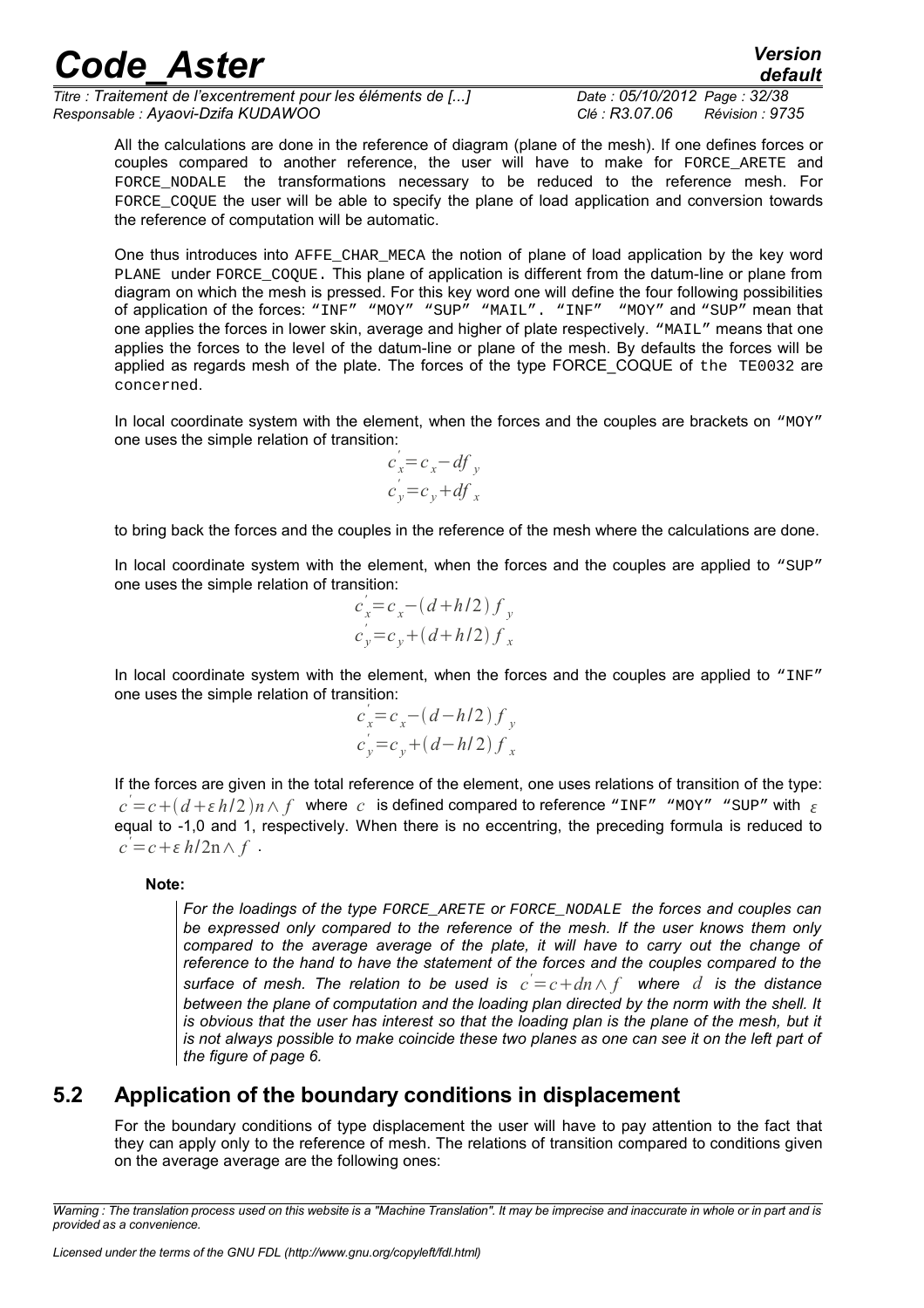*Titre : Traitement de l'excentrement pour les éléments de [...] Date : 05/10/2012 Page : 33/38 Responsable : Ayaovi-Dzifa KUDAWOO Clé : R3.07.06 Révision : 9735*

$$
\theta_{ref} = \theta_{moy}
$$
  

$$
u_{ref} = u_{moy} - \theta_{moy} \wedge dn
$$

### **5.3 Postprocessings**

For postprocessings, the by default results of generalized the forces type are given in the reference corresponding to the plane of diagram. To have them in the other references, it will be necessary that the user indicates the plane of postprocessing and the changes of references will be automatic.

For the postprocessing of the generalized forces, one will be able to calculate them in the average average of the shell via command POST\_CHAMP/COQUE\_EXCENT.

*Warning : The translation process used on this website is a "Machine Translation". It may be imprecise and inaccurate in whole or in part and is provided as a convenience.*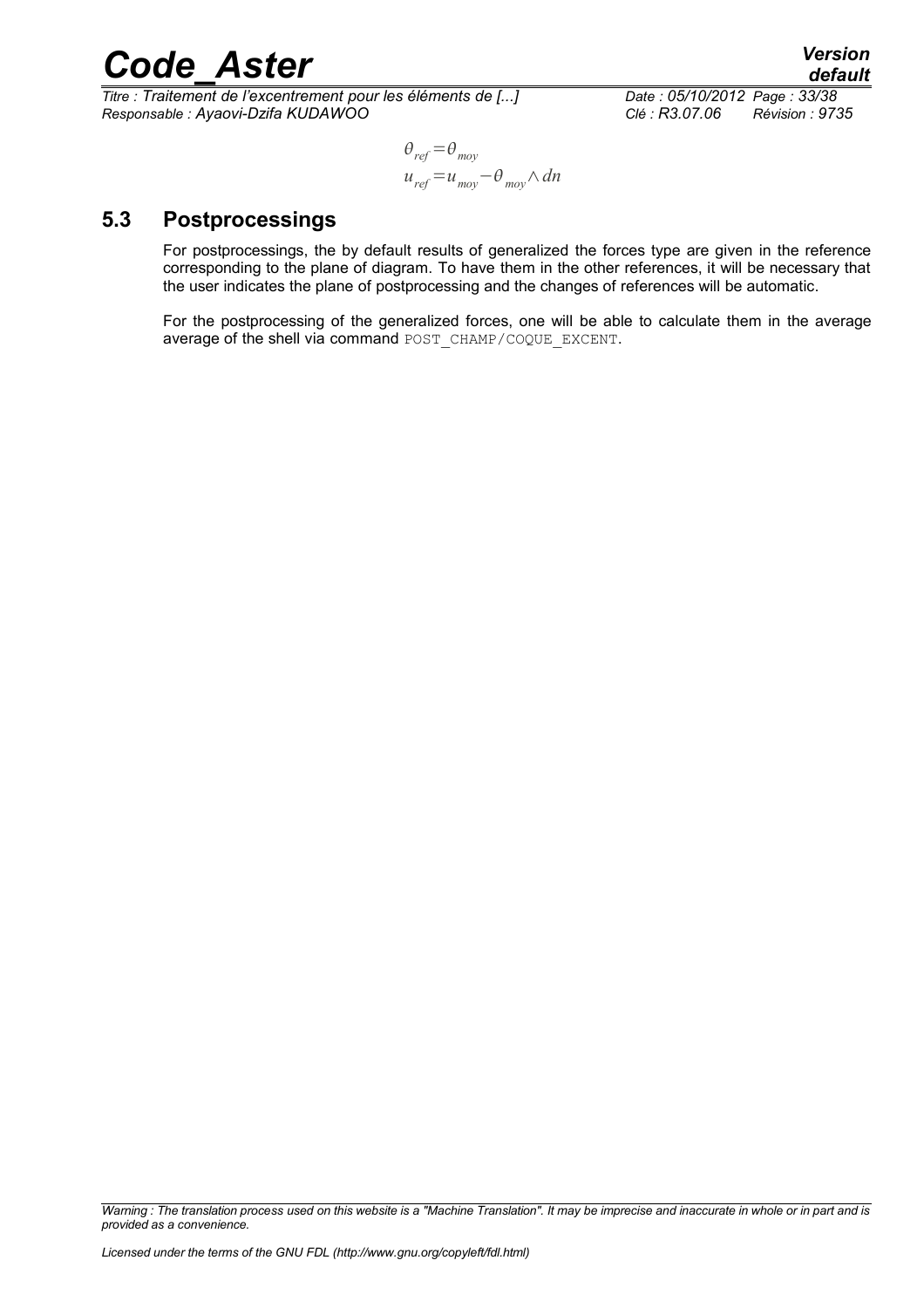*Titre : Traitement de l'excentrement pour les éléments de [...] Date : 05/10/2012 Page : 34/38 Responsable : Ayaovi-Dzifa KUDAWOO Clé : R3.07.06 Révision : 9735*

### **6 Static validation and modal**

### **6.1 initial Validation**

the first part of the validation consists in testing a simple plate subjected to forces and couples and whose plane of mesh does not coincide with the plane of the average average on which the forces are applied. For the plate subjected to forces and couples, the results with and without eccentring must take account of the change of reference for the couples as indicated below.



Displacements are in the following way dependant for a point located at a height Z compared to the average average:

$$
u = u_{moy} + \theta_{moy} \wedge zn = u_{ref} + \theta_{ref} \wedge (z + d) n
$$

what is still written:

$$
\theta_{moy} = \theta_{ref}
$$
  

$$
u_{moy} = u_{ref} + \theta_{ref} \wedge dn
$$

what enables us to establish the relations of transition between displacements compared to the average average and those compared to the datum-line.

For the generalized forces, in the two preceding cases, there are the same results on the averages layer, inferior and superior of plate.

### **6.2 Benchmark SSLS111: eccentring for simple plates**

It acts of a computation in bending of double-layered made up by two different isotropic materials. Membrane-flexure coupling is studied. The computation of reference is that of double-layered defined by DEFI COMPOSITE made up of the two different isotropic materials (not symmetry according to  $z$ ). The other modelization is made up of two offset plates compared to the average fiber of the plate used with DEFI\_COMPOSITE . The results, identical of one modelization to the other, are given in term of displacements and generalized forces. Moreover one carries out on the geometry of this test a modal analysis for the two modelizations: the found eigenfrequencies are identical.

### **6.3 Benchmark SSLS112: eccentring for composite plates**

It acts of a computation in bending of a quadricouche having a material NON-symmetry compared to its average plane. The computation of reference uses a definite quadricouches by DEFI\_COMPOSITE. The other modelization uses two double-layered definite by DEFI\_COMPOSITE but offset compared to the average fiber of the quadricouche. The results, identical of one modelization to the other, are given in term of displacements.

*Warning : The translation process used on this website is a "Machine Translation". It may be imprecise and inaccurate in whole or in part and is provided as a convenience.*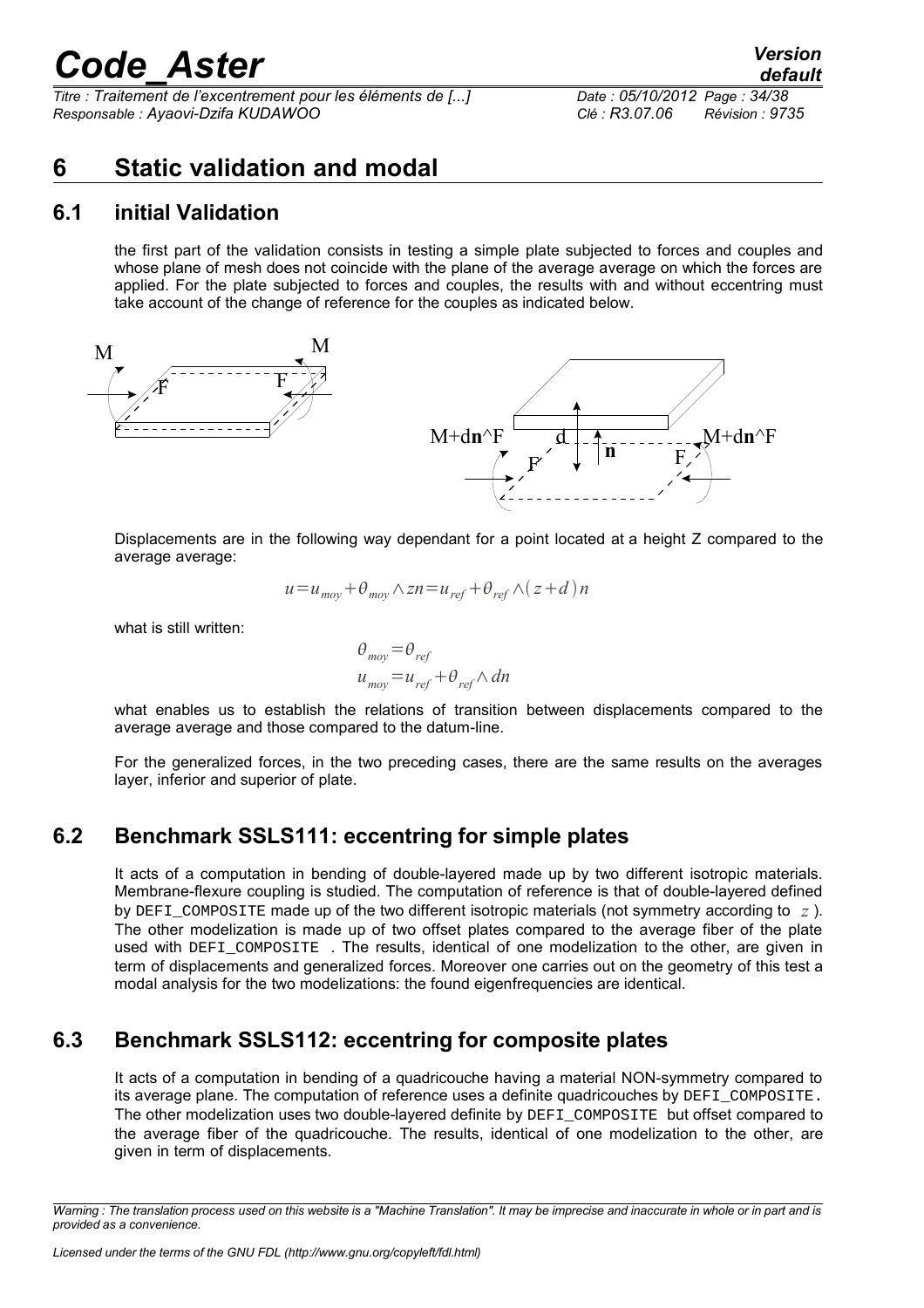*Titre : Traitement de l'excentrement pour les éléments de [...] Date : 05/10/2012 Page : 35/38 Responsable : Ayaovi-Dzifa KUDAWOO Clé : R3.07.06 Révision : 9735*

### **7 Conclusion**

the finite elements of plate which we describe here are used in slender thin structure computations whose thickness ratio over characteristic length is lower than  $1/10$ . The average average of these structures does not coincide with the plane of the mesh (plane of diagram). The eccentring thus corresponds to the distance from the average average compared to the average of diagram. A positive *d* eccentring means that the mean surface of the plate is at a distance *d n* from the shell element with a grid, the direction  $n$  being given by the norm to the element.

The values of displacements and generalized forces obtained are given by default in the reference of the mesh. For the generalized forces, one can however define a reference of postprocessing reference associated with the average average - different from the reference of diagram. Same way, the forces applied are regarded as being given by default in the reference of diagram. In the case of FORCE\_COQUE, one can however specify a reference of load application and couples - reference associated with the average average - different from the reference of diagram.

Equivalent elements are not available in thermal; the thermomechanical sequences are thus not available for the offset shell elements.

### **8 Bibliographical references**

- [1] J.L. BATOZ, G.DHATT: "Modelization of structures by finite elements: beams and plates", Hermes, Paris, 1992.
- [2] D. BUI: "Shears in the plates and the shells: modelization and computation", HI 71/7784, 1992 Notes.
- [3] J.G. REN: "A new theory of laminated punt", Composite Science and Technology, Vol.26, p.225-239,1986.
- [4] T.A. ROCK'N'ROLL, E. HINTON: "A finite transverse element method for the free vibration of punts allowing for shear strain", Computers and Structures, Vol.6, p.37-44,1976.
- [5] T.J.R. HUGHES: "The finite element method", Prentice Hall, 1987. E. HINTON
- [6] T. ROCK'N'ROLL and O.C. ZIENKIEWICZ: "A one notes Farmhouse Lumping and Related Processes in the Finite Element Method", Earthquake Engineering and Structural Dynamics, Vol4, p. 245 - 249, 1976. F. VOLDOIRE
- [7] : "Modelization by thermal and thermoelastic homogenization of thin mechanical components", CR MMN/97/091. P. MASSIN
- [8] , F. VOLDOIRE, S. ANDRIEUX: "Models of thermal for the thin shells", Handbook of Reference of the Code\_Aster *[R3.11.01*]. F. VOLDOIRE
- [9] : "Thermo-elastic Hollow roll", Handbook of Validation of the Code\_Aster *[V7.01* .100]. A.K.
- [10] NOOR, W.S. BURTON: "Composite Assessment of shear strain theories for multilayered punts", ASME, Applied Mechanics Review, Vol.42, N°1, p.1-13,1989. A.K.
- [11] NOOR, W.S. BURTON, J.M. PETERS: "Composite Assessment of computational models for multilayered cylinders" in Analytical and Computational Models of Shells, Noor and al. Eds, ASME, CED - Vol.3, p.419-442,1989. Description

### **9 of the versions of the document Version**

| <b>Aster</b><br><b>Author</b> | (S) Description    | $\vert$ (S) Organization $\vert$ of the modifications 6.3 |
|-------------------------------|--------------------|-----------------------------------------------------------|
| P.MASSI                       | EDF                | <b>Text Factors</b>                                       |
| 'N                            | R & D /AMA initial |                                                           |

*Warning : The translation process used on this website is a "Machine Translation". It may be imprecise and inaccurate in whole or in part and is provided as a convenience.*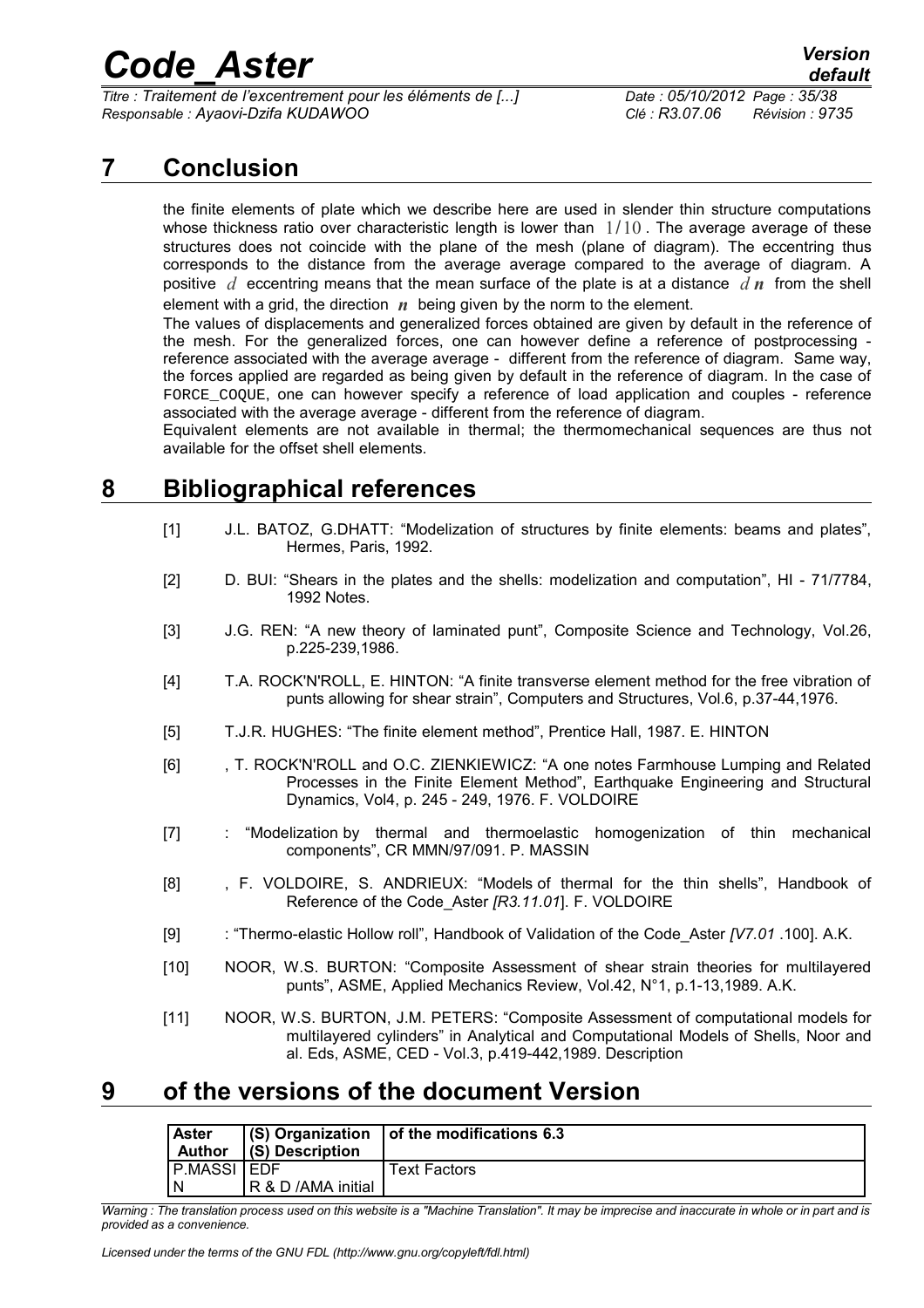*Titre : Traitement de l'excentrement pour les éléments de [...] Date : 05/10/2012 Page : 36/38 Responsable : Ayaovi-Dzifa KUDAWOO Clé : R3.07.06 Révision : 9735*

*default*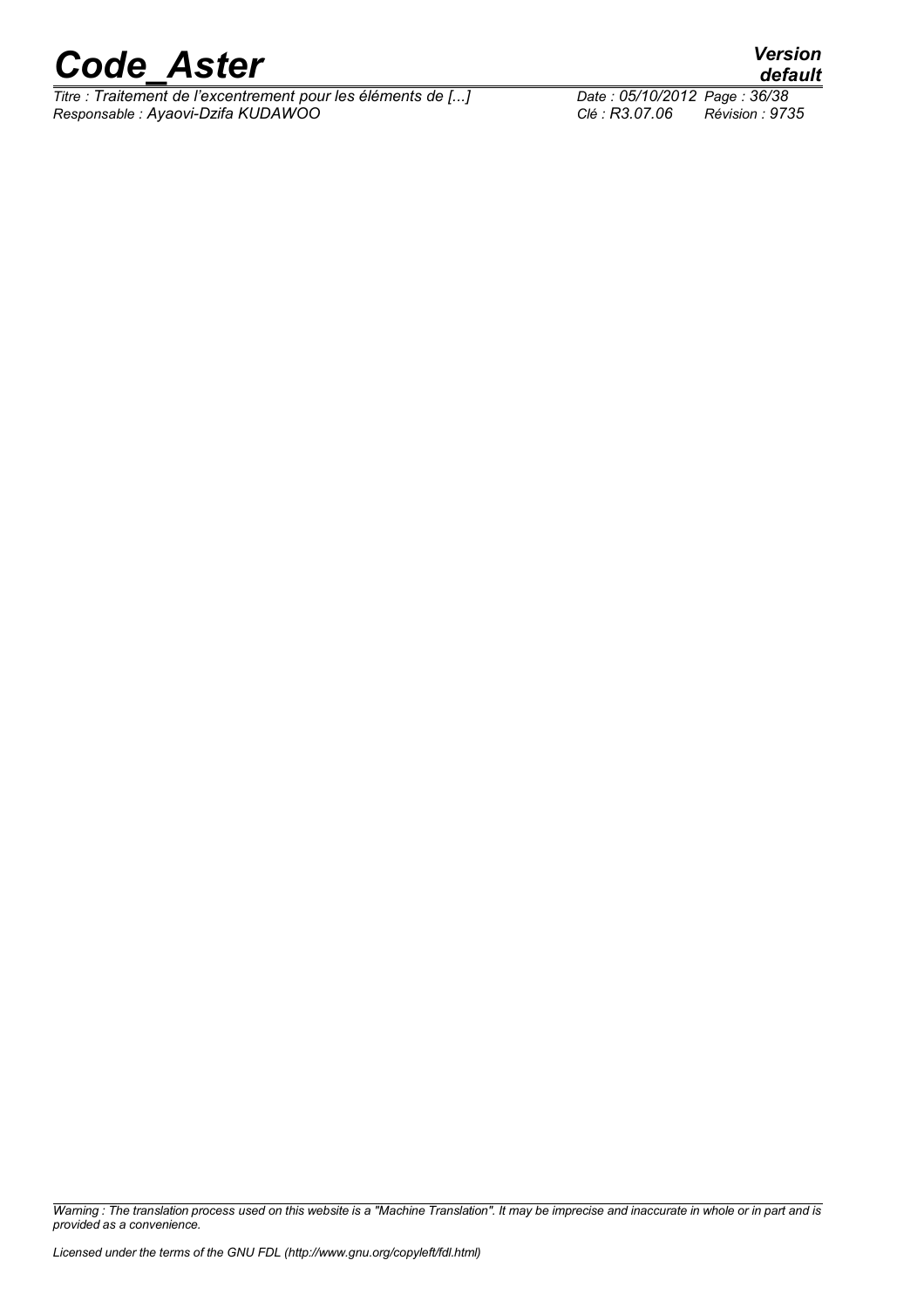*Titre : Traitement de l'excentrement pour les éléments de [...] Date : 05/10/2012 Page : 37/38 Responsable : Ayaovi-Dzifa KUDAWOO Clé : R3.07.06 Révision : 9735*

### **Annexe 1 of transverse correction of shears for orthotropic or stratified plates offset the matrix**

is  $H_{\rm ct}$  defined so that the surface density of transverse energy of shears obtained in the case of the threedimensional distribution of the stresses resulting from the resolution of the equilibrium is equal to that of the model of plate based on the assumptions of Reissner, for a behavior in pure bending. One must thus find such as  $H_{\text{ct}}$  : with

$$
\frac{1}{2} \int_{-h/2}^{+h/2} \tau H_g^{-1} \tau = \frac{1}{2} \mathbf{T} \mathbf{H}_{\mathbf{ct}}^{-1} T = \frac{1}{2} \gamma H_{\mathbf{ct}} \gamma \text{ and } \tau = \begin{pmatrix} \sigma_{xz} \\ \sigma_{yz} \end{pmatrix} \text{ formulas } T = \int_{-h/2}^{+h/2} \tau dz = H_{\mathbf{ct}} \gamma
$$

To obtain one uses  $H_{\text{ct}}$  the distribution of following  $\tau$  3D  $z$  obtained from the resolution of the balance equations without external couples: formuleavec

$$
\sigma_{xz} = -\int_{-h/2}^{z} (\sigma_{xx,x} + \sigma_{xy,y}) d\zeta; s_{yz} = -\int_{-h/2}^{z} (\sigma_{xy,x} + \sigma_{yy,y}) d\zeta \text{ for } \sigma_{xz} = \sigma_{yz} = 0 \text{ . If } z = \pm h/2
$$

there is no coupling membrane bending (symmetry compared to),  $z=0$  the stresses in the plane of the element in the case of  $\sigma_{xx}, \sigma_{yy}, \sigma_{yy}$  have as a statement a behavior of pure bending: with

$$
\sigma = zA(z)M \text{ . If } A(z) = H(z)H_f^{-1}
$$

and  $H\!\left(z\right)$  do not depend  $\,H_{\,f}\,$  on and  $\,x\,$  one can  $\,y\,$  determine. Indeed  $\,H_{\,\rm et}\,$  : where

$$
\tau(z) = D_1(z)T + D_2(z)\lambda \text{ and } T = \begin{pmatrix} T \\ T \\ y \end{pmatrix} = \begin{pmatrix} M_{xx,x} + M_{xy,y} \\ M_{xy,x} + M_{yy,y} \end{pmatrix} \text{ like } \lambda = \begin{pmatrix} M_{xx,x} - M_{xy,y} \\ M_{xy,x} - M_{yy,y} \\ M_{yy,x} \\ M_{xx,y} \end{pmatrix}
$$

: .

$$
\mathbf{D}_{1} = -\int_{-h/2}^{z} \frac{z}{2} \begin{pmatrix} A_{11} + A_{33} & A_{13} + A_{32} \ A_{31} + A_{23} & A_{22} + A_{33} \end{pmatrix} dz \text{ It}
$$
\n
$$
\mathbf{D}_{2} = -\int_{-h/2}^{z} \frac{z}{2} \begin{pmatrix} A_{11} - A_{33} & A_{13} - A_{32} & 2A_{12} & 2A_{31} \ A_{31} - A_{23} & A_{33} - A_{22} & 2A_{32} & 2A_{21} \end{pmatrix} dz \text{ results}
$$
\nfrom it that with  $\frac{1}{2} \int_{-h/2}^{+h/2} t \mathbf{H}_{g}^{-1} t = \frac{1}{2} \begin{pmatrix} \mathbf{T} \\ \lambda \end{pmatrix} \begin{pmatrix} \mathbf{C}_{11} & \mathbf{C}_{12} \\ \mathbf{C}_{12}^{T} & \mathbf{C}_{22} \end{pmatrix} \begin{pmatrix} \mathbf{T} \\ \lambda \end{pmatrix} : \text{As } \mathbf{C}_{12} = \int_{-h/2}^{+h/2} \mathbf{D}_{1}^{T} \mathbf{H}_{g}^{-1} \mathbf{D}_{2} dz ;$ \n
$$
\mathbf{C}_{22} = \int_{-h/2}^{+h/2} \mathbf{D}_{2}^{T} \mathbf{H}_{g}^{-1} \mathbf{D}_{2} dz ;
$$

*Licensed under the terms of the GNU FDL (http://www.gnu.org/copyleft/fdl.html)*

*Warning : The translation process used on this website is a "Machine Translation". It may be imprecise and inaccurate in whole or in part and is provided as a convenience.*